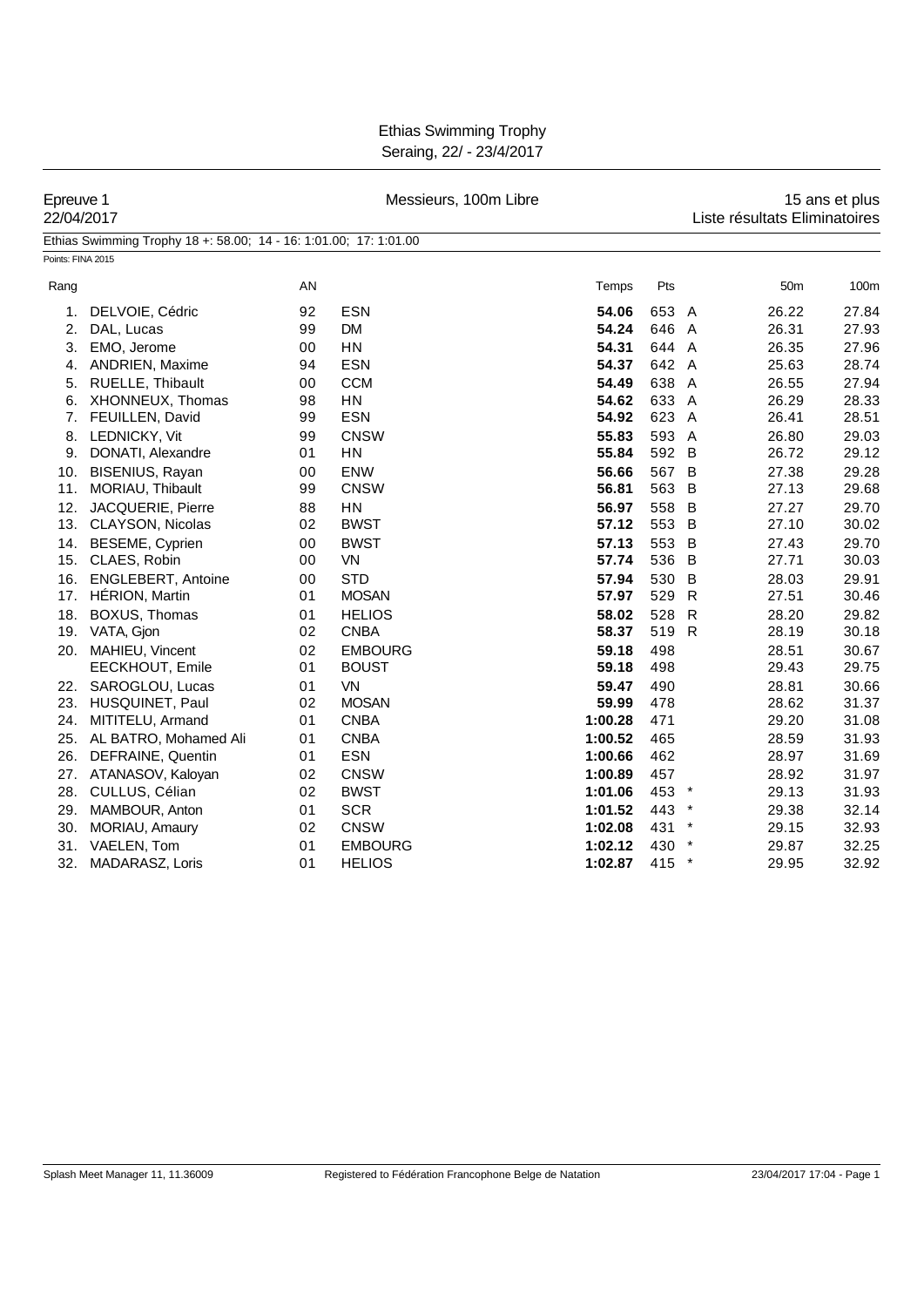| <b>Ethias Swimming Trophy</b> |  |
|-------------------------------|--|
| Seraing, 22/ - 23/4/2017      |  |

| Epreuve 2<br>22/04/2017                                             |    |                | Dames, 200m Libre |            | 14 ans et plus<br>Liste résultats Eliminatoires |                 |       |       |       |
|---------------------------------------------------------------------|----|----------------|-------------------|------------|-------------------------------------------------|-----------------|-------|-------|-------|
| Ethias Swimming Trophy 14 - 16: 2:23.50; 17: 2:18.00; 18 +: 2:18.00 |    |                |                   |            |                                                 |                 |       |       |       |
| Points: FINA 2015                                                   |    |                |                   |            |                                                 |                 |       |       |       |
| Rang                                                                | AN |                | Temps             | <b>Pts</b> |                                                 | 50 <sub>m</sub> | 100m  | 150m  | 200m  |
| 1. CAVADINI, Caroline                                               | 90 | <b>CNBA</b>    | 2:10.93 642 A     |            |                                                 | 29.86           | 32.80 | 33.90 | 34.37 |
| 2. DOBRIN, Alexandra                                                | 93 | <b>CNBA</b>    | 2:11.51 634 A     |            |                                                 | 30.18           | 33.69 | 34.18 | 33.46 |
| 3. CAVADINI, Virginie                                               | 98 | <b>CNBA</b>    | 2:11.68 631 A     |            |                                                 | 30.65           | 33.13 | 34.06 | 33.84 |
| 4. GARCIA ZAMORA, Ilona                                             | 03 | <b>CHTHN</b>   | 2:13.57 605 A     |            |                                                 | 31.51           | 34.24 | 34.43 | 33.39 |
| 5. COETS, Shannon                                                   | 01 | <b>BOUST</b>   | 2:13.65 604 A     |            |                                                 | 31.25           | 34.63 | 34.80 | 32.97 |
| 6. VALLÉE, Laurane                                                  | 03 | <b>ESP</b>     | 2:15.30 582 A     |            |                                                 | 30.68           | 34.14 | 35.51 | 34.97 |
| 7. MAKA, Emilie                                                     | 02 | <b>ESN</b>     | 2:15.77 576 A     |            |                                                 | 31.50           | 34.37 | 35.20 | 34.70 |
| 8. GOIRE, Sarah                                                     | 00 | <b>ENW</b>     | 2:16.07 572 A     |            |                                                 | 31.68           | 34.73 | 34.86 | 34.80 |
| 9. KOENS, Rebecca                                                   | 99 | <b>LAQUA</b>   | 2:16.63 565 B     |            |                                                 | 31.37           | 34.46 | 35.21 | 35.59 |
| 10. ZERAIDI, Kenza                                                  | 02 | <b>CNBA</b>    | 2:16.70 564 B     |            |                                                 | 32.70           | 34.40 | 35.19 | 34.41 |
| 11. KHIYARA, Lina                                                   | 03 | <b>ENW</b>     | 2:17.12 559 B     |            |                                                 | 32.26           | 33.88 | 35.45 | 35.53 |
| 12. D'HONDT, Alexie                                                 | 01 | <b>CNBA</b>    | 2:17.61 553 B     |            |                                                 | 31.43           | 34.86 | 35.73 | 35.59 |
| 13. INGLESE, Eva                                                    | 00 | <b>CNBA</b>    | 2:17.96 549 B     |            |                                                 | 31.93           | 34.84 | 35.87 | 35.32 |
| 14. GARRAUX, Eva                                                    | 03 | <b>ESN</b>     | 2:19.54 530 B     |            |                                                 | 32.59           | 35.11 | 36.34 | 35.50 |
| 15. SCHUTZ, Alina                                                   | 02 | <b>ESN</b>     | 2:19.85 527 B     |            |                                                 | 32.89           | 35.13 | 36.33 | 35.50 |
| 16. DAL, Marie                                                      | 03 | <b>DM</b>      | 2:20.09 524 B     |            |                                                 | 32.37           | 35.11 | 36.40 | 36.21 |
| 17. LEGROS, Fanny                                                   | 03 | <b>VN</b>      | 2:20.51 519 R     |            |                                                 | 33.28           | 35.37 | 36.52 | 35.34 |
| 18. TAMIGNEAUX, Charlotte                                           | 02 | <b>EMBOURG</b> | 2:22.47 498 R     |            |                                                 | 33.21           | 35.85 |       |       |
| 19. MIES, Alexia                                                    | 01 | <b>BWST</b>    | 2:24.14 481 R $*$ |            |                                                 | 32.49           | 36.83 | 37.32 | 37.50 |
| 20. NORIEGA BURRILL, Aygul                                          | 03 | <b>BWST</b>    | 2:24.23 480 *     |            |                                                 | 32.65           | 35.99 | 38.19 | 37.40 |
| 21. TRIPIER, Cassandra                                              | 02 | <b>DM</b>      | 2:24.36 479 *     |            |                                                 | 33.92           | 37.30 | 37.80 | 35.34 |
| 22. CUTILLO, Léna                                                   | 03 | <b>MOSAN</b>   | 2:31.18 417 *     |            |                                                 | 33.74           | 37.89 | 40.08 | 39.47 |
| forf.nd. DUMONT, Charlotte                                          | 01 | <b>NOC</b>     |                   |            |                                                 |                 |       |       |       |
| forf.déc. GOIRE, Juliette                                           | 02 | <b>ENW</b>     |                   |            |                                                 |                 |       |       |       |

Epreuve 3 **Accords 2000 Exercises** Messieurs, 400m 4 nages 15 ans et plus<br>Liste résultats Eliminatoires Liste résultats Eliminatoires

| Ethias Swimming Trophy 14 - 16: 5:35.00; 17: 5:35.00; 18 +: 5:20.00 |  |
|---------------------------------------------------------------------|--|
| Points: FINA 2015                                                   |  |

| Rang |                       |                  |                | AN             |                    |                |                |                    | Insc.          |                | Temps              | Pts            |
|------|-----------------------|------------------|----------------|----------------|--------------------|----------------|----------------|--------------------|----------------|----------------|--------------------|----------------|
| 1.   | DAL. Thomas           |                  |                | 97             |                    | DM/000343/97   | <b>BEL</b>     |                    | 4:26.64        |                | 4:38.17            | 673            |
|      | 50m:                  | 29.38            | 29.38          | 150m:          | 1:37.85            | 35.71          | 250m:          | 2:52.70            | 38.77          | 350m:          | 4:04.61            | 33.08          |
|      | 100m:                 | 1:02.14          | 32.76          | 200m:          | 2:13.93            | 36.08          | 300m:          | 3:31.53            | 38.83          | 400m:          | 4:38.17            | 33.56          |
| 2.   | VANHUYS, Logan        |                  |                | 97             |                    | DM/000327/97   | <b>BEL</b>     |                    | 4:35.70        | 4:40.80        |                    | 654            |
|      | 50m:                  | 29.64            | 29.64          | 150m:          | 1:37.90            | 35.63          | 250m:          | 2:55.34            | 40.77          | 350m:          | 4:10.21            | 32.63          |
|      | 100m:                 | 1:02.27          | 32.63          | 200m:          | 2:14.57            | 36.67          | 300m:          | 3:37.58            | 42.24          | 400m:          | 4:40.80            | 30.59          |
| 3.   | MARICHAL, Seppe       |                  |                | 0 <sub>1</sub> |                    | BRABO/10874/01 | <b>BEL</b>     |                    | 4:38.82        |                | 4:42.12            | 645            |
|      | 50m:<br>100m:         | 29.85<br>1:03.80 | 29.85<br>33.95 | 150m:<br>200m: | 1:42.60<br>2:19.61 | 38.80<br>37.01 | 250m:<br>300m: | 2:58.76<br>3:38.33 | 39.15<br>39.57 | 350m:<br>400m: | 4:10.62<br>4:42.12 | 32.29<br>31.50 |
| 4.   | MATTELAER, Mathieu    |                  |                | 91             |                    | DM/006619/91   | <b>BEL</b>     |                    | 4:37.20        |                | 4:46.52            | 616            |
|      | 50m:                  | 30.46            | 30.46          | 150m:          | 1:42.32            | 37.54          | 250m:          | 3:00.17            | 40.27          | 350m:          | 4:14.02            | 32.91          |
|      | 100m:                 | 1:04.78          | 34.32          | 200m:          | 2:19.90            | 37.58          | 300m:          | 3:41.11            | 40.94          | 400m:          | 4:46.52            | 32.50          |
| 5.   | <b>INNES, Hadrien</b> |                  |                | 01             |                    | ENW/003115/01  | <b>BEL</b>     |                    | 4:54.76        |                | 5:00.72            | 533            |
|      | 50m:                  | 30.87            | 30.87          | 150m:          | 1:46.63            | 39.81          | 250m:          | 3:10.53            | 44.00          | 350m:          | 4:28.07            | 33.65          |
|      | 100m:                 | 1:06.82          | 35.95          | 200m:          | 2:26.53            | 39.90          | 300m:          | 3:54.42            | 43.89          | 400m:          | 5:00.72            | 32.65          |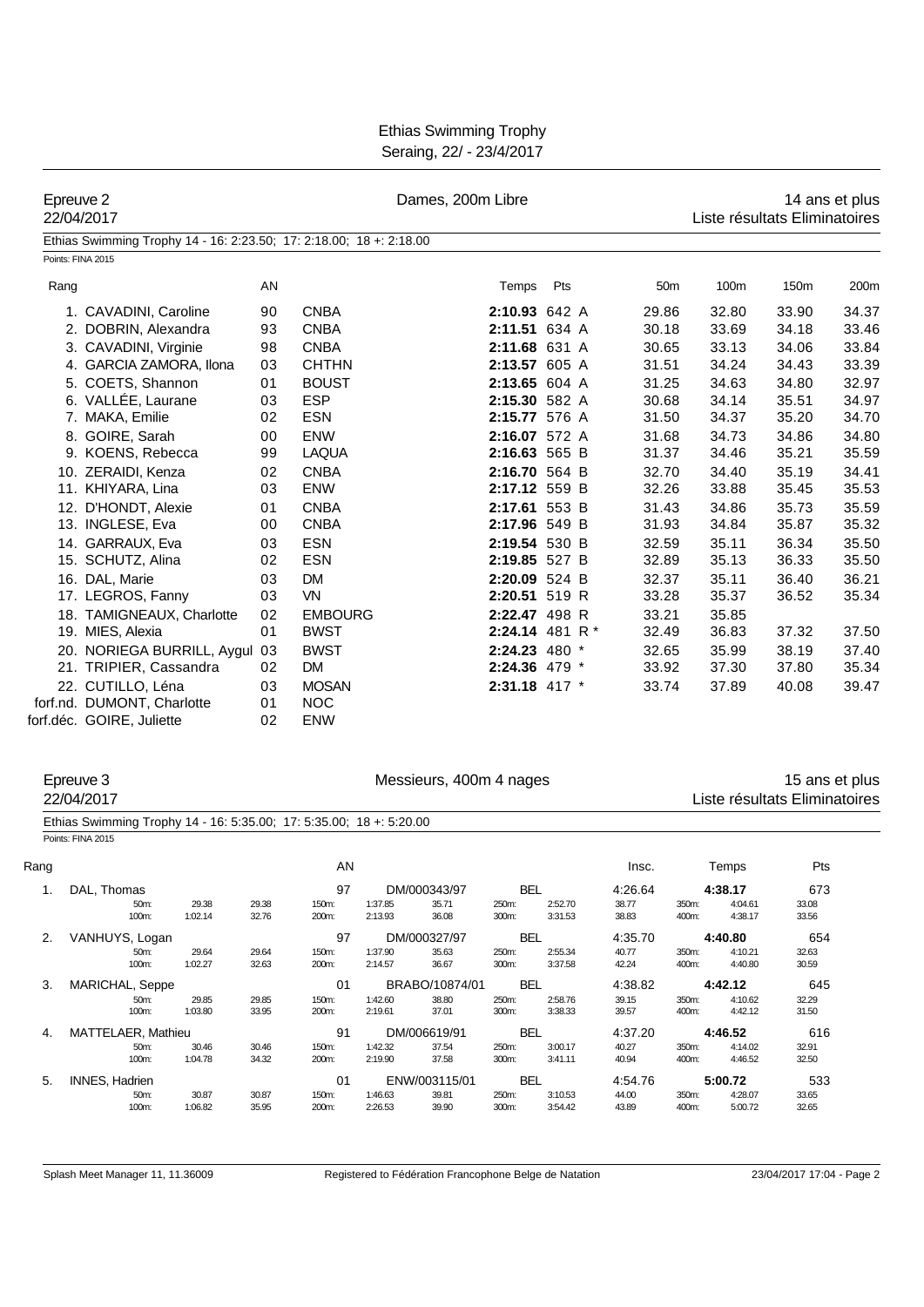#### Epreuve 3, Messieurs, 400m 4 nages, Eliminatoire, 15 ans et plus

| Rang |                    |                  |                | AN             |                    |                   |                |                    | Insc.          |                | Temps              | Pts            |
|------|--------------------|------------------|----------------|----------------|--------------------|-------------------|----------------|--------------------|----------------|----------------|--------------------|----------------|
| 6.   | CARYN, Mathys      |                  |                | 02             |                    | DM/001044/02      | <b>BEL</b>     |                    | 5:15.70        |                | 5:01.38            | 529            |
|      | 50m:<br>100m:      | 30.81<br>1:07.88 | 30.81<br>37.07 | 150m:<br>200m: | 1:45.27<br>2:22.72 | 37.39<br>37.45    | 250m:<br>300m: | 3:10.13<br>3:55.37 | 47.41<br>45.24 | 350m:<br>400m: | 4:27.88<br>5:01.38 | 32.51<br>33.50 |
| 7.   | LOURTIE, Hugo      |                  |                | 02             |                    | CHTHN/001695/02   | <b>BEL</b>     |                    | 5:05.87        |                | 5:07.72            | 497            |
|      | 50m:               | 32.25            | 32.25          | 150m:          | 1:47.45            | 39.46             | 250m:          | 3:11.03            | 44.88          | 350m:          | 4:32.89            | 35.07          |
|      | 100m:              | 1:07.99          | 35.74          | 200m:          | 2:26.15            | 38.70             | 300m:          | 3:57.82            | 46.79          | 400m:          | 5:07.72            | 34.83          |
| 8.   | DOUKMANI, Zakariya |                  |                | 99             |                    | HN/001348/99      | <b>BEL</b>     |                    | NT             |                | 5:16.02            | 459            |
|      | 50m:               | 32.62            | 32.62          | 150m:          | 1:49.66            | 36.98             | 250m:          | 3:13.84            | 46.41          | 350m:          | 4:40.20            | 38.04          |
|      | 100m:              | 1:12.68          | 40.06          | 200m:          | 2:27.43            | 37.77             | 300m:          | 4:02.16            | 48.32          | 400m:          | 5:16.02            | 35.82          |
| 9.   | SCHUMACHER, Lou    |                  |                | 02             |                    | HN/001726/02      | <b>BEL</b>     |                    | 5:18.71        |                | 5:16.66            | 456            |
|      | 50m:               | 33.34            | 33.34          | 150m:          | 1:51.83            | 41.84             | 250m:          | 3:19.50            | 44.95          | 350m:          | 4:40.85            | 36.84          |
|      | 100m:              | 1:09.99          | 36.65          | 200m:          | 2:34.55            | 42.72             | 300m:          | 4:04.01            | 44.51          | 400m:          | 5:16.66            | 35.81          |
| 10.  | VANHUYS, Matt      |                  |                | 02             |                    | DM/001033/02      | <b>BEL</b>     |                    | 5:27.00        |                | 5:17.91            | 451            |
|      | 50m:               | 32.83            | 32.83          | 150m:          | 1:52.21            | 41.07             | 250m:          | 3:19.90            | 47.07          | 350m:          | 4:43.21            | 36.23          |
|      | 100m:              | 1:11.14          | 38.31          | 200m:          | 2:32.83            | 40.62             | 300m:          | 4:06.98            | 47.08          | 400m:          | 5:17.91            | 34.70          |
| 11.  | DETHIER, Emerick   |                  |                | 02             |                    | ESN/003315/02     | <b>BEL</b>     |                    | 5:33.72        |                | 5:23.37            | 428            |
|      | 50m:               | 31.07            | 31.07          | 150m:          | 1:52.40            | 42.99             | 250m:          | 3:23.67            | 49.35          | 350m:          | 4:49.71            | 36.53          |
|      | 100m:              | 1:09.41          | 38.34          | 200m:          | 2:34.32            | 41.92             | 300m:          | 4:13.18            | 49.51          | 400m:          | 5:23.37            | 33.66          |
| 12.  | CRISMER, Cyril     |                  |                | 01             |                    | EMBOURG/003064/01 | <b>BEL</b>     |                    | 5:27.00        |                | 5:31.72            | 397            |
|      | 50m:               | 35.10            | 35.10          | 150m:          | 1:57.23            | 41.62             | 250m:          | 3:29.70            | 49.82          | 350m:          | 4:56.48            | 37.59          |
|      | 100m:              | 1:15.61          | 40.51          | 200m:          | 2:39.88            | 42.65             | 300m:          | 4:18.89            | 49.19          | 400m:          | 5:31.72            | 35.24          |

| Epreuve 4         |                                                                     | Dames, 100m Brasse |                |         |         |  |                               |                  |
|-------------------|---------------------------------------------------------------------|--------------------|----------------|---------|---------|--|-------------------------------|------------------|
| 22/04/2017        |                                                                     |                    |                |         |         |  | Liste résultats Eliminatoires |                  |
|                   | Ethias Swimming Trophy 14 - 16: 1:30.00; 17: 1:25.00; 18 +: 1:25.00 |                    |                |         |         |  |                               |                  |
| Points: FINA 2015 |                                                                     |                    |                |         |         |  |                               |                  |
| Rang              |                                                                     | AN                 |                | Temps   | Pts     |  | 50 <sub>m</sub>               | 100 <sub>m</sub> |
| 1.                | MICHELS, Chloé                                                      | 02                 | <b>DM</b>      | 1:15.52 | 618 A   |  | 36.52                         | 39.00            |
| 2.                | DUMONT, Josephine                                                   | 02                 | <b>EMBOURG</b> | 1:17.42 | 574 A   |  | 37.19                         | 40.23            |
| 3.                | DUMONT, Juliette                                                    | 00                 | <b>EMBOURG</b> | 1:17.54 | 571 A   |  | 37.94                         | 39.60            |
| 4.                | GHESQUIER, Romane                                                   | 00                 | <b>DM</b>      | 1:18.68 | 547 A   |  | 38.33                         | 40.35            |
| 5.                | GODIN, Eline                                                        | 00                 | <b>ESN</b>     | 1:19.46 | 531 A   |  | 38.98                         | 40.48            |
| 6.                | <b>GOETHALS, Reinhilde</b>                                          | 98                 | <b>CNBA</b>    | 1:20.73 | 506 A   |  | 37.45                         | 43.28            |
| 7.                | DELMOTTE, Elodie                                                    | 99                 | <b>BOUST</b>   | 1:21.31 | 495 A   |  | 39.47                         | 41.84            |
| 8.                | <b>BEN NAIM, Nisserine</b>                                          | 02                 | <b>CNBA</b>    | 1:21.39 | 494 A   |  | 39.04                         | 42.35            |
| 9.                | MAGREMANNE, Victoria                                                | 01                 | <b>BWST</b>    | 1:23.17 | 463 R   |  | 39.33                         | 43.84            |
| 10.               | ELIARD, Tania                                                       | 02                 | <b>BOUST</b>   | 1:24.05 | 448 R   |  | 40.69                         | 43.36            |
| 11.               | <b>BASTIN, Louise</b>                                               | 02                 | <b>SCR</b>     | 1:24.51 | 441 R   |  | 38.21                         | 46.30            |
| 12.               | LETTE, Laura                                                        | 01                 | ΗN             | 1:25.51 | 426     |  | 40.48                         | 45.03            |
| 13.               | REMY-PAQUAY, Mazarine                                               | 02                 | <b>VN</b>      | 1:26.36 | 413     |  | 40.79                         | 45.57            |
| 14.               | HEUSE, Olivia                                                       | 02                 | VN             | 1:26.77 | 407     |  | 41.11                         | 45.66            |
| 15.               | SANCHEZ, Lorena                                                     | 01                 | <b>HN</b>      | 1:29.31 | 374     |  | 43.24                         | 46.07            |
| 16.               | FREDJ, Nessrine                                                     | 03                 | <b>CNHUY</b>   | 1:30.08 | 364 *   |  | 43.33                         | 46.75            |
| 17.               | DELMAL, Lola                                                        | 03                 | <b>EMBOURG</b> | 1:30.97 | $353$ * |  | 42.83                         | 48.14            |
| forf.nd.          | HANICQ, Ambre                                                       | 01                 | <b>HELIOS</b>  |         |         |  |                               |                  |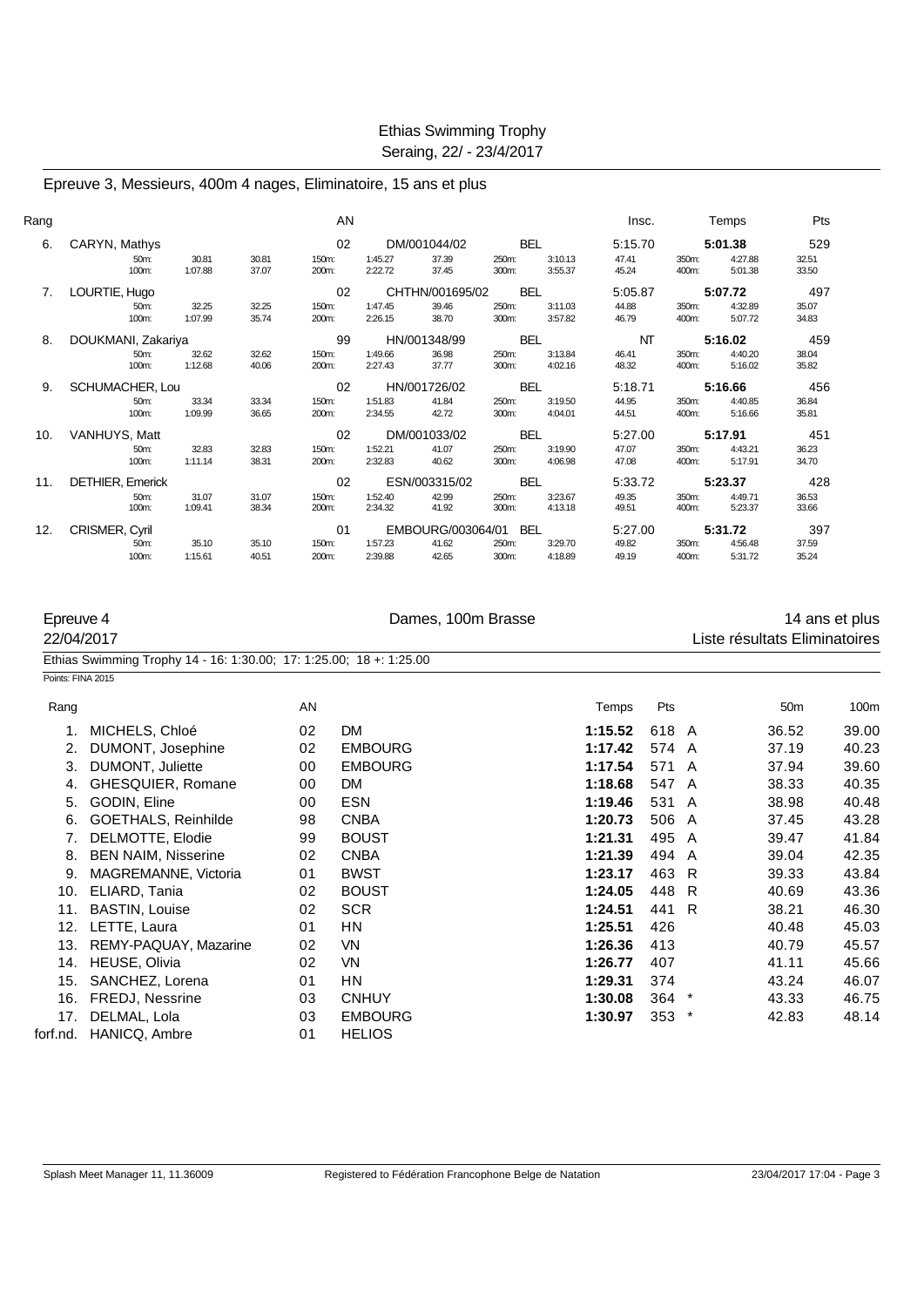|          | Epreuve 5<br>22/04/2017                                                                        |    |              | Messieurs, 50m Brasse |            |         |         |   | Liste résultats Eliminatoires | 15 ans et plus |
|----------|------------------------------------------------------------------------------------------------|----|--------------|-----------------------|------------|---------|---------|---|-------------------------------|----------------|
|          | Ethias Swimming Trophy 14 - 16: 38.00; 17: 38.00; 18 +: 36.00                                  |    |              |                       |            |         |         |   |                               |                |
|          | Points: FINA 2015                                                                              |    |              |                       |            |         |         |   |                               |                |
| Rang     |                                                                                                |    | AN           |                       |            | Insc.   |         |   | Temps                         | Pts            |
| 1.       | <b>ANDRIEN, Maxime</b>                                                                         |    | 94           | ESN/000199/94         | <b>BEL</b> | 33.05   |         |   | 31.24                         | 618            |
| 2.       | BESEME, Cyprien                                                                                |    | 00           | BWST/006848/00        | <b>BEL</b> | 30.92   |         |   | 31.27                         | 616            |
| 3.       | JANON, Thibault                                                                                |    | 90           | ESN/000134/90         | <b>BEL</b> | 32.26   |         |   | 32.27                         | 561            |
| 4.       | CLAES, Robin                                                                                   |    | 00           | VN/002596/00          | <b>BEL</b> | 32.01   |         |   | 32.82                         | 533            |
| 5.       | EECKHOUT, Emile                                                                                |    | 01           | BOUST/001779/01       | <b>BEL</b> | 33.18   |         |   | 32.93                         | 528            |
| 6.       | JACQUERIE, Paul                                                                                |    | 94           | HN/000208/94          | <b>BEL</b> | 34.78   |         |   | 33.21                         | 515            |
| 7.       | LECLERCQ, Nils                                                                                 |    | 00           | COUNTRY/000655/00     | <b>BEL</b> | 33.08   |         |   | 33.63                         | 495            |
| 8.       | PARMENTIER, Aymeric                                                                            |    | 93           | BWST/006842/93        | <b>BEL</b> | 33.00   |         |   | 33.88                         | 485            |
| 9.       | JACOB, Geoffrey                                                                                |    | 88           | HN/000145/88          | <b>BEL</b> | 34.23   |         |   | 33.91                         | 483            |
| 10.      | DEBONGNIE, Nathan                                                                              |    | 00           | CNSW/001688/00        | <b>BEL</b> | 34.21   |         |   | 34.17                         | 472            |
| 11.      | MERCHIER, Hugo                                                                                 |    | 02           | BWST/006838/02        | <b>BEL</b> | 34.80   |         |   | 34.21                         | 471            |
| 12.      | <b>ENGLEBERT, Antoine</b>                                                                      |    | 00           | STD/005028/00         | <b>BEL</b> | 32.84   |         |   | 34.76                         | 449            |
| 13.      | MIKUS, Loïc                                                                                    |    | 02           | BCSG/004587/02        | <b>BEL</b> | 36.45   |         |   | 35.12                         | 435            |
| 14.      | DENEF, Gregoire                                                                                |    | 01           | BOUST/001287/01       | <b>BEL</b> | 35.75   |         |   | 35.34                         | 427            |
| 15.      | ATANASOV, Kaloyan                                                                              |    | 02           | CNSW/004132/02        | <b>BUL</b> | 34.98   |         |   | 35.40                         | 425            |
| 16.      | BENZIGER, Sacha                                                                                |    | 02           | EMBOURG/001530/02     | BEL        | 36.43   |         |   | 35.83                         | 410            |
| 17.      | EPPE, Guillaume                                                                                |    | 01           | EMBOURG/005163/01     | <b>BEL</b> | 35.73   |         |   | 36.14                         | 399            |
| 18.      | LABEEUW, Grégoire                                                                              |    | 99           | RBP/002991/99         | <b>BEL</b> | 36.57   |         |   | 37.77                         | 350            |
|          | Epreuve 6<br>22/04/2017<br>Ethias Swimming Trophy 14 - 16: 1:20.00; 17: 1:15.00; 18 +: 1:15.00 |    |              | Dames, 100m Papillon  |            |         |         |   | Liste résultats Eliminatoires | 14 ans et plus |
|          | Points: FINA 2015                                                                              |    |              |                       |            |         |         |   |                               |                |
| Rang     |                                                                                                | AN |              |                       |            | Temps   | Pts     |   | 50 <sub>m</sub>               | 100m           |
|          | DUMONT, Valentine<br>1.                                                                        | 00 | <b>NOC</b>   |                       |            | 1:03.41 | 688 A   |   | 30.13                         | 33.28          |
|          | DOBRIN, Alexandra<br>2.                                                                        | 93 | <b>CNBA</b>  |                       |            | 1:05.53 | 623 A   |   | 30.50                         | 35.03          |
|          | 3.<br><b>VRIJENS, Celine</b>                                                                   | 95 | HN           |                       |            | 1:06.04 | 609     | A | 31.91                         | 34.13          |
|          | VANDEN ABEELE, Syl<br>4.                                                                       | 99 | <b>DM</b>    |                       |            | 1:07.05 | 581     | A | 32.04                         | 35.01          |
| 5.       | PANSAERTS, Laure                                                                               | 00 | <b>CNSW</b>  |                       |            | 1:07.08 | 581     | A | 32.49                         | 34.59          |
| 6.       | DUMONT, Josephine                                                                              | 02 |              | <b>EMBOURG</b>        |            | 1:08.51 | 545 A   |   | 33.14                         | 35.37          |
|          | 7.<br>TAMIGNEAUX, Charlotte                                                                    | 02 |              | <b>EMBOURG</b>        |            | 1:08.56 | 544 A   |   | 33.07                         | 35.49          |
|          | 8.                                                                                             | 02 | CNSW         |                       |            | 1:09.26 | 528 A   |   | 32.09                         |                |
|          | KOPA, Madli                                                                                    |    |              |                       |            |         |         |   |                               | 37.17          |
|          | INGLESE, Eva<br>9.                                                                             | 00 | <b>CNBA</b>  |                       |            | 1:10.30 | 504 R   |   | 31.69                         | 38.61          |
| 10.      | BACCAUW, Margaux                                                                               | 01 | <b>BCSG</b>  |                       |            | 1:14.80 | 419 R   |   | 33.99                         | 40.81          |
| 11.      | SCHUTZ, Alina                                                                                  | 02 | <b>ESN</b>   |                       |            | 1:15.12 | 413 R   |   | 35.93                         | 39.19          |
| 12.      | WILD, Joséphine                                                                                | 01 | <b>CNSW</b>  |                       |            | 1:15.74 | 403     |   | 36.43                         | 39.31          |
| 13.      | DONATO, Sara                                                                                   | 03 | <b>CNSW</b>  |                       |            | 1:16.89 | 385     |   | 37.58                         | 39.31          |
| 14.      | BALDO, Kyliane                                                                                 | 02 | <b>ESN</b>   |                       |            | 1:17.29 | 379     |   | 35.08                         | 42.21          |
| 15.      | DELMAL, Lola                                                                                   | 03 |              | <b>EMBOURG</b>        |            | 1:19.00 | 355     |   | 37.26                         | 41.74          |
|          | 16. CUTILLO, Léna                                                                              | 03 | <b>MOSAN</b> |                       |            | 1:19.04 | 355     |   | 37.05                         | 41.99          |
|          | 17. LEDNICKA, Hanka                                                                            | 01 | <b>CNSW</b>  |                       |            | 1:19.29 | 351     |   | 36.18                         | 43.11          |
|          | 18. FREDJ, Nessrine                                                                            | 03 | <b>CNHUY</b> |                       |            | 1:19.31 | 351     |   | 36.76                         | 42.55          |
|          |                                                                                                |    |              |                       |            |         |         |   |                               |                |
|          | 19. KENWORTHY, Kate                                                                            | 02 | <b>CNSW</b>  |                       |            | 1:20.35 | $338 *$ |   | 37.39                         | 42.96          |
|          | 20. ZELLER, Alexandra                                                                          | 01 | <b>NOC</b>   |                       |            | 1:25.81 | $277$ * |   | 37.58                         | 48.23          |
| forf.nd. | GIACOMINI, Apolline                                                                            | 96 | <b>ESN</b>   |                       |            |         |         |   |                               |                |
| forf.nd. | DUMONT, Charlotte                                                                              | 01 | <b>NOC</b>   |                       |            |         |         |   |                               |                |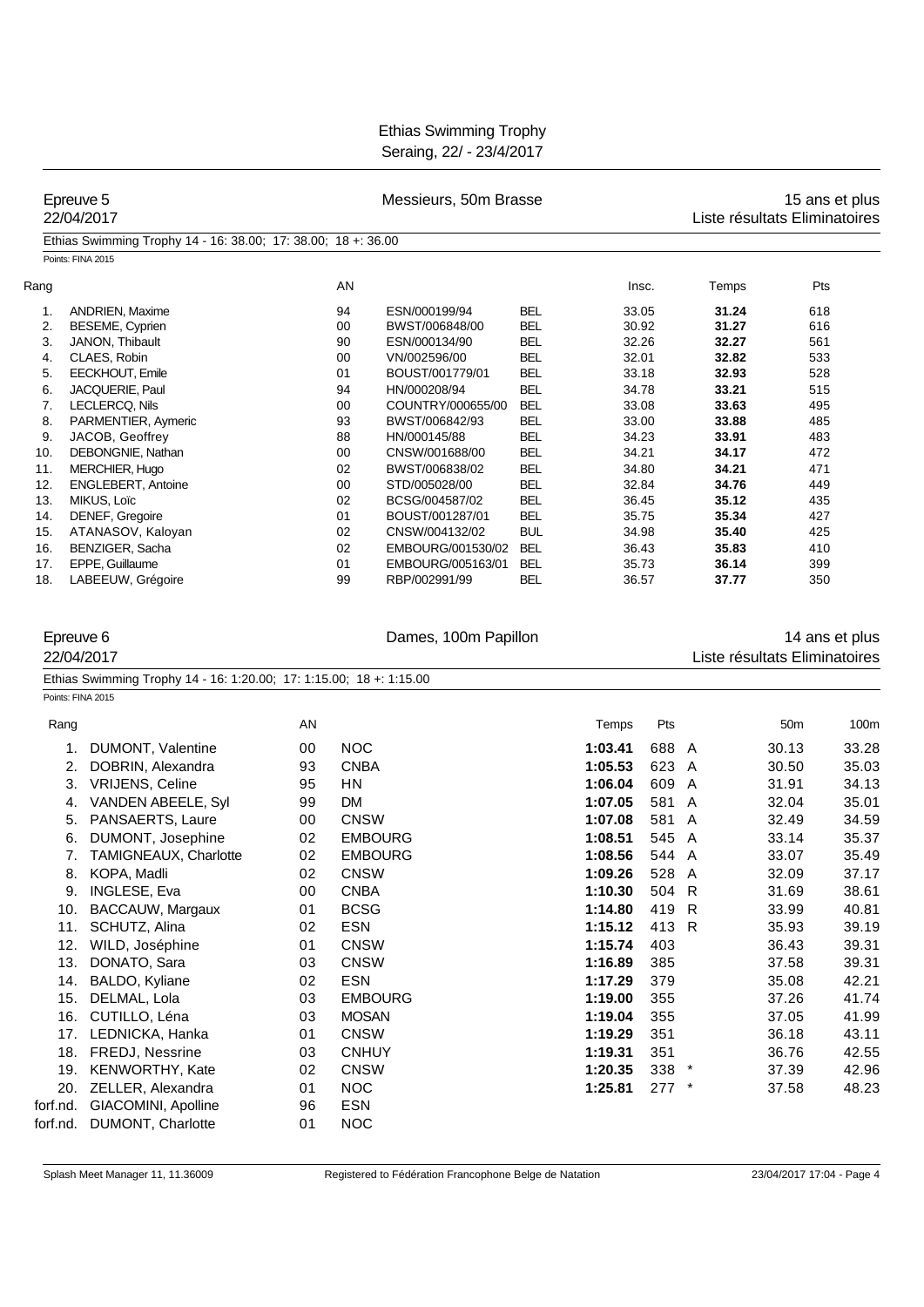Ethias Swimming Trophy Seraing, 22/ - 23/4/2017

|            | Epreuve 7<br>22/04/2017                                                                  | Messieurs, 100m Dos |               |                                    |                          |                |         | 15 ans et plus<br>Liste résultats Eliminatoires |                               |       |
|------------|------------------------------------------------------------------------------------------|---------------------|---------------|------------------------------------|--------------------------|----------------|---------|-------------------------------------------------|-------------------------------|-------|
|            | Ethias Swimming Trophy 14 - 16: 1:11.00; 17: 1:11.00; 18 +: 1:08.00<br>Points: FINA 2015 |                     |               |                                    |                          |                |         |                                                 |                               |       |
| Rang       |                                                                                          | AN                  |               |                                    |                          | Temps          | Pts     |                                                 | 50 <sub>m</sub>               | 100m  |
|            | 1.<br>DONATI, Alexandre                                                                  | 01                  | HN            |                                    |                          | 1:00.74        | 625 A   |                                                 | 29.69                         | 31.05 |
|            | 2.<br>EMO, Jerome                                                                        | 00                  | <b>HN</b>     |                                    |                          | 1:01.93        | 589 A   |                                                 | 30.08                         | 31.85 |
|            | 3. LECLERCQ, Nils                                                                        | 00                  |               | <b>COUNTRY</b>                     |                          | 1:03.25        | 553 A   |                                                 | 30.18                         | 33.07 |
|            | RUELLE, Thibault<br>4.                                                                   | 00                  | <b>CCM</b>    |                                    |                          | 1:03.67        | 542 A   |                                                 | 31.69                         | 31.98 |
|            | VATA, Gjon<br>5.                                                                         | 02                  | <b>CNBA</b>   |                                    |                          | 1:04.70        | 517 A   |                                                 | 31.87                         | 32.83 |
|            | DO, Duy Thang Tanguy<br>6.                                                               | 00                  | <b>BOUST</b>  |                                    |                          | 1:05.18        | 506 A   |                                                 | 31.85                         | 33.33 |
|            | RENAUX, Antoine<br>7.                                                                    | 00                  | <b>BWST</b>   |                                    |                          | 1:05.83        | 491 A   |                                                 | 31.13                         | 34.70 |
|            | GLINEUR, Raphaël<br>8.                                                                   | 00                  | <b>CCM</b>    |                                    |                          | 1:06.30        | 480     | A                                               | 31.57                         | 34.73 |
|            | 9. OHN, Antoine                                                                          | 02                  | HN            |                                    |                          | 1:06.90        | 467 R   |                                                 | 32.11                         | 34.79 |
|            | 10. HÉRION, Martin                                                                       | 01                  | <b>MOSAN</b>  |                                    |                          | 1:08.53        | 435     | R                                               | 33.13                         | 35.40 |
|            | 11. MAHIEU, Vincent                                                                      | 02                  |               | <b>EMBOURG</b>                     |                          | 1:09.04        | 425 R   |                                                 | 34.01                         | 35.03 |
|            | 12. BOXUS, Thomas                                                                        | 01                  | <b>HELIOS</b> |                                    |                          | 1:09.31        | 420     |                                                 | 33.91                         | 35.40 |
|            | 13. FORRO, William                                                                       | 00                  | HN            |                                    |                          | 1:09.33        | 420     |                                                 | 33.87                         | 35.46 |
|            |                                                                                          |                     | <b>HELIOS</b> |                                    |                          |                |         |                                                 |                               |       |
|            | 14. MADARASZ, Loris                                                                      | 01                  |               |                                    |                          | 1:10.94        | 392     |                                                 | 34.24                         | 36.70 |
|            | 15. AL BATRO, Mohamed Ali                                                                | 01                  | <b>CNBA</b>   |                                    |                          | 1:11.86        | $377$ * |                                                 | 34.29                         | 37.57 |
|            | 16. PARMENTIER, Aymeric                                                                  | 93                  | <b>BWST</b>   |                                    |                          | 1:12.24        | 371     |                                                 | 35.03                         | 37.21 |
|            | 17. VAELEN, Tom<br>forf.nd. DE GEEST, Louis                                              | 01<br>01            | <b>CNSW</b>   | <b>EMBOURG</b>                     |                          | 1:12.80        | 363     | $\ast$                                          | 35.26                         | 37.54 |
|            | 22/04/2017<br>Ethias Swimming Trophy 14 - 16: 38.50; 17: 35.00; 18 +: 35.00              |                     |               |                                    |                          |                |         |                                                 | Liste résultats Eliminatoires |       |
|            | Points: FINA 2015                                                                        |                     |               |                                    |                          |                |         |                                                 |                               |       |
| Rang       |                                                                                          |                     | AN            |                                    |                          |                | Insc.   | Temps                                           | Pts                           |       |
| 1.         | WATHIONG, Océane                                                                         |                     | 01            | BWST/006777/01                     | BEL                      | 31.40          |         |                                                 | 31.95<br>607                  |       |
| 2.         | PANSAERTS, Laure                                                                         |                     | 00            | CNSW/006147/00                     | <b>BEL</b>               | 32.78          |         |                                                 | 32.82<br>560                  |       |
| 3.         | DUMONT, Juliette                                                                         |                     | 00            | EMBOURG/001505/00                  | BEL                      | 31.65          |         |                                                 | 32.97<br>552                  |       |
| 4.         | TROST, Eva                                                                               |                     | 99            | CNSW/005150/99                     | <b>BEL</b>               | 33.23          |         |                                                 | 33.10<br>546                  |       |
| 5.         | KOENS, Rebecca                                                                           |                     | 99            | LAQUA/21123/99                     | <b>NED</b>               | 33.42          |         |                                                 | 33.36<br>533                  |       |
| 6.         | VANDENHOOFT, Louison                                                                     |                     | 01            | HN/005402/01                       | BEL                      | 34.26          |         |                                                 | 530<br>33.42                  |       |
| 7.         | REMY-PAQUAY, Mazarine                                                                    |                     | 02            | VN/001074/02                       | <b>BEL</b>               | 32.62          |         |                                                 | 33.44<br>529                  |       |
| 8.<br>9.   | COETS, Shannon<br>CANTAMESSA, Roxane                                                     |                     | 01<br>97      | BOUST/001612/01<br>CNHUY/005659/97 | <b>BEL</b><br><b>BEL</b> | 33.89<br>32.90 |         |                                                 | 33.49<br>527<br>33.51<br>526  |       |
| 10.        | GARRAUX, Eva                                                                             |                     | 03            | ESN/002567/03                      | <b>BEL</b>               | 34.00          |         |                                                 | 523<br>33.58                  |       |
| 11.        | D'HONDT, Alexie                                                                          |                     | 01            | CNBA/002050/01                     | <b>BEL</b>               | 33.10          |         |                                                 | 34.00<br>504                  |       |
| 12.        | LINDEN. Ylva                                                                             |                     | 03            | CNSW/003987/03                     | <b>SWE</b>               | 37.03          |         |                                                 | 34.08<br>500                  |       |
| 13.        | ZERAIDI, Kenza                                                                           |                     | 02            | CNBA/001753/02                     | <b>BEL</b>               | 33.34          |         |                                                 | 34.21<br>494                  |       |
| 14.        | CAVADINI, Caroline                                                                       |                     | 90            | CNBA/000127/90                     | <b>BEL</b>               |                | NT      |                                                 | 34.60<br>478                  |       |
| 15.        | LETTE, Laura                                                                             |                     | 01            | HN/001723/01                       | <b>BEL</b>               | 36.79          |         |                                                 | 34.64<br>476                  |       |
| 16.        | TAMIGNEAUX, Charlotte                                                                    |                     | 02            | EMBOURG/007072/02                  | <b>BEL</b>               | 33.90          |         |                                                 | 34.87<br>467                  |       |
| 17.        | DERENNE, Luna                                                                            |                     | 02            | BOUST/002348/02                    | <b>BEL</b>               | 34.92          |         |                                                 | 34.91<br>465                  |       |
| 18.<br>19. | FLAS, Camille<br>TRIPIER, Cassandra                                                      |                     | 01<br>02      | VN/005983/01<br>DM/001299/02       | <b>BEL</b><br><b>BEL</b> | 35.56<br>34.63 |         |                                                 | 35.01<br>461<br>35.37<br>447  |       |
| 20.        | BACCAUW, Margaux                                                                         |                     | 01            | BCSG/004562/01                     | <b>BEL</b>               | 35.26          |         |                                                 | 35.76<br>433                  |       |
| 21.        | <b>WUILLEM, Sannerie</b>                                                                 |                     | 99            | RBP/001018/99                      | <b>BEL</b>               | 36.33          |         |                                                 | 35.81<br>431                  |       |
| 22.        | <b>BLOTHIAUX, Aline</b>                                                                  |                     | 01            | BCSG/004564/01                     | <b>BEL</b>               | 38.03          |         |                                                 | 37.36<br>379                  |       |
| 23.        | <b>BASTIN, Louise</b>                                                                    |                     |               | SCR/003634/02                      | <b>BEL</b>               | 37.86          |         |                                                 | 37.99<br>361                  |       |
| 24.        | HAQUET, Olivia                                                                           |                     | 00            | EMBOURG/005085/00                  | <b>BEL</b>               | 37.00          |         |                                                 | 39.60<br>319                  |       |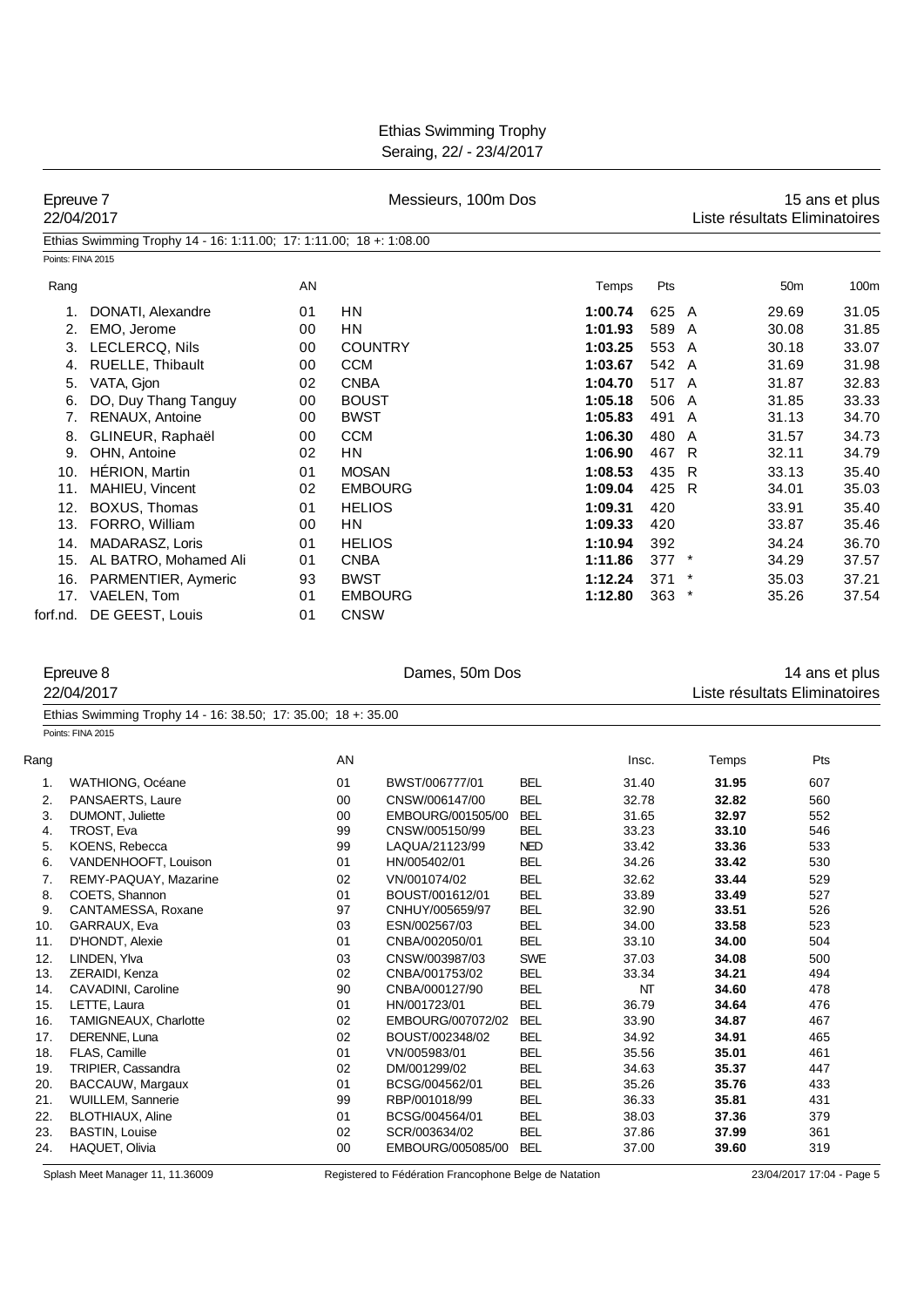| Epreuve 9<br>22/04/2017 |                                                                                                 |          | Messieurs, 200m Papillon     | 15 ans et plus<br>Liste résultats Eliminatoires |     |                 |                               |                |                |
|-------------------------|-------------------------------------------------------------------------------------------------|----------|------------------------------|-------------------------------------------------|-----|-----------------|-------------------------------|----------------|----------------|
|                         | Ethias Swimming Trophy 14 - 16: 2:40.00; 17: 2:40.00; 18 +: 2:35.00                             |          |                              |                                                 |     |                 |                               |                |                |
|                         | Points: FINA 2015                                                                               |          |                              |                                                 |     |                 |                               |                |                |
| Rang                    |                                                                                                 | AN       |                              | Temps                                           | Pts | 50 <sub>m</sub> | 100m                          | 150m           | 200m           |
|                         | 1. LUNAK, Sebastian                                                                             | 02       | <b>CNSW</b>                  | 2:11.71 606 A                                   |     | 28.66           | 34.04                         | 35.48          | 33.53          |
|                         | 2. LEDNICKY, Vit                                                                                | 99       | <b>CNSW</b>                  | 2:12.07 601 A                                   |     | 29.05           | 33.75                         | 35.94          | 33.33          |
|                         | 3. FOURNEAU, Liam                                                                               | 00       | <b>CCM</b>                   | 2:14.44 570 A                                   |     | 29.91           | 33.52                         | 35.41          | 35.60          |
|                         | 4. INNES, Hadrien                                                                               | 01       | ENW                          | 2:17.67 531 A                                   |     | 34.27           | 34.82                         | 33.90          | 34.68          |
|                         | 5. MORIAU, Thibault                                                                             | 99       | <b>CNSW</b>                  | 2:18.03 527 A                                   |     | 30.01           | 35.02                         | 35.89          | 37.11          |
|                         | 6. XHONNEUX, Thomas                                                                             | 98       | HN                           | 2:19.35 512 A                                   |     | 31.51           | 35.80                         | 37.90          | 34.14          |
|                         | 7. JACOB, Geoffrey                                                                              | 88       | HN                           | 2:19.56 510 A                                   |     | 32.01           | 36.42                         | 36.03          | 35.10          |
|                         | 8. CARYN, Mathys                                                                                | 02       | <b>DM</b>                    | 2:20.22 502 A                                   |     | 31.13           | 35.16                         | 37.14          | 36.79          |
|                         | 9. MITITELU, Armand                                                                             | 01       | <b>CNBA</b>                  | 2:24.27 461 R                                   |     | 33.61           | 37.65                         | 38.56          | 34.45          |
|                         | 10. SIX, William                                                                                | 00       | <b>BCSG</b>                  | 2:24.52 459 R                                   |     | 31.73           | 37.73                         | 37.69          | 37.37          |
|                         | 11. LOURTIE, Hugo                                                                               | 02       | <b>CHTHN</b>                 | 2:25.11 453 R                                   |     | 33.16           | 36.96                         | 37.16          | 37.83          |
|                         | 12. DEFRAINE, Quentin                                                                           | 01       | <b>ESN</b>                   | 2:28.83 420                                     |     | 35.38           | 37.33                         | 37.82          | 38.30          |
|                         | 13. HÉRION, Martin                                                                              | 01       | <b>MOSAN</b>                 | 2:29.43 415                                     |     | 32.90           | 38.06                         | 37.78          | 40.69          |
|                         | 14. VANHUYS, Matt                                                                               | 02       | DM                           | 2:31.88 395                                     |     | 34.26           | 40.51                         | 39.36          | 37.75          |
|                         | 15. DETHIER, Emerick                                                                            | 02       | <b>ESN</b>                   | 2:32.17 393                                     |     | 34.26           | 39.02                         | 40.55          | 38.34          |
|                         | 16. CRISMER, Cyril<br>forf.nd. RENNESON, Xavier                                                 | 01<br>01 | <b>EMBOURG</b><br><b>ENW</b> | 2:37.69 353                                     |     | 36.44           | 42.44                         | 41.18          | 37.63          |
|                         | Epreuve 10<br>22/04/2017<br>Ethias Swimming Trophy 14 - 16: 2:45.00; 17: 2:40.00; 18 +: 2:40.00 |          |                              | Dames, 200m 4 nages                             |     |                 | Liste résultats Eliminatoires |                | 14 ans et plus |
|                         | Points: FINA 2015                                                                               |          |                              |                                                 |     |                 |                               |                |                |
| Rang                    |                                                                                                 | AN       |                              | Temps Pts                                       |     | 50 <sub>m</sub> | 100m                          | 150m           | 200m           |
|                         | 1. DOBRIN, Alexandra                                                                            | 93       | <b>CNBA</b>                  | 2:28.23 616 A                                   |     | 30.93           | 39.54                         | 41.15          | 36.61          |
|                         | 2. GHESQUIER, Romane                                                                            | 00       | <b>DM</b>                    | 2:29.10 605 A                                   |     | 32.95           | 37.51                         | 45.26          | 33.38          |
|                         | 3. DUMONT, Josephine                                                                            | 02       | <b>EMBOURG</b>               | 2:29.76 597 A                                   |     | 32.85           | 38.77                         | 44.50          | 33.64          |
|                         | 4. VANDEN ABEELE, Syl                                                                           | 99       | DM                           | 2:31.08 582 A                                   |     | 32.67           | 39.71                         | 44.07          | 34.63          |
|                         | 5. VRIJENS, Celine                                                                              | 95       | HN                           | 2:32.39 567 A                                   |     | 32.25           | 39.99                         | 45.96          | 34.19          |
|                         | 6. TROST, Eva                                                                                   | 99       | <b>CNSW</b>                  | 2:32.51 565 A                                   |     | 35.74           | 35.29                         | 46.58          | 34.90          |
|                         | 7. KOPA, Madli                                                                                  | 02       | <b>CNSW</b>                  | 2:34.38 545 A                                   |     | 32.64           | 40.51                         | 46.14          | 35.09          |
|                         | 8. BEN NAIM, Nisserine                                                                          | 02       | <b>CNBA</b>                  | 2:35.01 538 A                                   |     | 34.32           | 39.75                         | 45.97          | 34.97          |
|                         | 9. CAVADINI, Virginie                                                                           | 98       | <b>CNBA</b>                  | 2:35.42 534 B                                   |     | 32.76           | 39.40                         | 49.29          | 33.97          |
|                         | 10. VALLÉE, Laurane                                                                             | 03       | <b>ESP</b>                   | 2:37.22 516 B                                   |     | 35.05           | 40.33                         | 48.64          | 33.20          |
|                         | 11. DAL, Marie                                                                                  | 03       | DM                           | 2:37.95 509 B                                   |     | 35.50           | 39.83                         | 48.67          | 33.95          |
|                         | 12. GODIN, Eline                                                                                | 00       | <b>ESN</b>                   | 2:38.98 499 B                                   |     | 37.54           | 42.66                         | 43.15          | 35.63          |
|                         | 13. KHIYARA, Lina                                                                               | 03       | ENW                          | 2:39.47 495 B                                   |     | 36.24           | 42.25                         | 46.61          | 34.37          |
|                         | 14. ZERAIDI, Kenza                                                                              | 02       | <b>CNBA</b>                  | 2:41.06 480 B                                   |     | 35.32           | 38.83                         | 51.12          | 35.79          |
|                         | 15. NORIEGA BURRILL, Aygul                                                                      | 03       | <b>BWST</b>                  | 2:42.24 470 B                                   |     | 34.21           | 41.34                         | 50.00          | 36.69          |
|                         | 16. GOETHALS, Reinhilde                                                                         | 98       | <b>CNBA</b>                  | 2:44.08 454 B*                                  |     | 37.31           | 43.92                         | 45.39          | 37.46          |
|                         | 17. LETTE, Laura<br>18. LEDNICKA, Hanka                                                         | 01       | HN<br><b>CNSW</b>            | 2:44.72 449 R<br>2:45.54 442 R*                 |     | 35.28           | 42.00                         | 48.95<br>48.13 | 38.49          |
|                         |                                                                                                 | 01       | <b>BWST</b>                  |                                                 |     | 37.59           | 42.58                         |                | 37.24          |
|                         | 19. MAGREMANNE, Victoria<br>20. DERENNE, Luna                                                   | 01<br>02 | <b>BOUST</b>                 | 2:46.43 435 R *<br>2:46.57 434 *                |     | 36.89<br>37.70  | 43.58<br>40.91                | 47.30<br>51.08 | 38.66<br>36.88 |
|                         | 21. DELMAL, Lola                                                                                | 03       | <b>EMBOURG</b>               | 2:51.19 400 *                                   |     | 37.62           | 45.66                         | 49.99          | 37.92          |
|                         |                                                                                                 |          |                              |                                                 |     |                 |                               |                |                |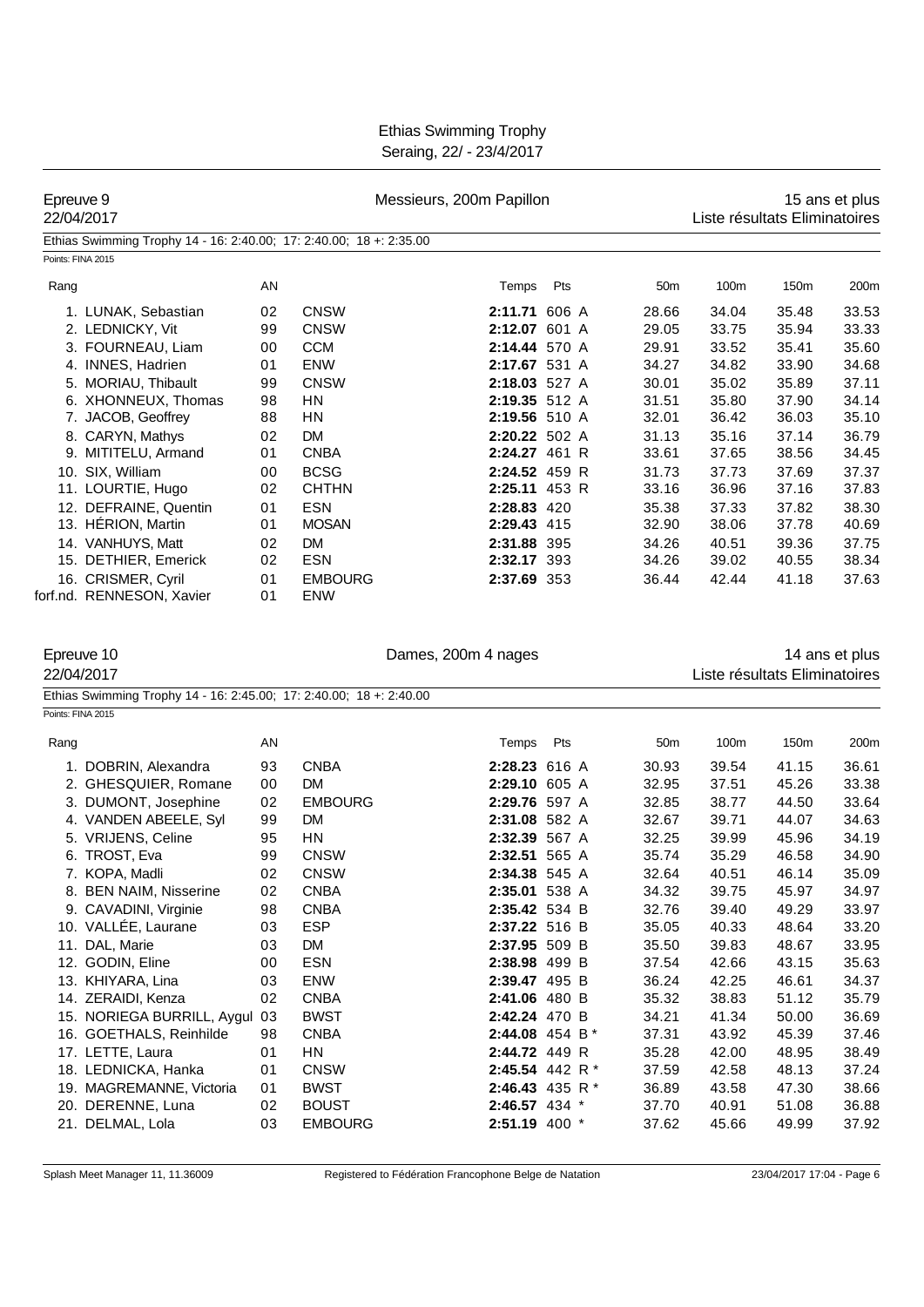|      | Epreuve 10, Dames, 200m 4 nages, Eliminatoire, 14 ans et plus                            |                  |                |                |                    |                         |                     |                    |                  |                 |                    |                               |       |
|------|------------------------------------------------------------------------------------------|------------------|----------------|----------------|--------------------|-------------------------|---------------------|--------------------|------------------|-----------------|--------------------|-------------------------------|-------|
|      | Rang                                                                                     |                  | AN             |                |                    |                         | Temps               | Pts                |                  | 50 <sub>m</sub> | 100m               | 150m                          | 200m  |
|      | 22. CUTILLO, Léna                                                                        |                  | 03             | <b>MOSAN</b>   |                    |                         |                     | 2:51.41 398 *      | 37.93            |                 | 44.21              | 49.86                         | 39.41 |
|      | forf.nd. MIES, Alexia                                                                    |                  | 01             | <b>BWST</b>    |                    |                         |                     |                    |                  |                 |                    |                               |       |
|      | forf.nd. DUMONT, Charlotte                                                               |                  | 01             | <b>NOC</b>     |                    |                         |                     |                    |                  |                 |                    |                               |       |
|      | forf.déc. DELMOTTE, Elodie                                                               |                  | 99             | <b>BOUST</b>   |                    |                         |                     |                    |                  |                 |                    |                               |       |
|      | Epreuve 11                                                                               |                  |                |                |                    | Messieurs, 400m Libre   |                     |                    |                  |                 |                    | 15 ans et plus                |       |
|      | 22/04/2017                                                                               |                  |                |                |                    |                         |                     |                    |                  |                 |                    | Liste résultats Eliminatoires |       |
|      | Ethias Swimming Trophy 14 - 16: 4:45.00; 17: 4:45.00; 18 +: 4:35.00<br>Points: FINA 2015 |                  |                |                |                    |                         |                     |                    |                  |                 |                    |                               |       |
| Rang |                                                                                          |                  |                | AN             |                    |                         |                     |                    | Insc.            |                 | Temps              | Pts                           |       |
|      |                                                                                          |                  |                |                |                    |                         |                     |                    |                  |                 |                    |                               |       |
| 1.   | <b>FEUILLEN, David</b><br>50m:                                                           | 28.63            | 28.63          | 99<br>150m:    | 1:31.33            | ESN/000596/99<br>31.75  | <b>BEL</b><br>250m: | 2:36.19            | 4:12.41<br>32.47 | 350m:           | 4:13.74<br>3:41.79 | 652<br>32.71                  |       |
|      | 100m:                                                                                    | 59.58            | 30.95          | 200m:          | 2:03.72            | 32.39                   | 300m:               | 3:09.08            | 32.89            | 400m:           | 4:13.74            | 31.95                         |       |
| 2.   | DAL, Thomas                                                                              |                  |                | 97             |                    | DM/000343/97            | <b>BEL</b>          |                    | 4:22.01          |                 | 4:13.86            | 651                           |       |
|      | 50m:                                                                                     | 28.97            | 28.97          | 150m:          | 1:31.93            | 31.63                   | 250m:               | 2:36.44            | 32.30            | 350m:           | 3:42.03            | 32.84                         |       |
|      | 100m:                                                                                    | 1:00.30          | 31.33          | 200m:          | 2:04.14            | 32.21                   | 300m:               | 3:09.19            | 32.75            | 400m:           | 4:13.86            | 31.83                         |       |
| 3.   | DAL, Lucas<br>50m:                                                                       | 28.15            | 28.15          | 99<br>150m:    | 1:30.40            | DM/000528/99<br>31.82   | <b>BEL</b><br>250m: | 2:36.32            | 4:01.92<br>33.35 | 350m:           | 4:14.52<br>3:41.81 | 646<br>32.46                  |       |
|      | 100m:                                                                                    | 58.58            | 30.43          | 200m:          | 2:02.97            | 32.57                   | 300m:               | 3:09.35            | 33.03            | 400m:           | 4:14.52            | 32.71                         |       |
| 4.   | VANHUYS, Logan                                                                           |                  |                | 97             |                    | DM/000327/97            | BEL                 |                    | 3:54.85          |                 | 4:15.81            | 636                           |       |
|      | 50m:                                                                                     | 28.64            | 28.64          | 150m:          | 1:31.21            | 31.43                   | 250m:               | 2:34.93            | 31.76            | 350m:           | 3:41.36            | 33.72                         |       |
|      | 100m:                                                                                    | 59.78            | 31.14          | 200m:          | 2:03.17            | 31.96                   | 300m:               | 3:07.64            | 32.71            | 400m:           | 4:15.81            | 34.45                         |       |
| 5.   | BISENIUS, Rayan<br>50m:                                                                  | 28.70            | 28.70          | 00<br>150m:    | 1:32.87            | ENW/009263/00<br>32.56  | <b>BEL</b><br>250m: | 2:39.18            | 4:04.93<br>32.90 | 350m:           | 4:17.78<br>3:45.57 | 622<br>33.09                  |       |
|      | 100m:                                                                                    | 1:00.31          | 31.61          | 200m:          | 2:06.28            | 33.41                   | 300m:               | 3:12.48            | 33.30            | 400m:           | 4:17.78            | 32.21                         |       |
| 6.   | CLAYSON, Nicolas                                                                         |                  |                | 02             |                    | BWST/006785/02          | <b>BEL</b>          |                    | 4:24.64          |                 | 4:20.51            | 602                           |       |
|      | 50m:                                                                                     | 29.65            | 29.65          | 150m:          | 1:34.82            | 32.71                   | 250m:               | 2:41.17            | 33.19            | 350m:           | 3:47.92            | 33.20                         |       |
|      | 100m:                                                                                    | 1:02.11          | 32.46          | 200m:          | 2:07.98            | 33.16                   | 300m:               | 3:14.72            | 33.55            | 400m:           | 4:20.51            | 32.59                         |       |
| 7.   | DEBONGNIE, Aymeric                                                                       |                  |                | 99             |                    | CNSW/001677/99          | <b>BEL</b>          |                    | 4:27.42          |                 | 4:26.14            | 565                           |       |
|      | 50m:<br>100m:                                                                            | 28.95<br>1:01.11 | 28.95<br>32.16 | 150m:<br>200m: | 1:34.40<br>2:08.69 | 33.29<br>34.29          | 250m:<br>300m:      | 2:43.63<br>3:17.85 | 34.94<br>34.22   | 350m:<br>400m:  | 3:52.76<br>4:26.14 | 34.91<br>33.38                |       |
| 8.   | GOIRE, Adrien                                                                            |                  |                | 98             |                    | ENW/005145/98           | BEL                 |                    | 4:21.07          |                 | 4:28.89            | 548                           |       |
|      | 50m:                                                                                     | 30.09            | 30.09          | 150m:          | 1:36.87            | 34.06                   | 250m:               | 2:46.03            | 34.58            | 350m:           | 3:55.08            | 34.45                         |       |
|      | 100m:                                                                                    | 1:02.81          | 32.72          | 200m:          | 2:11.45            | 34.58                   | 300m:               | 3:20.63            | 34.60            | 400m:           | 4:28.89            | 33.81                         |       |
| 9.   | DENGIS, Bastien                                                                          |                  |                | 02             |                    | ENW/003110/02           | <b>BEL</b>          |                    | 4:29.90          |                 | 4:32.04            | 529                           |       |
|      | 50m:<br>100m:                                                                            | 30.41<br>1:03.11 | 30.41<br>32.70 | 150m:<br>200m: | 1:37.65<br>2:12.13 | 34.54<br>34.48          | 250m:<br>300m:      | 2:47.60<br>3:22.78 | 35.47<br>35.18   | 350m:<br>400m:  | 3:58.49<br>4:32.04 | 35.71<br>33.55                |       |
| 10.  | DEBONGNIE, Nathan                                                                        |                  |                | 00             |                    | CNSW/001688/00          | <b>BEL</b>          |                    | 4:41.62          |                 | 4:36.70            | 503                           |       |
|      | 50m:                                                                                     | 31.93            | 31.93          | 150m:          | 1:43.09            | 35.56                   | 250m:               | 2:53.96            | 35.63            | 350m:           | 4:03.44            | 34.27                         |       |
|      | 100m:                                                                                    | 1:07.53          | 35.60          | 200m:          | 2:18.33            | 35.24                   | 300m:               | 3:29.17            | 35.21            | 400m:           | 4:36.70            | 33.26                         |       |
| 11.  | <b>HUSQUINET, Paul</b>                                                                   |                  |                | 02             |                    | MOSAN/001407/02         | BEL                 |                    | 4:38.36          |                 | 4:48.76            | 442                           |       |
|      | 50m:<br>100m:                                                                            | 31.23<br>1:07.47 | 31.23<br>36.24 | 150m:<br>200m: | 1:44.34<br>2:21.05 | 36.87<br>36.71          | 250m:<br>300m:      | 2:57.86<br>3:35.34 | 36.81<br>37.48   | 350m:<br>400m:  | 4:12.72<br>4:48.76 | 37.38<br>36.04                |       |
|      |                                                                                          |                  |                |                |                    |                         |                     |                    |                  |                 |                    |                               |       |
| 12.  | CULLUS, Célian<br>50m:                                                                   | 31.31            | 31.31          | 02<br>150m:    | 1:42.38            | BWST/006814/02<br>36.65 | <b>BEL</b><br>250m: | 2:58.33            | 4:48.35<br>38.26 | 350m:           | 4:53.06<br>4:15.63 | 423<br>38.98                  |       |
|      | 100m:                                                                                    | 1:05.73          | 34.42          | 200m:          | 2:20.07            | 37.69                   | 300m:               | 3:36.65            | 38.32            | 400m:           | 4:53.06            | 37.43                         |       |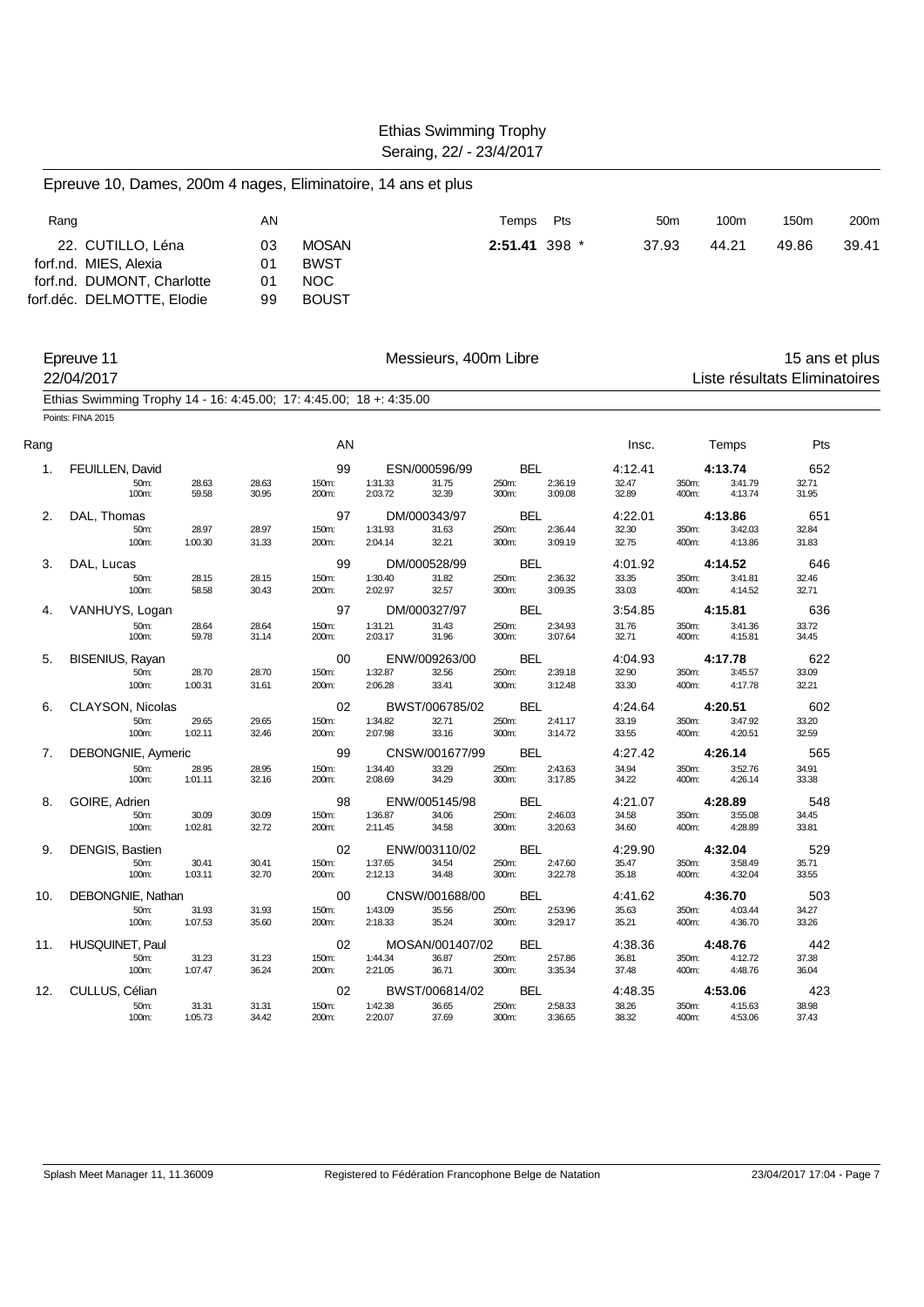| Epreuve 12<br>22/04/2017 |                                                                     |    |                | Dames, 50m Libre       | 14 ans et plus<br>Liste résultats Eliminatoires |                 |                               |       |                |
|--------------------------|---------------------------------------------------------------------|----|----------------|------------------------|-------------------------------------------------|-----------------|-------------------------------|-------|----------------|
|                          | Ethias Swimming Trophy 14 - 16: 31.50; 17: 30.00; 18 +: 30.00       |    |                |                        |                                                 |                 |                               |       |                |
|                          | Points: FINA 2015                                                   |    |                |                        |                                                 |                 |                               |       |                |
| Rang                     |                                                                     |    | AN             |                        |                                                 | Insc.           | Temps                         | Pts   |                |
| 1.                       | DELVAUX, Géraldine                                                  |    | 01             | VN/000850/01           | <b>BEL</b>                                      | 28.06           | 27.97                         | 610   |                |
| 2.                       | HARZE, Marine                                                       |    | 97             | HN/006680/97           | <b>BEL</b>                                      | 27.95           | 28.00                         | 608   |                |
| 3.                       | CAVADINI, Caroline                                                  |    | 90             | CNBA/000127/90         | <b>BEL</b>                                      | 27.99           | 28.45                         | 580   |                |
| 4.                       | COETS, Shannon                                                      |    | 01             | BOUST/001612/01        | <b>BEL</b>                                      | 28.57           | 28.91                         | 553   |                |
| 5.                       | KOENS, Rebecca                                                      |    | 99             | LAQUA/21123/99         | <b>NED</b>                                      | 27.81           | 28.97                         | 549   |                |
| 6.                       | VALLÉE, Laurane                                                     |    | 03             | ESP/001393/03          | <b>BEL</b>                                      | 28.59           | 28.98                         | 549   |                |
| 7.                       | TAMIGNEAUX, Charlotte                                               |    | 02             | EMBOURG/007072/02      | <b>BEL</b>                                      | 28.93           | 29.31                         | 530   |                |
| 8.                       | PANSAERTS, Laure                                                    |    | 00             | CNSW/006147/00         | <b>BEL</b>                                      | 29.11           | 29.32                         | 530   |                |
| 9.                       | REMY-PAQUAY, Mazarine                                               |    | 02             | VN/001074/02           | <b>BEL</b>                                      | 28.66           | 29.38                         | 526   |                |
| 10.                      | D'HONDT, Alexie                                                     |    | 01             | CNBA/002050/01         | <b>BEL</b>                                      | 29.05           | 29.52                         | 519   |                |
| 11.                      | INGLESE, Eva                                                        |    | 00             | CNBA/002054/00         | <b>BEL</b>                                      | 29.78           | 29.73                         | 508   |                |
| 12.                      | DAL, Marie                                                          |    | 03             | DM/001322/03           | <b>BEL</b>                                      | 32.97           | 30.16                         | 487   |                |
| 13.                      | <b>BASTIN, Louise</b>                                               |    | 02             | SCR/003634/02          | <b>BEL</b>                                      | 30.84           | 30.25                         | 482   |                |
| 14.                      | FLAS, Camille                                                       |    | 01             | VN/005983/01           | <b>BEL</b>                                      | 29.96           | 30.41                         | 475   |                |
| 15.                      | <b>BLOTHIAUX, Aline</b>                                             |    | 01             | BCSG/004564/01         | <b>BEL</b>                                      | 31.07           | 30.42                         | 474   |                |
| 16.                      | VANDENHOOFT, Louison                                                |    | 01             | HN/005402/01           | <b>BEL</b>                                      | 30.20           | 30.58                         | 467   |                |
| 17.                      | ELIARD, Tania                                                       |    | 02             | BOUST/004894/02        | <b>BEL</b>                                      | 31.78           | 30.72                         | 460   |                |
| 18.                      | LEGROS, Fanny                                                       |    | 03             | VN/001477/03           | <b>BEL</b>                                      | 31.48           | 30.95                         | 450   |                |
| 19.                      | WUILLEM, Sannerie                                                   |    | 99             | RBP/001018/99          | <b>BEL</b>                                      | 31.13           | 31.14                         | 442   |                |
| 20.                      | ZELLER, Alexandra                                                   |    | 01             | NOC/004413/01          | <b>BEL</b>                                      | 31.77           | 31.65                         | 421   |                |
| 21.                      | CUTILLO, Léna                                                       |    | 03             | MOSAN/002424/03        | <b>BEL</b>                                      | 31.21           | 31.78                         | 416   |                |
| 22.                      | HAQUET, Olivia                                                      |    | 00             | EMBOURG/005085/00      | <b>BEL</b>                                      | 30.31           | 32.64                         | 384   |                |
| forf.nd.                 | GIACOMINI, Apolline                                                 |    | 96             | ESN/006537/96          | <b>FRA</b>                                      | 28.62           |                               |       |                |
| forf.nd.                 | HANICQ, Ambre                                                       |    | 01             | HELIOS/005065/01       | <b>BEL</b>                                      | 30.53           |                               |       |                |
|                          | Epreuve 13                                                          |    |                | Messieurs, 200m Brasse |                                                 |                 |                               |       | 15 ans et plus |
|                          |                                                                     |    |                |                        |                                                 |                 |                               |       |                |
|                          | 22/04/2017                                                          |    |                |                        |                                                 |                 | Liste résultats Eliminatoires |       |                |
|                          | Ethias Swimming Trophy 14 - 16: 2:55.00; 17: 2:55.00; 18 +: 2:50.00 |    |                |                        |                                                 |                 |                               |       |                |
|                          | Points: FINA 2015                                                   |    |                |                        |                                                 |                 |                               |       |                |
|                          | Rang                                                                | AN |                |                        | Pts<br>Temps                                    | 50 <sub>m</sub> | 100m                          | 150m  | 200m           |
|                          | 1. DAL, Thomas                                                      | 97 | <b>DM</b>      |                        | 2:29.09 618 A                                   | 34.13           | 37.42                         | 39.50 | 38.04          |
|                          | 2. VANGERVEN, Pieterjan                                             | 89 | <b>LAQUA</b>   |                        | 2:30.46 601 A                                   | 35.19           | 38.14                         | 38.65 | 38.48          |
|                          | 3. MARICHAL, Seppe                                                  | 01 | <b>BRABO</b>   |                        | <b>2:33.39</b> 567 A                            | 35.46           | 40.03                         | 39.33 | 38.57          |
|                          | 4. BESEME, Cyprien                                                  | 00 | <b>BWST</b>    |                        | 2:37.34 526 A                                   | 36.23           | 39.60                         | 41.06 | 40.45          |
|                          | 5. LECLERCQ, Nils                                                   |    | <b>COUNTRY</b> |                        |                                                 |                 |                               |       |                |
|                          |                                                                     | 00 |                |                        | 2:40.86 492 A                                   | 36.78           | 41.91                         | 42.19 | 39.98          |
|                          | 6. ENGLEBERT, Antoine                                               | 00 | <b>STD</b>     |                        | 2:42.47 477 A                                   | 37.52           | 41.08                         | 42.13 | 41.74          |
|                          | 7. EECKHOUT, Emile                                                  | 01 | <b>BOUST</b>   |                        | 2:45.85 449 A                                   | 38.69           | 43.28                         | 43.12 | 40.76          |
|                          | 8. MERCHIER, Hugo                                                   | 02 | <b>BWST</b>    |                        | 2:47.31 437 A                                   | 38.23           | 43.28                         | 43.23 | 42.57          |
|                          | 9. DENEF, Gregoire                                                  | 01 | <b>BOUST</b>   |                        | 2:49.30 422 R                                   | 39.98           | 42.45                         | 44.53 | 42.34          |
|                          | 10. MIKUS, Loïc                                                     | 02 | <b>BCSG</b>    |                        | 2:51.16 408 R                                   | 37.27           | 44.05                         | 44.98 | 44.86          |
|                          | 11. ATANASOV, Kaloyan                                               | 02 | <b>CNSW</b>    |                        | 2:55.71 377 R *                                 | 38.82           | 44.67                         | 46.15 | 46.07          |
|                          | 12. BENZIGER, Sacha                                                 | 02 | <b>EMBOURG</b> |                        | 2:59.74 352 *                                   | 39.27           | 45.79                         | 47.56 | 47.12          |
|                          | 13. EPPE, Guillaume                                                 | 01 | <b>EMBOURG</b> |                        | 2:59.98 351 *                                   | 41.83           | 45.99                         | 46.87 | 45.29          |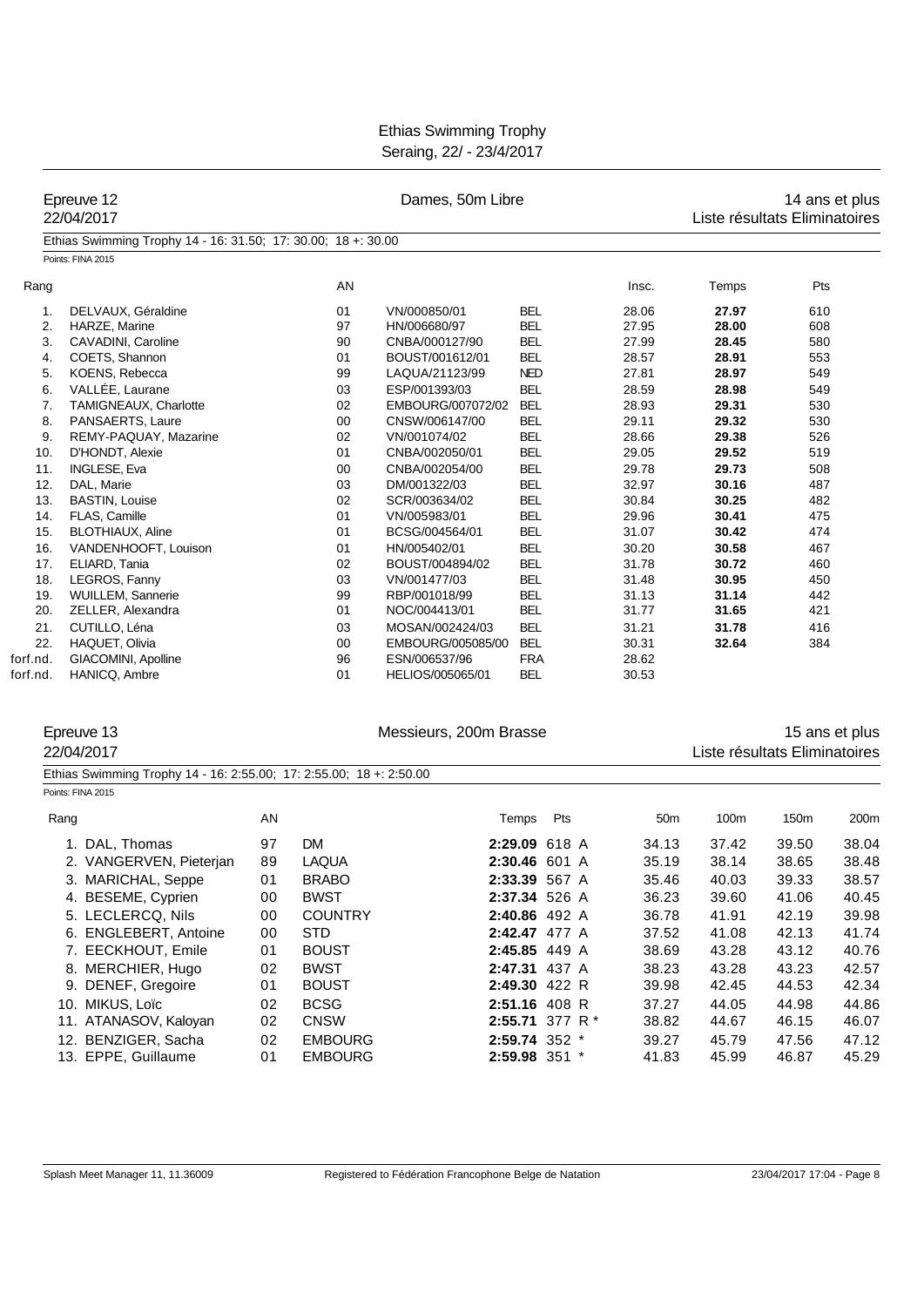| <b>Ethias Swimming Trophy</b> |
|-------------------------------|
| Seraing, 22/ - 23/4/2017      |

| Epreuve 14<br>22/04/2017                                                           |    |              | Dames, 200m Dos                   |                          |                 | Liste résultats Eliminatoires |            | 14 ans et plus |
|------------------------------------------------------------------------------------|----|--------------|-----------------------------------|--------------------------|-----------------|-------------------------------|------------|----------------|
| Ethias Swimming Trophy 14 - 16: 2:45.00; 17: 2:40.00; 18 +: 2:40.00                |    |              |                                   |                          |                 |                               |            |                |
| Points: FINA 2015                                                                  |    |              |                                   |                          |                 |                               |            |                |
| Rang                                                                               | AN |              |                                   | Pts<br>Temps             | 50 <sub>m</sub> | 100m                          | 150m       | 200m           |
| 1. DUMONT, Valentine                                                               | 00 | <b>NOC</b>   |                                   | 2:25.43 620 A            | 35.79           | 36.49                         | 37.22      | 35.93          |
| 2. DOBRIN, Alexandra                                                               | 93 | <b>CNBA</b>  |                                   | 2:25.45 620 A            | 33.66           | 36.74                         | 37.46      | 37.59          |
| 3. TROST, Eva                                                                      | 99 | <b>CNSW</b>  |                                   | 2:27.71 592 A            | 34.58           | 36.92                         | 38.50      | 37.71          |
| 4. GARRAUX, Eva                                                                    | 03 | <b>ESN</b>   |                                   | 2:30.21 563 A            | 35.68           | 37.92                         | 38.78      | 37.83          |
| 5. WATHIONG, Océane                                                                | 01 | <b>BWST</b>  |                                   | 2:30.37 561 A            | 34.79           | 38.53                         | 38.61      | 38.44          |
| 6. GOIRE, Sarah                                                                    | 00 | <b>ENW</b>   |                                   | 2:33.84 524 A            | 36.54           | 38.25                         | 39.83      | 39.22          |
| 7. GHESQUIER, Romane                                                               | 00 | DM           |                                   | 2:34.16 521 A            | 36.07           | 38.86                         | 39.54      | 39.69          |
| 8. D'HONDT, Alexie                                                                 | 01 | <b>CNBA</b>  |                                   | 2:35.58 507 A            | 36.37           | 39.20                         | 40.45      | 39.56          |
| 9. CANTAMESSA, Roxane                                                              | 97 | <b>CNHUY</b> |                                   | 2:36.68 496 R            | 36.49           | 39.48                         | 40.85      | 39.86          |
| 10. MAKA, Emilie                                                                   | 02 | <b>ESN</b>   |                                   | 2:36.89 494 R            | 37.67           | 39.79                         | 41.18      | 38.25          |
| 11. TRIPIER, Cassandra                                                             | 02 | DM           |                                   | 2:37.40 489 R            | 36.97           | 40.05                         | 40.82      | 39.56          |
| 12. LINDEN, Ylva                                                                   | 03 | <b>CNSW</b>  |                                   | 2:38.16 482              | 38.21           | 40.56                         | 40.67      | 38.72          |
| 13. SANCHEZ, Lorena                                                                | 01 | HN           |                                   | 2:46.93 410 *            | 37.94           | 41.74                         | 43.85      | 43.40          |
| 14. BACCAUW, Margaux                                                               | 01 | <b>BCSG</b>  |                                   | 2:49.24 393 *            | 39.04           | 42.76                         | 44.18      | 43.26          |
| disq. DONATO, Sara                                                                 | 03 | <b>CNSW</b>  |                                   |                          |                 |                               |            |                |
| SW 4.4 - Départ anticipé                                                           |    |              |                                   |                          |                 |                               |            |                |
| Epreuve 15<br>22/04/2017                                                           |    |              | Messieurs, 50m Papillon           |                          |                 | Liste résultats Eliminatoires |            | 15 ans et plus |
| Ethias Swimming Trophy 14 - 16: 31.50; 17: 31.50; 18 +: 29.00<br>Points: FINA 2015 |    |              |                                   |                          |                 |                               |            |                |
| Rang                                                                               |    | AN           |                                   |                          | Insc.           | Temps                         | Pts        |                |
| <b>ANDRIEN, Maxime</b><br>1.                                                       |    | 94           | ESN/000199/94                     | BEL                      | 24.63           | 25.23                         | 702        |                |
| 2.<br><b>BIERBERG, Grégory</b>                                                     |    | 98           | VN/000933/98                      | <b>BEL</b>               | 25.95           | 26.12                         | 633        |                |
| 3.<br>DELVOIE, Cédric                                                              |    | 92           | ESN/005262/92                     | BEL                      | 24.68           | 26.32                         | 618        |                |
| 4.<br>XHONNEUX, Thomas                                                             |    | 98           | HN/006119/98                      | BEL                      | 26.57           | 26.51                         | 605        |                |
| 5.<br>FOURNEAU, Liam                                                               |    | 00           | CCM/006052/00                     | <b>BEL</b>               | 26.72           | 26.75                         | 589        |                |
| 6.<br>RUELLE, Thibault                                                             |    | 00           | CCM/000627/00                     | <b>BEL</b>               | 26.77           | 26.76                         | 588        |                |
| LUNAK, Sebastian<br>7.                                                             |    | 02           | CNSW/003286/02                    | CZE                      | 26.95           | 26.99                         | 573        |                |
| 8.<br>EMO, Jerome<br>JACQUERIE, Paul                                               |    | 00           | HN/004919/00                      | BEL                      | 26.84           | 27.14                         | 564        |                |
| 9.<br>DONATI, Alexandre<br>10.                                                     |    | 94<br>01     | HN/000208/94<br>HN/001346/01      | <b>BEL</b><br><b>BEL</b> | 27.15<br>27.18  | 27.23<br>27.26                | 558<br>557 |                |
| VATA, Gjon<br>11.                                                                  |    | 02           | CNBA/002393/02                    | <b>BEL</b>               | 27.82           | 27.33                         | 552        |                |
| LEDNICKY, Vit<br>12.                                                               |    | 99           | CNSW/001496/99                    | CZE                      | 27.09           | 27.40                         | 548        |                |
| MORIAU, Thibault<br>13.                                                            |    | 99           | CNSW/000632/99                    | <b>BEL</b>               | 27.75           | 27.47                         | 544        |                |
| JACQUERIE, Pierre<br>14.                                                           |    | 88           | HN/000146/88                      | <b>BEL</b>               | 27.14           | 27.62                         | 535        |                |
| RENAUX, Antoine<br>15.                                                             |    | 00           | BWST/006843/00                    | <b>BEL</b>               | 27.32           | 27.67                         | 532        |                |
| 16.<br><b>HÉRION, Martin</b>                                                       |    | 01           | MOSAN/000990/01                   | <b>BEL</b>               | 27.17           | 27.93                         | 517        |                |
| SAROGLOU, Lucas<br>17.                                                             |    | 01           | VN/002142/01                      | <b>BEL</b>               | 28.14           | 28.11                         | 508        |                |
| 18.<br>MITITELU, Armand                                                            |    | 01           | CNBA/001560/01                    | <b>BEL</b>               | 28.95           | 28.79                         | 472        |                |
| OHN, Antoine<br>19.                                                                |    | 02           | HN/002100/02                      | <b>BEL</b>               | 30.57           | 28.80                         | 472        |                |
| 20.<br>DO, Duy Thang Tanguy                                                        |    | 00<br>00     | BOUST/003815/00<br>BCSG/004590/00 | <b>BEL</b>               | 29.41<br>28.44  | 28.92<br>29.10                | 466<br>457 |                |
| 21.<br>SIX, William                                                                |    |              | CCM/004055/00                     | <b>BEL</b>               |                 |                               |            |                |
| 22.<br>GLINEUR, Raphaël<br>23.<br>SCHUMACHER, Lou                                  |    | 00<br>02     | HN/001726/02                      | <b>BEL</b><br><b>BEL</b> | 30.74<br>30.75  | 29.59<br>29.61                | 435<br>434 |                |
| 24.<br>HUSQUINET, Paul                                                             |    | 02           | MOSAN/001407/02                   | <b>BEL</b>               | 28.77           | 29.88                         | 423        |                |
| 25.<br>NELISSEN, Emile                                                             |    | 02           | W/004147/02                       | <b>BEL</b>               | 31.63           | 29.97                         | 419        |                |
| 26.<br>DEFRAINE, Quentin                                                           |    | 01           | ESN/001391/01                     | <b>BEL</b>               | 30.15           | 30.01                         | 417        |                |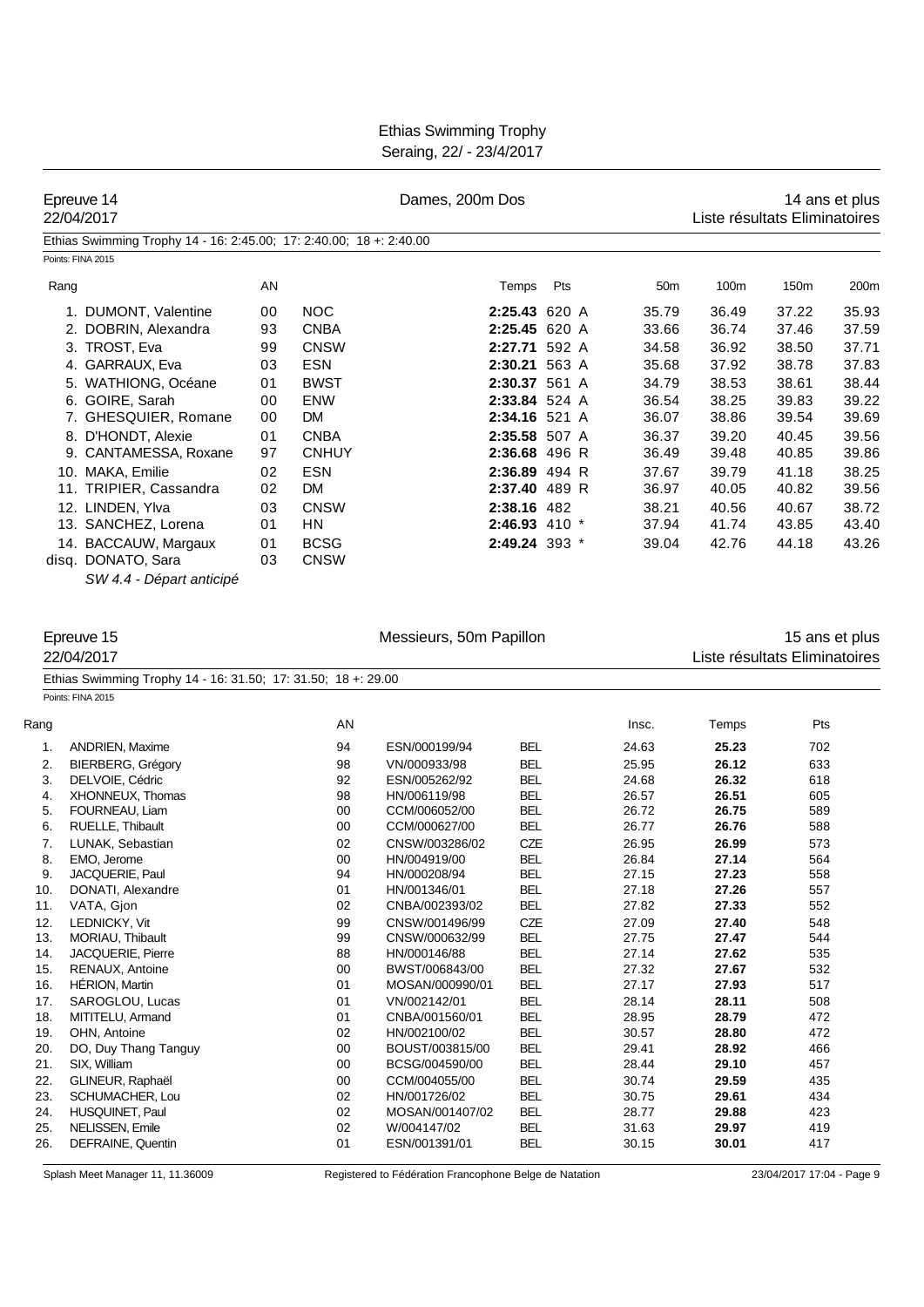Epreuve 15, Messieurs, 50m Papillon, Eliminatoire, 15 ans et plus

| Rang     |                       | AN |                   |            | Insc. | Temps | Pts |  |
|----------|-----------------------|----|-------------------|------------|-------|-------|-----|--|
| 27.      | MORIAU, Amaury        | 02 | CNSW/001296/02    | <b>BEL</b> | 30.44 | 30.05 | 415 |  |
| 28.      | VAELEN. Tom           | 01 | EMBOURG/001329/01 | <b>BEL</b> | 30.73 | 30.43 | 400 |  |
| 29       | MAHIEU, Vincent       | 02 | EMBOURG/001532/02 | <b>BEL</b> | 29.94 | 30.57 | 395 |  |
| 30.      | PARMENTIER, Aymeric   | 93 | BWST/006842/93    | <b>BEL</b> | NT    | 30.78 | 386 |  |
| 31.      | AL BATRO, Mohamed Ali | 01 | CNBA/006352/01    | <b>BEL</b> | 31.60 | 30.81 | 385 |  |
| forf.nd. | DE GEEST, Louis       | 01 | CNSW/002937/01    | <b>BEL</b> | 30.39 |       |     |  |
|          |                       |    |                   |            |       |       |     |  |

|                   | Epreuve 1<br>22/04/2017   |    | Messieurs, 100m Libre |         |     | Liste résultats Finales | 15 ans et plus |
|-------------------|---------------------------|----|-----------------------|---------|-----|-------------------------|----------------|
| Points: FINA 2015 |                           |    |                       |         |     |                         |                |
| Rang              |                           | AN |                       | Temps   | Pts | 50 <sub>m</sub>         | 100m           |
| Finale A          |                           |    |                       |         |     |                         |                |
| 1.                | <b>ANDRIEN, Maxime</b>    | 94 | <b>ESN</b>            | 52.06   | 731 | 25.43                   | 26.63          |
| 2.                | <b>RUELLE, Thibault</b>   | 00 | <b>CCM</b>            | 52.87   | 698 | 25.49                   | 27.38          |
| 3.                | DELVOIE, Cédric           | 92 | <b>ESN</b>            | 53.00   | 693 | 25.85                   | 27.15          |
| 4.                | DAL, Lucas                | 99 | <b>DM</b>             | 53.67   | 667 | 25.93                   | 27.74          |
| 5.                | EMO, Jerome               | 00 | ΗN                    | 54.44   | 639 | 26.11                   | 28.33          |
| 6.                | XHONNEUX, Thomas          | 98 | HN                    | 54.90   | 623 | 26.63                   | 28.27          |
| 7.                | FEUILLEN, David           | 99 | <b>ESN</b>            | 55.08   | 617 | 26.20                   | 28.88          |
| 8.                | LEDNICKY, Vit             | 99 | <b>CNSW</b>           | 56.79   | 563 | 27.56                   | 29.23          |
| Finale B          |                           |    |                       |         |     |                         |                |
| 9.                | DONATI, Alexandre         | 01 | ΗN                    | 55.22   | 613 | 26.63                   | 28.59          |
| 10.               | BESEME, Cyprien           | 00 | <b>BWST</b>           | 56.48   | 572 | 27.03                   | 29.45          |
| 11.               | MORIAU, Thibault          | 99 | <b>CNSW</b>           | 56.61   | 569 | 27.17                   | 29.44          |
| 12.               | CLAES, Robin              | 00 | VN                    | 57.39   | 546 | 27.82                   | 29.57          |
| 13.               | <b>ENGLEBERT, Antoine</b> | 00 | <b>STD</b>            | 58.08   | 526 | 28.09                   | 29.99          |
| 14.               | VATA, Gjon                | 02 | <b>CNBA</b>           | 1:01.38 | 446 | 28.58                   | 32.80          |
|                   | disg. CLAYSON, Nicolas    | 02 | <b>BWST</b>           |         |     |                         |                |

| Epreuve 2               |    |              | Dames, 200m Libre |     |                 |       | 14 ans et plus          |                  |  |  |
|-------------------------|----|--------------|-------------------|-----|-----------------|-------|-------------------------|------------------|--|--|
| 22/04/2017              |    |              |                   |     |                 |       | Liste résultats Finales |                  |  |  |
| Points: FINA 2015       |    |              |                   |     |                 |       |                         |                  |  |  |
| Rang                    | AN |              | Temps             | Pts | 50 <sub>m</sub> | 100m  | 150m                    | 200 <sub>m</sub> |  |  |
| Finale A                |    |              |                   |     |                 |       |                         |                  |  |  |
| 1. DOBRIN, Alexandra    | 93 | <b>CNBA</b>  | 2:10.36 650       |     | 29.98           | 33.38 | 33.79                   | 33.21            |  |  |
| 2. GARCIA ZAMORA, Ilona | 03 | <b>CHTHN</b> | 2:10.63 646       |     | 30.86           | 33.30 | 33.46                   | 33.01            |  |  |
| 3. VALLÉE, Laurane      | 03 | <b>ESP</b>   | 2:10.72 645       |     | 30.95           | 33.65 | 33.40                   | 32.72            |  |  |
| 4. CAVADINI, Caroline   | 90 | <b>CNBA</b>  | 2:11.30 637       |     | 30.09           | 33.02 | 34.72                   | 33.47            |  |  |
| 5. CAVADINI, Virginie   | 98 | <b>CNBA</b>  | 2:11.49 634       |     | 30.18           | 33.08 | 34.52                   | 33.71            |  |  |
| 6. COETS, Shannon       | 01 | <b>BOUST</b> | 2:14.13 597       |     | 31.39           | 34.02 | 34.66                   | 34.06            |  |  |
| 7. GOIRE, Sarah         | 00 | <b>ENW</b>   | 2:15.86 575       |     | 31.85           | 34.05 | 34.85                   | 35.11            |  |  |
| 8. MAKA, Emilie         | 02 | <b>ESN</b>   | 2:16.56 566       |     | 32.22           | 34.24 | 35.33                   | 34.77            |  |  |
| Finale B                |    |              |                   |     |                 |       |                         |                  |  |  |
| 9. KOENS, Rebecca       | 99 | <b>LAQUA</b> | 2:12.08 625       |     | 30.67           | 33.59 | 34.08                   | 33.74            |  |  |
| 10. KHIYARA, Lina       | 03 | <b>ENW</b>   | 2:14.99 586       |     | 32.26           | 34.43 | 34.34                   | 33.96            |  |  |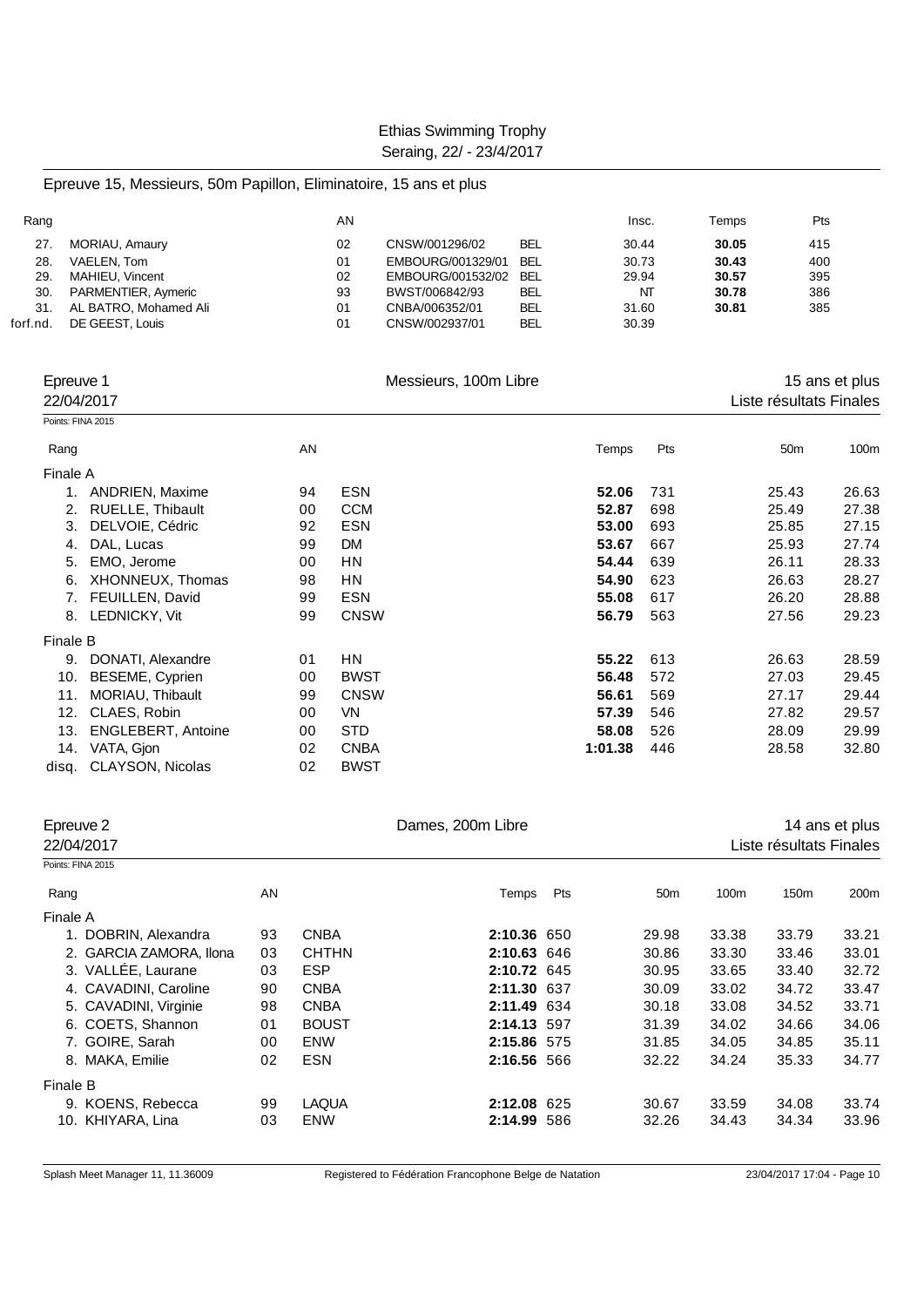#### Epreuve 2, Dames, 200m Libre, Finale, 14 ans et plus

| Rang |                     | AN |             | Temps       | Pts | 50 <sub>m</sub> | 100m  | 150m  | 200 <sub>m</sub> |
|------|---------------------|----|-------------|-------------|-----|-----------------|-------|-------|------------------|
|      | 11. ZERAIDI, Kenza  | 02 | <b>CNBA</b> | 2:16.17 571 |     | 32.38           | 34.62 | 34.58 | 34.59            |
|      | 12. DAL, Marie      | 03 | DМ          | 2:16.58 566 |     | 32.41           | 35.14 | 34.92 | 34.11            |
|      | 13. D'HONDT, Alexie | 01 | <b>CNBA</b> | 2:17.62 553 |     | 31.30           | 34.31 | 35.23 | 36.78            |
|      | 14. INGLESE, Eva    | 00 | <b>CNBA</b> | 2:17.67 552 |     | 31.62           | 34.61 | 35.66 | 35.78            |
|      | 15. SCHUTZ, Alina   | 02 | <b>ESN</b>  | 2:17.77     | 551 | 33.16           | 35.25 | 35.78 | 33.58            |
|      | 16. GARRAUX, Eva    | 03 | <b>ESN</b>  | 2:19.27 533 |     | 31.72           | 35.21 | 36.49 | 35.85            |

|      | Epreuve 3<br>22/04/2017 |         |       |       |         | Messieurs, 400m 4 nages |            |         |         |       |         | 15 ans et plus<br>Liste résultats Finales |  |
|------|-------------------------|---------|-------|-------|---------|-------------------------|------------|---------|---------|-------|---------|-------------------------------------------|--|
|      | Points: FINA 2015       |         |       |       |         |                         |            |         |         |       |         |                                           |  |
| Rang |                         |         |       | AN    |         |                         |            |         | Insc.   |       | Temps   | Pts                                       |  |
|      | Finale                  |         |       |       |         |                         |            |         |         |       |         |                                           |  |
| 1.   | DAL, Thomas             |         |       | 97    |         | DM/000343/97            | <b>BEL</b> |         | 4:38.17 |       | 4:26.96 | 762                                       |  |
|      | 50m:                    | 29.51   | 29.51 | 150m: | 1:36.28 | 34.12                   | 250m:      | 2:47.83 | 37.38   | 350m: | 3:56.79 | 31.33                                     |  |
|      | 100m:                   | 1:02.16 | 32.65 | 200m: | 2:10.45 | 34.17                   | 300m:      | 3:25.46 | 37.63   | 400m: | 4:26.96 | 30.17                                     |  |
| 2.   | VANHUYS, Logan          |         |       | 97    |         | DM/000327/97            | <b>BEL</b> |         | 4:40.80 |       | 4:33.56 | 708                                       |  |
|      | 50m:                    | 29.02   | 29.02 | 150m: | 1:37.92 | 35.51                   | 250m:      | 2:53.28 |         | 350m: | 4:03.73 | 30.07                                     |  |
|      | 100m:                   | 1:02.41 | 33.39 | 200m: |         |                         | 300m:      | 3:33.66 | 40.38   | 400m: | 4:33.56 | 29.83                                     |  |
| 3.   | MATTELAER, Mathieu      |         |       | 91    |         | DM/006619/91            | <b>BEL</b> |         | 4:46.52 |       | 4:39.09 | 666                                       |  |
|      | 50m:                    | 31.60   | 31.60 | 150m: | 1:42.63 | 35.63                   | 250m:      | 2:58.83 | 40.46   | 350m: | 4:09.46 | 30.65                                     |  |
|      | 100m:                   | 1:07.00 | 35.40 | 200m: | 2:18.37 | 35.74                   | 300m:      | 3:38.81 | 39.98   | 400m: | 4:39.09 | 29.63                                     |  |
| 4.   | MARICHAL, Seppe         |         |       | 01    |         | BRABO/10874/01          | <b>BEL</b> |         | 4:42.12 |       | 4:45.33 | 624                                       |  |
|      | 50m:                    | 30.31   | 30.31 | 150m: | 1:41.58 | 37.43                   | 250m:      | 2:58.70 | 40.58   | 350m: | 4:13.38 | 34.09                                     |  |
|      | 100m:                   | 1:04.15 | 33.84 | 200m: | 2:18.12 | 36.54                   | 300m:      | 3:39.29 | 40.59   | 400m: | 4:45.33 | 31.95                                     |  |
| 5.   | LOURTIE, Hugo           |         |       | 02    |         | CHTHN/001695/02         | <b>BEL</b> |         | 5:07.72 |       | 5:11.83 | 478                                       |  |
|      | 50m:                    | 33.28   | 33.28 | 150m: | 1:50.81 | 40.66                   | 250m:      | 3:17.12 | 46.94   | 350m: | 4:40.23 | 35.60                                     |  |
|      | 100m:                   | 1:10.15 | 36.87 | 200m: | 2:30.18 | 39.37                   | 300m:      | 4:04.63 | 47.51   | 400m: | 5:11.83 | 31.60                                     |  |
| 6.   | SCHUMACHER, Lou         |         |       | 02    |         | HN/001726/02            | <b>BEL</b> |         | 5:16.66 |       | 5:12.50 | 475                                       |  |
|      | 50m:                    | 33.60   | 33.60 | 150m: | 1:52.13 | 39.79                   | 250m:      | 3:18.04 | 45.74   | 350m: | 4:38.30 | 37.37                                     |  |
|      | 100m:                   | 1:12.34 | 38.74 | 200m: | 2:32.30 | 40.17                   | 300m:      | 4:00.93 | 42.89   | 400m: | 5:12.50 | 34.20                                     |  |
| 7.   | DOUKMANI, Zakariya      |         |       | 99    |         | HN/001348/99            | <b>BEL</b> |         | 5:16.02 |       | 5:14.07 | 467                                       |  |
|      | 50m:                    | 33.38   | 33.38 | 150m: | 1:47.59 |                         | 250m:      | 3:12.58 | 46.87   | 350m: | 4:38.65 | 36.44                                     |  |
|      | 100m:                   |         |       | 200m: | 2:25.71 | 38.12                   | 300m:      | 4:02.21 | 49.63   | 400m: | 5:14.07 | 35.42                                     |  |
| 8.   | VANHUYS, Matt           |         |       | 02    |         | DM/001033/02            | <b>BEL</b> |         | 5:17.91 |       | 5:17.15 | 454                                       |  |
|      | 50m:                    | 34.15   | 34.15 | 150m: | 1:52.44 | 40.48                   | 250m:      | 3:20.41 | 48.04   | 350m: | 4:43.54 | 35.64                                     |  |
|      | 100m:                   | 1:11.96 | 37.81 | 200m: | 2:32.37 | 39.93                   | 300m:      | 4:07.90 | 47.49   | 400m: | 5:17.15 | 33.61                                     |  |

| Epreuve 4<br>22/04/2017 |    | Dames, 100m Brasse |       |     | 14 ans et plus<br>Liste résultats Finales |      |
|-------------------------|----|--------------------|-------|-----|-------------------------------------------|------|
| Points: FINA 2015       |    |                    |       |     |                                           |      |
| Rang                    | AN |                    | Temps | Pts | 50 <sub>m</sub>                           | 100m |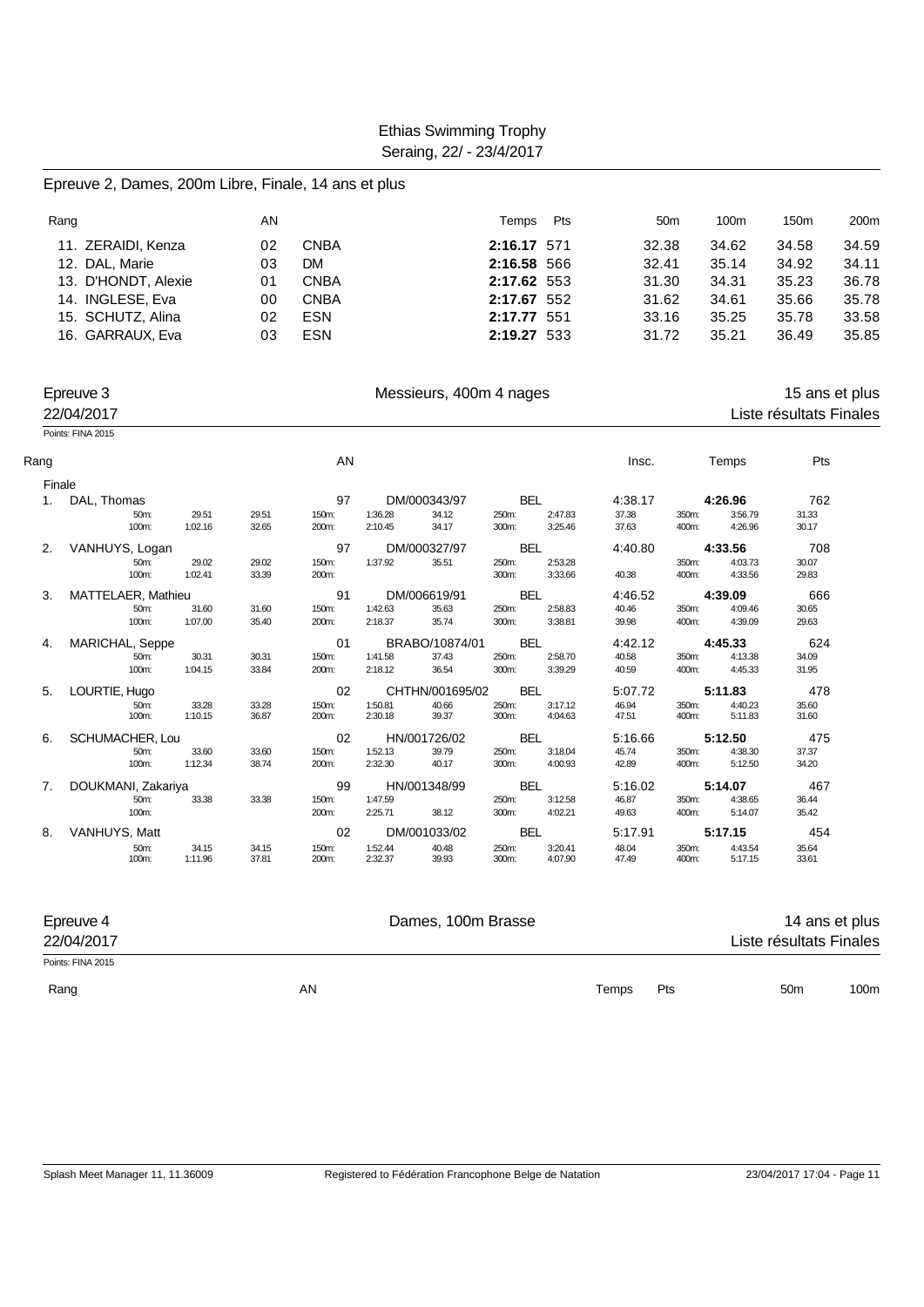#### Epreuve 4, Dames, 100m Brasse, Finale

| 1. DUMONT, Juliette     | 00 | <b>EMBOURG</b> | 1:13.24       | 678 | 34.94 | 38.30 |
|-------------------------|----|----------------|---------------|-----|-------|-------|
| 2. MICHELS, Chloé       | 02 | DM             | $1:15.32$ 623 |     | 37.07 | 38.25 |
| 3. DUMONT, Josephine    | 02 | <b>EMBOURG</b> | 1:15.66       | 615 | 37.16 | 38.50 |
| 4. GHESQUIER, Romane    | 00 | <b>DM</b>      | 1:19.68       | 526 | 38.20 | 41.48 |
| 5. GODIN, Eline         | 00 | <b>ESN</b>     | 1:19.83       | 523 | 39.03 | 40.80 |
| 6. GOETHALS, Reinhilde  | 98 | <b>CNBA</b>    | 1:20.78       | 505 | 38.61 | 42.17 |
| 7. BEN NAIM, Nisserine  | 02 | <b>CNBA</b>    | 1:21.89       | 485 | 39.72 | 42.17 |
| 8. MAGREMANNE, Victoria | 01 | <b>BWST</b>    | 1:24.20       | 446 | 40.88 | 43.32 |

|      | Epreuve 5<br>22/04/2017 |    | Messieurs, 50m Brasse | 15 ans et plus<br>Liste résultats Finales |       |       |     |  |
|------|-------------------------|----|-----------------------|-------------------------------------------|-------|-------|-----|--|
|      | Points: FINA 2015       |    |                       |                                           |       |       |     |  |
| Rang |                         | AN |                       |                                           | Insc. | Temps | Pts |  |
|      | Finale                  |    |                       |                                           |       |       |     |  |
|      | <b>ANDRIEN, Maxime</b>  | 94 | ESN/000199/94         | BEL                                       | 31.24 | 30.99 | 633 |  |
| 2.   | BESEME, Cyprien         | 00 | BWST/006848/00        | <b>BEL</b>                                | 31.27 | 31.09 | 627 |  |
| 3.   | JANON. Thibault         | 90 | ESN/000134/90         | <b>BEL</b>                                | 32.27 | 32.28 | 560 |  |
| 4.   | CLAES, Robin            | 00 | VN/002596/00          | <b>BEL</b>                                | 32.82 | 32.94 | 527 |  |
| 5.   | JACOB, Geoffrey         | 88 | HN/000145/88          | <b>BEL</b>                                | 33.91 | 33.79 | 488 |  |
| 6.   | PARMENTIER, Aymeric     | 93 | BWST/006842/93        | <b>BEL</b>                                | 33.88 | 33.86 | 485 |  |
|      | DEBONGNIE, Nathan       | 00 | CNSW/001688/00        | <b>BEL</b>                                | 34.17 | 34.37 | 464 |  |

|                   | Epreuve 6<br>22/04/2017      |    | Dames, 100m Papillon |         |     | Liste résultats Finales | 14 ans et plus |
|-------------------|------------------------------|----|----------------------|---------|-----|-------------------------|----------------|
| Points: FINA 2015 |                              |    |                      |         |     |                         |                |
| Rang              |                              | AN |                      | Temps   | Pts | 50 <sub>m</sub>         | 100m           |
| Finale            |                              |    |                      |         |     |                         |                |
|                   | DUMONT, Valentine            | 00 | <b>NOC</b>           | 1:02.96 | 702 | 30.58                   | 32.38          |
| 2.                | DOBRIN, Alexandra            | 93 | <b>CNBA</b>          | 1:05.40 | 627 | 31.26                   | 34.14          |
| 3.                | <b>VRIJENS, Celine</b>       | 95 | HN.                  | 1:07.15 | 579 | 32.32                   | 34.83          |
| 4.                | VANDEN ABEELE, Syl           | 99 | DM.                  | 1:07.80 | 562 | 32.57                   | 35.23          |
| 5.                | PANSAERTS, Laure             | 00 | <b>CNSW</b>          | 1:08.02 | 557 | 32.75                   | 35.27          |
| 6.                | <b>TAMIGNEAUX, Charlotte</b> | 02 | <b>EMBOURG</b>       | 1:08.52 | 545 | 32.86                   | 35.66          |
|                   | KOPA, Madli                  | 02 | <b>CNSW</b>          | 1:08.71 | 540 | 32.00                   | 36.71          |
| 8.                | DUMONT, Josephine            | 02 | <b>EMBOURG</b>       | 1:09.10 | 531 | 33.30                   | 35.80          |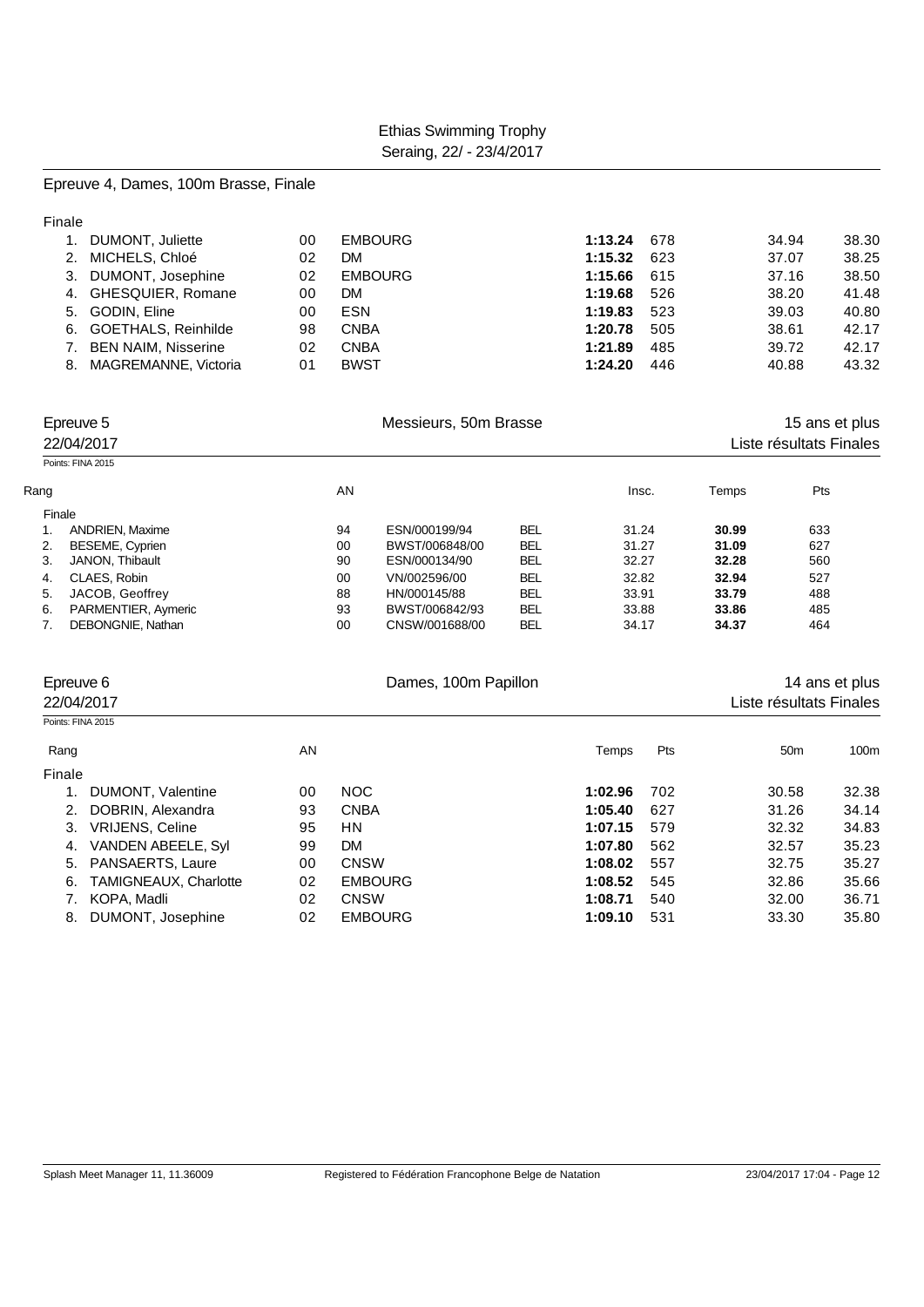| Epreuve 7<br>22/04/2017                               | Messieurs, 100m Dos |              |                                |                          |         |                 | 15 ans et plus<br>Liste résultats Finales |                         |                |  |
|-------------------------------------------------------|---------------------|--------------|--------------------------------|--------------------------|---------|-----------------|-------------------------------------------|-------------------------|----------------|--|
| Points: FINA 2015                                     |                     |              |                                |                          |         |                 |                                           |                         |                |  |
| Rang                                                  | AN                  |              |                                |                          | Temps   | Pts             |                                           | 50 <sub>m</sub>         | 100m           |  |
| Finale                                                |                     |              |                                |                          |         |                 |                                           |                         |                |  |
| DONATI, Alexandre<br>1.                               | 01                  | HN           |                                |                          | 1:00.42 | 635             |                                           | 29.24                   | 31.18          |  |
| LECLERCQ, Nils<br>2.                                  | 00                  |              | <b>COUNTRY</b>                 |                          | 1:01.85 | 592             |                                           | 29.95                   | 31.90          |  |
| 3.<br>EMO, Jerome                                     | 00                  | ΗN           |                                |                          | 1:02.58 | 571             |                                           | 30.32                   | 32.26          |  |
| RUELLE, Thibault<br>4.                                | 00                  | <b>CCM</b>   |                                |                          | 1:03.01 | 560             |                                           | 31.04                   | 31.97          |  |
| DO, Duy Thang Tanguy<br>5.                            | 00                  | <b>BOUST</b> |                                |                          | 1:04.78 | 515             |                                           | 31.89                   | 32.89          |  |
| GLINEUR, Raphaël<br>6.                                | 00                  | <b>CCM</b>   |                                |                          | 1:05.23 | 504             |                                           | 32.06                   | 33.17          |  |
| RENAUX, Antoine<br>7.                                 | 00                  | <b>BWST</b>  |                                |                          | 1:05.37 | 501             |                                           | 30.77                   | 34.60          |  |
| VATA, Gjon<br>8.                                      | 02                  | <b>CNBA</b>  |                                |                          | 1:06.68 | 472             |                                           | 32.26                   | 34.42          |  |
| Epreuve 8                                             |                     |              | Dames, 50m Dos                 |                          |         |                 |                                           |                         | 14 ans et plus |  |
| 22/04/2017                                            |                     |              |                                |                          |         |                 |                                           | Liste résultats Finales |                |  |
| Points: FINA 2015                                     |                     |              |                                |                          |         |                 |                                           |                         |                |  |
| Rang                                                  |                     | AN           |                                |                          |         | Insc.           | Temps                                     | Pts                     |                |  |
| Finale A                                              |                     |              |                                |                          |         |                 |                                           |                         |                |  |
| DUMONT, Juliette<br>1.                                |                     | 00           | EMBOURG/001505/00              | BEL                      | 32.97   |                 | 31.83                                     | 614                     |                |  |
| 2.<br>WATHIONG, Océane                                |                     | 01           | BWST/006777/01                 | <b>BEL</b>               | 31.95   |                 | 32.10                                     | 599                     |                |  |
| 3.<br>PANSAERTS, Laure<br>REMY-PAQUAY, Mazarine<br>4. |                     | 00<br>02     | CNSW/006147/00<br>VN/001074/02 | <b>BEL</b><br><b>BEL</b> | 33.44   | 32.82           | 32.58<br>33.04                            | 572<br>549              |                |  |
| 5.<br>CANTAMESSA, Roxane                              |                     | 97           | CNHUY/005659/97                | <b>BEL</b>               | 33.51   |                 | 33.27                                     | 538                     |                |  |
| VANDENHOOFT, Louison<br>6.                            |                     | 01           | HN/005402/01                   | <b>BEL</b>               | 33.42   |                 | 33.66                                     | 519                     |                |  |
| 7.<br>KOENS, Rebecca                                  |                     | 99           | LAQUA/21123/99                 | <b>NED</b>               | 33.36   |                 | 33.74                                     | 515                     |                |  |
| 8.<br>TROST, Eva                                      |                     | 99           | CNSW/005150/99                 | <b>BEL</b>               | 33.10   |                 | 34.04                                     | 502                     |                |  |
| Finale B<br>GARRAUX, Eva<br>9.                        |                     | 03           | ESN/002567/03                  | <b>BEL</b>               |         | 33.58           | 33.02                                     | 550                     |                |  |
| 10.<br>D'HONDT, Alexie                                |                     | 01           | CNBA/002050/01                 | <b>BEL</b>               |         | 34.00           | 33.87                                     | 509                     |                |  |
| 11.<br>CAVADINI, Caroline                             |                     | 90           | CNBA/000127/90                 | <b>BEL</b>               |         | 34.60           | 34.20                                     | 495                     |                |  |
| 12.<br>LINDEN, Ylva                                   |                     | 03           | CNSW/003987/03                 | <b>SWE</b>               | 34.08   |                 | 34.56                                     | 480                     |                |  |
| 13.<br>TAMIGNEAUX, Charlotte                          |                     | 02           | EMBOURG/007072/02              | <b>BEL</b>               | 34.87   |                 | 34.73                                     | 473                     |                |  |
| 14.<br>ZERAIDI, Kenza                                 |                     | 02           | CNBA/001753/02                 | <b>BEL</b>               | 34.21   |                 | 34.92                                     | 465                     |                |  |
| 15.<br>LETTE, Laura                                   |                     | 01           | HN/001723/01                   | <b>BEL</b>               | 34.64   |                 | 34.96                                     | 463                     |                |  |
| 16.<br>FLAS, Camille                                  |                     | 01           | VN/005983/01                   | <b>BEL</b>               | 35.01   |                 | 35.49                                     | 443                     |                |  |
| Epreuve 9                                             |                     |              | Messieurs, 200m Papillon       |                          |         |                 |                                           |                         | 15 ans et plus |  |
| 22/04/2017                                            |                     |              |                                |                          |         |                 |                                           | Liste résultats Finales |                |  |
| Points: FINA 2015                                     |                     |              |                                |                          |         |                 |                                           |                         |                |  |
| Rang                                                  | AN                  |              |                                | Temps<br>Pts             |         | 50 <sub>m</sub> | 100m                                      | 150m                    | 200m           |  |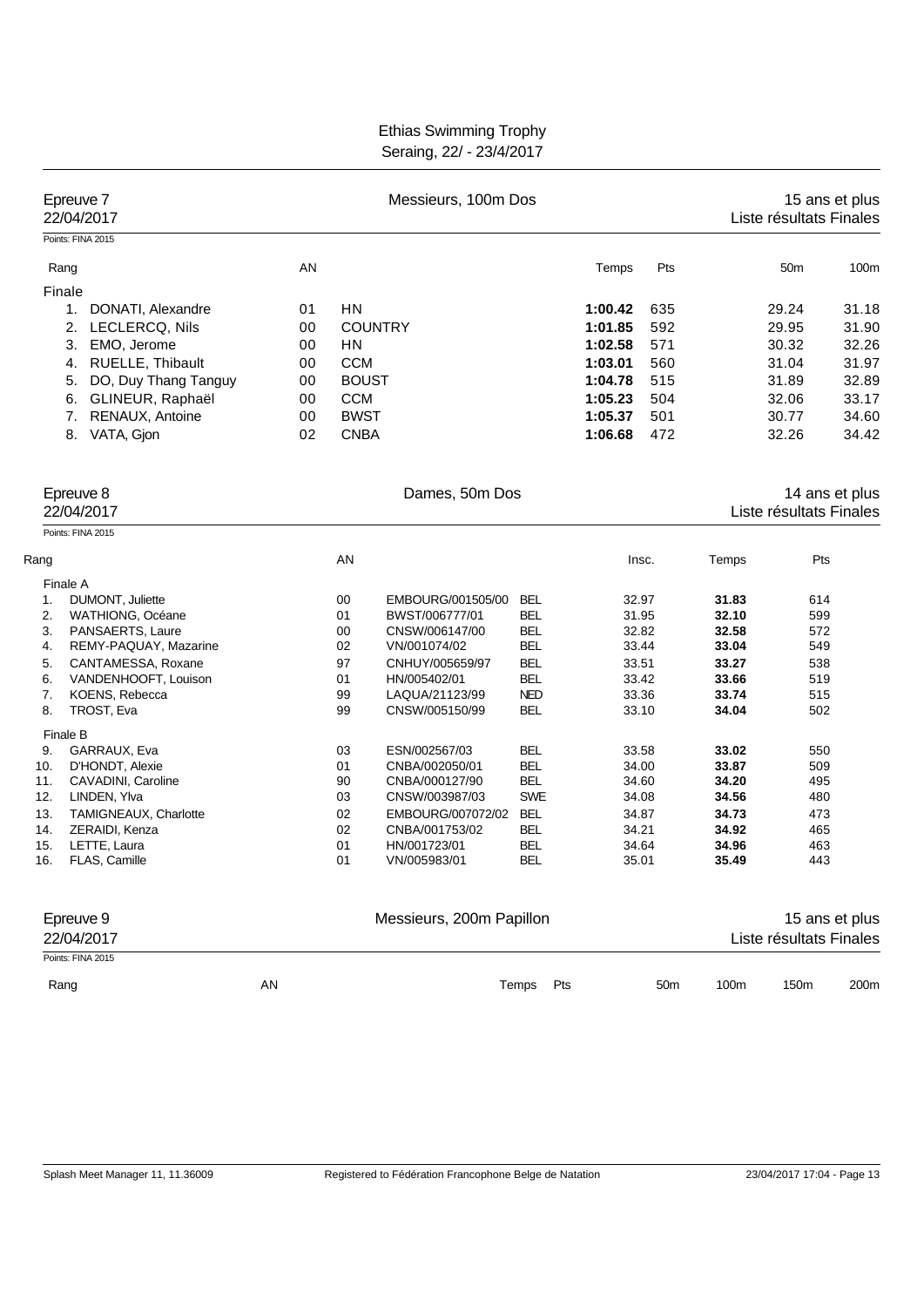#### Epreuve 9, Messieurs, 200m Papillon, Finale

| Finale |                     |    |             |             |       |       |       |       |
|--------|---------------------|----|-------------|-------------|-------|-------|-------|-------|
|        | 1. LUNAK, Sebastian | 02 | <b>CNSW</b> | 2:03.95 728 | 27.68 | 32.30 | 31.76 | 32.21 |
|        | 2. LEDNICKY, Vit    | 99 | <b>CNSW</b> | 2:12.48 596 | 29.84 | 32.83 | 35.05 | 34.76 |
|        | 3. FOURNEAU, Liam   | 00 | <b>CCM</b>  | 2:12.78 592 | 28.46 | 32.91 | 34.75 | 36.66 |
|        | 4. INNES, Hadrien   | 01 | <b>ENW</b>  | 2:15.54 556 | 31.64 | 34.12 | 34.94 | 34.84 |
|        | 5. MORIAU, Thibault | 99 | <b>CNSW</b> | 2:19.99 505 | 30.79 | 35.65 | 36.98 | 36.57 |
|        | 6. CARYN, Mathys    | 02 | DM.         | 2:20.71 497 | 31.70 | 36.53 | 37.57 | 34.91 |
|        | 7. JACOB, Geoffrey  | 88 | <b>HN</b>   | 2:24.96 455 | 31.76 | 36.54 | 39.75 | 36.91 |
|        | 8. XHONNEUX, Thomas | 98 | HN.         | 2:26.96 436 | 32.15 | 37.80 | 40.09 | 36.92 |

| Epreuve 10<br>22/04/2017 |                            |    | Dames, 200m 4 nages |             |     |                 | Liste résultats Finales | 14 ans et plus   |       |
|--------------------------|----------------------------|----|---------------------|-------------|-----|-----------------|-------------------------|------------------|-------|
| Points: FINA 2015        |                            |    |                     |             |     |                 |                         |                  |       |
| Rang                     |                            | AN |                     | Temps       | Pts | 50 <sub>m</sub> | 100m                    | 150 <sub>m</sub> | 200m  |
| Finale A                 |                            |    |                     |             |     |                 |                         |                  |       |
|                          | 1. DOBRIN, Alexandra       | 93 | <b>CNBA</b>         | 2:25.84 647 |     | 30.85           | 37.17                   | 41.34            | 36.48 |
|                          | 2. GHESQUIER, Romane       | 00 | <b>DM</b>           | 2:29.43 601 |     | 33.56           | 37.01                   | 45.08            | 33.78 |
|                          | 3. DUMONT, Josephine       | 02 | <b>EMBOURG</b>      | 2:30.26 591 |     | 33.96           | 39.06                   | 43.70            | 33.54 |
|                          | 4. VANDEN ABEELE, Syl      | 99 | <b>DM</b>           | 2:32.94 561 |     | 32.63           | 39.64                   | 44.82            | 35.85 |
|                          | 5. VRIJENS, Celine         | 95 | ΗN                  | 2:35.09 538 |     | 32.23           | 40.33                   | 47.07            | 35.46 |
|                          | 6. BEN NAIM, Nisserine     | 02 | <b>CNBA</b>         | 2:35.81 530 |     | 34.48           | 39.01                   | 46.80            | 35.52 |
|                          | 7. DAL, Marie              | 03 | DM                  | 2:35.88     | 530 | 34.80           | 39.48                   | 47.99            | 33.61 |
|                          | 8. CAVADINI, Virginie      | 98 | <b>CNBA</b>         | 2:43.19 461 |     | 34.77           | 43.77                   | 50.28            | 34.37 |
| Finale B                 |                            |    |                     |             |     |                 |                         |                  |       |
|                          | 9. GODIN, Eline            | 00 | <b>ESN</b>          | 2:38.22 506 |     | 37.43           | 42.34                   | 44.45            | 34.00 |
|                          | 10. KHIYARA, Lina          | 03 | <b>ENW</b>          | 2:40.09     | 489 | 36.71           | 41.75                   | 47.31            | 34.32 |
|                          | 11. NORIEGA BURRILL, Aygul | 03 | <b>BWST</b>         | 2:41.21     | 479 | 34.95           | 42.33                   | 47.92            | 36.01 |
|                          | 12. ZERAIDI, Kenza         | 02 | <b>CNBA</b>         | 2:42.81     | 465 | 35.30           | 40.20                   | 49.89            | 37.42 |
|                          | 13. LEDNICKA, Hanka        | 01 | <b>CNSW</b>         | 2:44.58     | 450 | 37.37           | 42.31                   | 47.88            | 37.02 |
|                          | 14. LETTE, Laura           | 01 | ΗN                  | 2:47.93     | 423 | 36.27           | 43.11                   | 49.42            | 39.13 |
|                          | 15. GOETHALS, Reinhilde    | 98 | <b>CNBA</b>         | 2:48.92 416 |     | 37.02           | 45.73                   | 45.43            | 40.74 |

|      | Epreuve 11<br>22/04/2017 | Messieurs, 400m Libre |       |       |         |               |            |            |         |       |         | 15 ans et plus<br>Liste résultats Finales |  |
|------|--------------------------|-----------------------|-------|-------|---------|---------------|------------|------------|---------|-------|---------|-------------------------------------------|--|
|      | Points: FINA 2015        |                       |       |       |         |               |            |            |         |       |         |                                           |  |
| Rang |                          |                       |       | AN    |         |               |            |            | Insc.   |       | Temps   | Pts                                       |  |
|      | Finale                   |                       |       |       |         |               |            |            |         |       |         |                                           |  |
| 1.   | VANHUYS, Logan           |                       |       | 97    |         | DM/000327/97  |            | <b>BEL</b> | 4:15.81 |       | 4:01.14 | 760                                       |  |
|      | 50m:                     | 27.95                 | 27.95 | 150m: | 1:28.25 | 30.31         | 250m:      | 2:30.30    | 31.03   | 350m: | 3:31.08 | 30.10                                     |  |
|      | 100m:                    | 57.94                 | 29.99 | 200m: | 1:59.27 | 31.02         | 300m:      | 3:00.98    | 30.68   | 400m: | 4:01.14 | 30.06                                     |  |
| 2.   | DAL, Lucas               |                       |       | 99    |         | DM/000528/99  | <b>BEL</b> |            | 4:14.52 |       | 4:01.78 | 754                                       |  |
|      | 50m:                     | 27.93                 | 27.93 | 150m: | 1:28.97 | 30.65         | 250m:      | 2:30.66    | 30.95   | 350m: | 3:32.39 | 30.67                                     |  |
|      | 100m:                    | 58.32                 | 30.39 | 200m: | 1:59.71 | 30.74         | 300m:      | 3:01.72    | 31.06   | 400m: | 4:01.78 | 29.39                                     |  |
| 3.   | DAL, Thomas              |                       |       | 97    |         | DM/000343/97  |            | <b>BEL</b> | 4:13.86 |       | 4:08.09 | 697                                       |  |
|      | 50m:                     | 28.90                 | 28.90 | 150m: | 1:31.83 | 31.59         | 250m:      | 2:35.19    | 31.43   | 350m: | 3:37.92 | 31.02                                     |  |
|      | 100m:                    | 1:00.24               | 31.34 | 200m: | 2:03.76 | 31.93         | 300m:      | 3:06.90    | 31.71   | 400m: | 4:08.09 | 30.17                                     |  |
| 4.   | FEUILLEN, David          |                       |       | 99    |         | ESN/000596/99 |            | <b>BEL</b> | 4:13.74 |       | 4:12.04 | 665                                       |  |
|      | 50m:                     | 28.64                 | 28.64 | 150m: | 1:31.69 | 31.62         | 250m:      | 2:35.57    | 31.85   | 350m: | 3:40.61 | 32.68                                     |  |
|      | 100m:                    | 1:00.07               | 31.43 | 200m: | 2:03.72 | 32.03         | 300m:      | 3:07.93    | 32.36   | 400m: | 4:12.04 | 31.43                                     |  |
|      |                          |                       |       |       |         |               |            |            |         |       |         |                                           |  |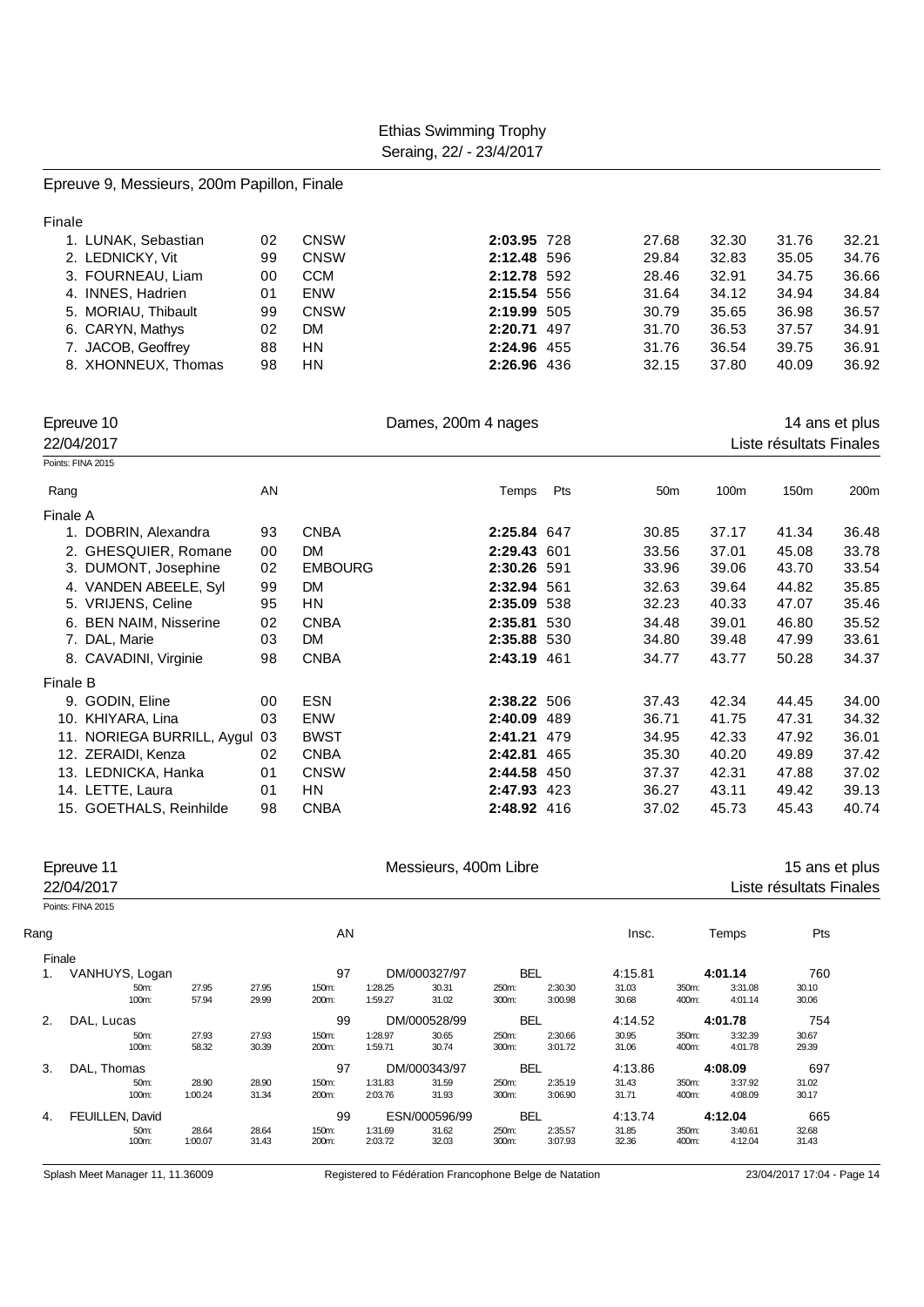Epreuve 11, Messieurs, 400m Libre, Finale, 15 ans et plus

| Rang |                        |                  |                | AN             |                    |                |                |                    | Insc.          |                | Temps              | Pts            |
|------|------------------------|------------------|----------------|----------------|--------------------|----------------|----------------|--------------------|----------------|----------------|--------------------|----------------|
| 5.   | <b>BISENIUS, Rayan</b> |                  |                | 00             |                    | ENW/009263/00  | <b>BEL</b>     |                    | 4:17.78        |                | 4:15.59            | 638            |
|      | 50m:<br>100m:          | 28.30<br>58.57   | 28.30<br>30.27 | 150m:<br>200m: | 1:30.73<br>2:03.67 | 32.16<br>32.94 | 250m:<br>300m: | 2:36.42<br>3:09.30 | 32.75<br>32.88 | 350m:<br>400m: | 3:42.77<br>4:15.59 | 33.47<br>32.82 |
| 6.   | CLAYSON, Nicolas       |                  |                | 02             |                    | BWST/006785/02 | <b>BEL</b>     |                    | 4:20.51        |                | 4:22.59            | 588            |
|      | 50m:                   | 29.57            | 29.57          | 150m:          | 1:34.75            | 32.94          | 250m:          | 2:42.23            | 33.80          | 350m:          | 3:49.74            | 33.54          |
|      | 100m:                  | 1:01.81          | 32.24          | 200m:          | 2:08.43            | 33.68          | 300m:          | 3:16.20            | 33.97          | 400m:          | 4:22.59            | 32.85          |
|      | DEBONGNIE, Aymeric     |                  |                | 99             |                    | CNSW/001677/99 | <b>BEL</b>     |                    | 4:26.14        |                | 4:26.90            | 560            |
|      | 50m:<br>100m:          | 30.56<br>1:03.31 | 30.56<br>32.75 | 150m:<br>200m: | 1:37.59<br>2:12.15 | 34.28<br>34.56 | 250m:<br>300m: | 2:46.02<br>3:19.74 | 33.87<br>33.72 | 350m:<br>400m: | 3:53.99<br>4:26.90 | 34.25<br>32.91 |
| 8.   | GOIRE, Adrien          |                  |                | 98             |                    | ENW/005145/98  | <b>BEL</b>     |                    | 4:28.89        |                | 4:27.20            | 558            |
|      | 50m:                   | 29.86            | 29.86          | 150m:          | 1:36.24            | 33.32          | 250m:          | 2:44.79            | 34.10          | 350m:          | 3:54.05            | 34.27          |
|      | 100m:                  | 1:02.92          | 33.06          | 200m:          | 2:10.69            | 34.45          | 300m:          | 3:19.78            | 34.99          | 400m:          | 4:27.20            | 33.15          |

|      | Epreuve 12               |    | Dames, 50m Libre       |              | 14 ans et plus  |       |                         |      |
|------|--------------------------|----|------------------------|--------------|-----------------|-------|-------------------------|------|
|      | 22/04/2017               |    |                        |              |                 |       | Liste résultats Finales |      |
|      | Points: FINA 2015        |    |                        |              |                 |       |                         |      |
| Rang |                          | AN |                        |              | Insc.           | Temps | Pts                     |      |
|      | Finale A                 |    |                        |              |                 |       |                         |      |
| 1.   | DELVAUX, Géraldine       | 01 | VN/000850/01           | <b>BEL</b>   | 27.97           | 27.83 | 619                     |      |
| 2.   | HARZE, Marine            | 97 | HN/006680/97           | <b>BEL</b>   | 28.00           | 27.85 | 618                     |      |
| 3.   | CAVADINI, Caroline       | 90 | CNBA/000127/90         | <b>BEL</b>   | 28.45           | 28.16 | 598                     |      |
| 4.   | KOENS, Rebecca           | 99 | LAQUA/21123/99         | <b>NED</b>   | 28.97           | 28.86 | 555                     |      |
| 5.   | VALLÉE, Laurane          | 03 | ESP/001393/03          | <b>BEL</b>   | 28.98           | 29.04 | 545                     |      |
| 6.   | REMY-PAQUAY, Mazarine    | 02 | VN/001074/02           | <b>BEL</b>   | 29.38           | 29.65 | 512                     |      |
| 7.   | TAMIGNEAUX, Charlotte    | 02 | EMBOURG/007072/02      | <b>BEL</b>   | 29.31           | 29.76 | 506                     |      |
| 8.   | PANSAERTS, Laure         | 00 | CNSW/006147/00         | <b>BEL</b>   | 29.32           | 30.00 | 494                     |      |
|      | Finale B                 |    |                        |              |                 |       |                         |      |
| 9.   | D'HONDT, Alexie          | 01 | CNBA/002050/01         | <b>BEL</b>   | 29.52           | 29.36 | 527                     |      |
| 10.  | <b>INGLESE, Eva</b>      | 00 | CNBA/002054/00         | <b>BEL</b>   | 29.73           | 29.59 | 515                     |      |
| 11.  | DAL, Marie               | 03 | DM/001322/03           | <b>BEL</b>   | 30.16           | 30.13 | 488                     |      |
| 12.  | <b>WUILLEM, Sannerie</b> | 99 | RBP/001018/99          | <b>BEL</b>   | 31.14           | 30.33 | 478                     |      |
| 13.  | <b>BASTIN, Louise</b>    | 02 | SCR/003634/02          | <b>BEL</b>   | 30.25           | 30.41 | 475                     |      |
| 14.  | <b>FLAS. Camille</b>     | 01 | VN/005983/01           | <b>BEL</b>   | 30.41           | 30.52 | 470                     |      |
| 15.  | VANDENHOOFT, Louison     | 01 | HN/005402/01           | <b>BEL</b>   | 30.58           | 30.66 | 463                     |      |
| 16.  | LEGROS, Fanny            | 03 | VN/001477/03           | <b>BEL</b>   | 30.95           | 30.93 | 451                     |      |
|      | Epreuve 13               |    | Messieurs, 200m Brasse |              |                 |       | 15 ans et plus          |      |
|      | 22/04/2017               |    |                        |              |                 |       | Liste résultats Finales |      |
|      | Points: FINA 2015        |    |                        |              |                 |       |                         |      |
|      | Rang                     | AN |                        | Pts<br>Temps | 50 <sub>m</sub> | 100m  | 150m                    | 200m |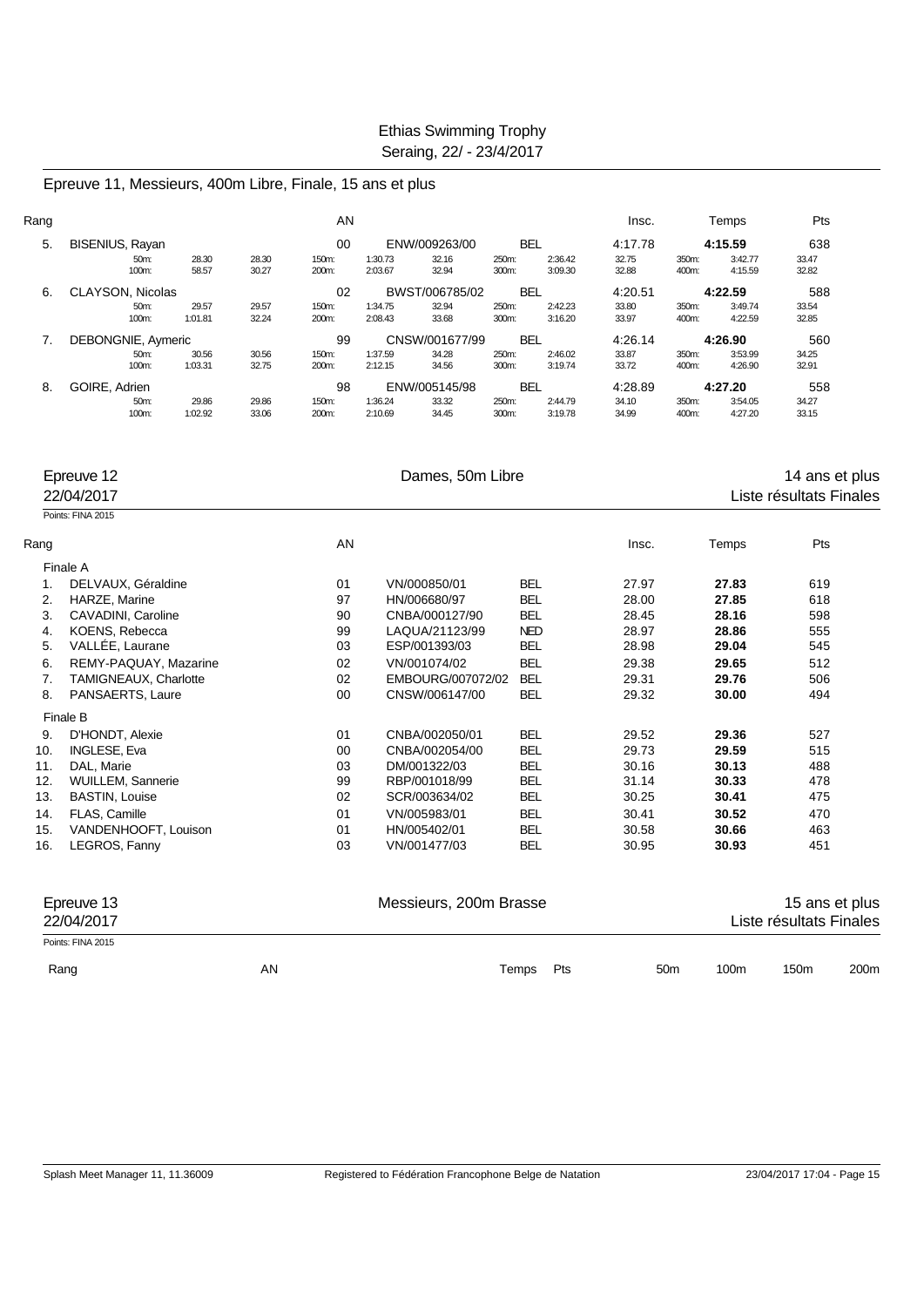| Finale    |                                                                                             |                    |                    |                |                    |                         |                |                    |                    |                |                    |                         |       |
|-----------|---------------------------------------------------------------------------------------------|--------------------|--------------------|----------------|--------------------|-------------------------|----------------|--------------------|--------------------|----------------|--------------------|-------------------------|-------|
|           | 1. DAL, Thomas                                                                              |                    | 97                 | DM             |                    |                         | 2:23.65 691    |                    | 33.50              |                | 36.77              | 37.15                   | 36.23 |
|           | 2. VANGERVEN, Pieterjan                                                                     |                    | 89                 | <b>LAQUA</b>   |                    |                         | 2:28.99 619    |                    | 33.34              |                | 37.57              | 39.57                   | 38.51 |
|           | 3. MARICHAL, Seppe                                                                          |                    | 01                 | <b>BRABO</b>   |                    |                         | 2:36.60 533    |                    | 36.17              |                | 39.61              | 41.09                   | 39.73 |
|           | 4. BESEME, Cyprien                                                                          |                    | 00                 | <b>BWST</b>    |                    |                         | 2:39.06 509    |                    | 35.06              |                | 40.22              | 41.91                   | 41.87 |
|           | 5. LECLERCQ, Nils                                                                           |                    | 00                 | <b>COUNTRY</b> |                    |                         | 2:41.69 484    |                    | 36.40              |                | 41.36              | 41.91                   | 42.02 |
|           | 6. ENGLEBERT, Antoine                                                                       |                    | 00                 | <b>STD</b>     |                    |                         | 2:43.79 466    |                    | 37.15              |                | 41.81              | 43.09                   | 41.74 |
|           | 7. ATANASOV, Kaloyan                                                                        |                    | 02                 | <b>CNSW</b>    |                    |                         | 2:51.00 409    |                    | 38.48              |                | 43.16              | 44.55                   | 44.81 |
|           | Epreuve 16                                                                                  |                    |                    |                |                    | Dames, 800m Libre       |                |                    |                    |                |                    | 14 ans et plus          |       |
|           | 22/04/2017                                                                                  |                    |                    |                |                    |                         |                |                    |                    |                |                    | Liste résultats         |       |
|           | Ethias Swimming Trophy 14 - 16: 10:00.00; 17: 10:00.00; 18 +: 10:00.00<br>Points: FINA 2015 |                    |                    |                |                    |                         |                |                    |                    |                |                    |                         |       |
| Rang      |                                                                                             |                    |                    | AN             |                    |                         |                |                    | Insc.              |                | Temps              | Pts                     |       |
| 1.        | CALET, Perrine                                                                              |                    |                    | 02             | DM/003772/02       |                         | BEL            |                    | 9:31.20            |                | 9:25.55            | 654                     |       |
|           | 100m:<br>200m:                                                                              | 1:06.94<br>2:17.83 | 1:06.94<br>1:10.89 | 300m:<br>400m: | 3:29.49<br>4:41.08 | 1:11.66<br>1:11.59      | 500m:<br>600m: | 5:52.31<br>7:03.67 | 1:11.23<br>1:11.36 | 700m:<br>800m: | 8:15.63<br>9:25.55 | 1:11.96<br>1:09.92      |       |
| 2.        | GARCIA ZAMORA, Ilona                                                                        |                    |                    | 03             |                    | CHTHN/002006/03         | <b>BEL</b>     |                    | 9:48.68            |                | 9:29.20            | 641                     |       |
|           | 100m:<br>200m:                                                                              | 1:07.25<br>2:18.24 | 1:07.25<br>1:10.99 | 300m:<br>400m: | 3:30.13<br>4:41.86 | 1:11.89<br>1:11.73      | 500m:<br>600m: | 5:54.22<br>7:06.31 | 1:12.36<br>1:12.09 | 700m:<br>800m: | 8:18.31<br>9:29.20 | 1:12.00<br>1:10.89      |       |
| 3.        | CAVADINI, Virginie                                                                          |                    |                    | 98             |                    | CNBA/000486/98          | <b>BEL</b>     |                    | 9:37.45            |                | 9:42.54            | 598                     |       |
|           | 100m:<br>200m:                                                                              | 1:05.52<br>2:17.92 | 1:05.52<br>1:12.40 | 300m:<br>400m: | 3:29.89<br>4:42.80 | 1:11.97<br>1:12.91      | 500m:<br>600m: | 5:57.42<br>7:13.31 | 1:14.62<br>1:15.89 | 700m:<br>800m: | 8:28.69<br>9:42.54 | 1:15.38<br>1:13.85      |       |
| 4.        | PISANE, Alisée                                                                              |                    |                    | 03             |                    | CNHUY/005079/03         | BEL            |                    | 9:42.02            |                | 9:48.92            | 579                     |       |
|           | 100m:<br>200m:                                                                              | 1:08.16<br>2:20.49 | 1:08.16<br>1:12.33 | 300m:<br>400m: | 3:35.18<br>4:50.35 | 1:14.69<br>1:15.17      | 500m:<br>600m: | 6:05.57<br>7:21.32 | 1:15.22<br>1:15.75 | 700m:<br>800m: | 8:36.39<br>9:48.92 | 1:15.07<br>1:12.53      |       |
| 5.        | MARION, Gladys                                                                              |                    |                    | 01             | ESN/000939/01      |                         | BEL            |                    | 10:09.10           |                | 9:49.93            | 576                     |       |
|           | 100m:<br>200m:                                                                              | 1:09.26<br>2:23.46 | 1:09.26<br>1:14.20 | 300m:<br>400m: | 3:37.70<br>4:52.39 | 1:14.24<br>1:14.69      | 500m:<br>600m: | 6:07.08<br>7:22.25 | 1:14.69<br>1:15.17 | 700m:<br>800m: | 8:36.90<br>9:49.93 | 1:14.65<br>1:13.03      |       |
| 6.        | KOPA, Madli                                                                                 |                    |                    | 02             |                    | CNSW/002938/02          | <b>EST</b>     |                    | 9:48.41            |                | 9:50.94            | 573                     |       |
|           | 100m:<br>200m:                                                                              | 1:11.20<br>2:25.86 | 1:11.20<br>1:14.66 | 300m:<br>400m: | 3:41.28<br>4:56.08 | 1:15.42<br>1:14.80      | 500m:<br>600m: | 6:11.25<br>7:26.14 | 1:15.17<br>1:14.89 | 700m:<br>800m: | 8:40.34<br>9:50.94 | 1:14.20<br>1:10.60      |       |
| 7.        | KHIYARA, Lina                                                                               |                    |                    | 03             | ENW/003831/03      |                         | <b>BEL</b>     |                    | 9:53.39            |                | 9:52.20            | 569                     |       |
|           | 100m:<br>200m:                                                                              | 1:11.07<br>2:25.90 | 1:11.07<br>1:14.83 | 300m:<br>400m: | 3:41.12<br>4:55.70 | 1:15.22<br>1:14.58      | 500m:<br>600m: | 6:11.31<br>7:26.78 | 1:15.61<br>1:15.47 | 700m:<br>800m: | 8:40.52<br>9:52.20 | 1:13.74<br>1:11.68      |       |
| forf.déc. | GOIRE, Juliette                                                                             |                    |                    | 02             | ENW/006505/02      |                         | BEL            |                    | 9:44.28            |                |                    |                         |       |
|           |                                                                                             |                    |                    |                |                    |                         |                |                    |                    |                |                    |                         |       |
|           | Epreuve 15                                                                                  |                    |                    |                |                    | Messieurs, 50m Papillon |                |                    |                    |                |                    | 15 ans et plus          |       |
|           | 22/04/2017<br>Points: FINA 2015                                                             |                    |                    |                |                    |                         |                |                    |                    |                |                    | Liste résultats Finales |       |
|           |                                                                                             |                    |                    |                |                    |                         |                |                    |                    |                |                    |                         |       |
| Rang      |                                                                                             |                    |                    | AN             |                    |                         |                |                    | Insc.              |                | Temps              | Pts                     |       |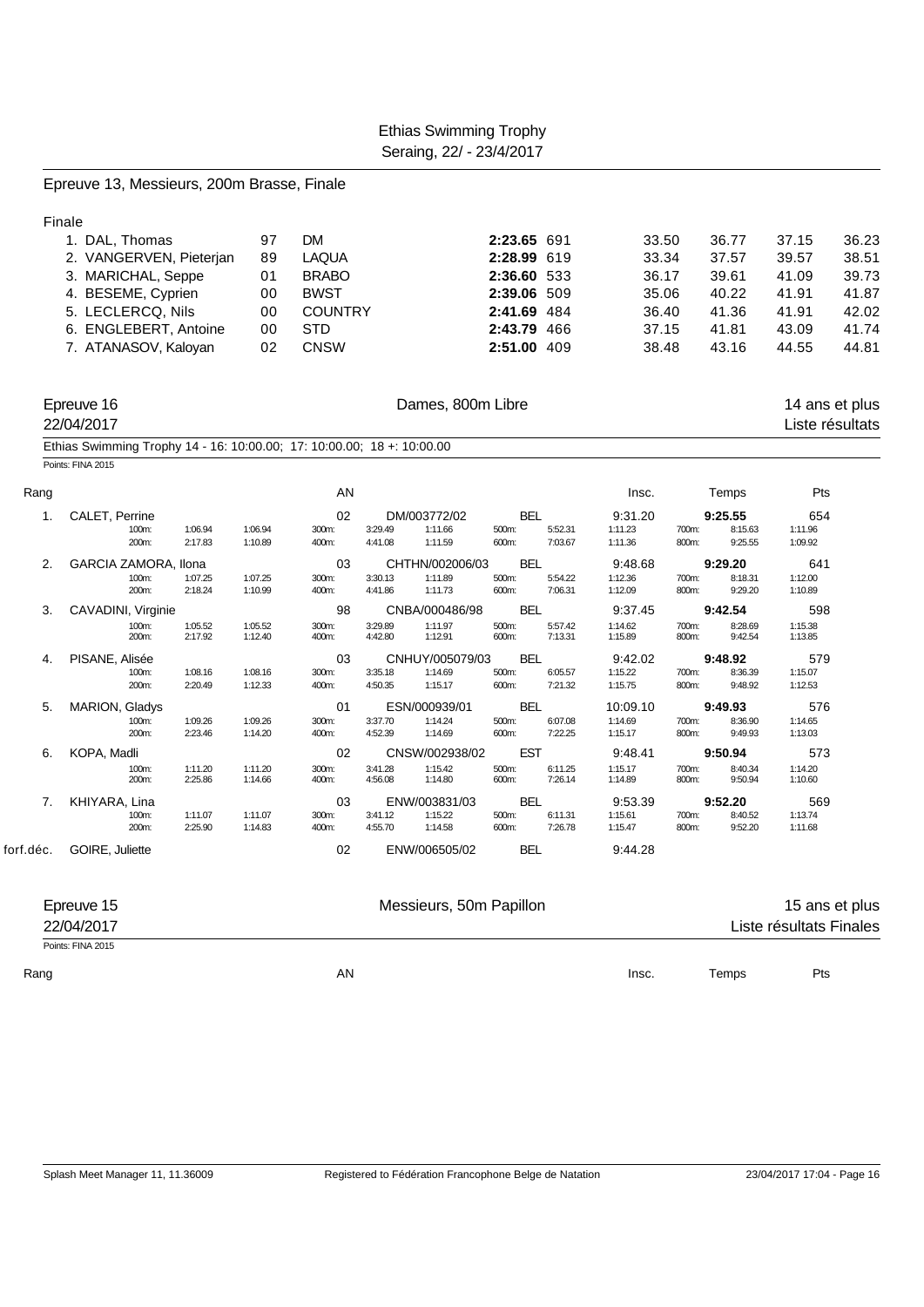# Epreuve 15, Messieurs, 50m Papillon, Finale

|     | Finale A                 |    |                |            |       |       |     |
|-----|--------------------------|----|----------------|------------|-------|-------|-----|
| 1.  | <b>ANDRIEN, Maxime</b>   | 94 | ESN/000199/94  | <b>BEL</b> | 25.23 | 25.18 | 706 |
| 2.  | DELVOIE, Cédric          | 92 | ESN/005262/92  | <b>BEL</b> | 26.32 | 25.32 | 695 |
| 3.  | LUNAK, Sebastian         | 02 | CNSW/003286/02 | <b>CZE</b> | 26.99 | 25.92 | 648 |
| 4.  | <b>BIERBERG, Grégory</b> | 98 | VN/000933/98   | <b>BEL</b> | 26.12 | 26.08 | 636 |
| 5.  | XHONNEUX, Thomas         | 98 | HN/006119/98   | <b>BEL</b> | 26.51 | 26.44 | 610 |
| 6.  | FOURNEAU, Liam           | 00 | CCM/006052/00  | <b>BEL</b> | 26.75 | 26.84 | 583 |
| 7.  | RUELLE, Thibault         | 00 | CCM/000627/00  | <b>BEL</b> | 26.76 | 27.04 | 570 |
| 8.  | EMO, Jerome              | 00 | HN/004919/00   | <b>BEL</b> | 27.14 | 27.12 | 565 |
|     | Finale B                 |    |                |            |       |       |     |
| 9.  | DONATI, Alexandre        | 01 | HN/001346/01   | <b>BEL</b> | 27.26 | 26.98 | 574 |
| 10. | MORIAU, Thibault         | 99 | CNSW/000632/99 | <b>BEL</b> | 27.47 | 27.25 | 557 |
| 11. | RENAUX, Antoine          | 00 | BWST/006843/00 | <b>BEL</b> | 27.67 | 27.35 | 551 |
| 12. | VATA, Gion               | 02 | CNBA/002393/02 | <b>BEL</b> | 27.33 | 27.49 | 543 |
| 13. | LEDNICKY, Vit            | 99 | CNSW/001496/99 | <b>CZE</b> | 27.40 | 27.84 | 522 |
| 14. | SAROGLOU, Lucas          | 01 | VN/002142/01   | <b>BEL</b> | 28.11 | 27.95 | 516 |
| 15. | MITITELU, Armand         | 01 | CNBA/001560/01 | <b>BEL</b> | 28.79 | 28.64 | 480 |
| 16. | OHN. Antoine             | 02 | HN/002100/02   | <b>BEL</b> | 28.80 | 29.03 | 461 |
|     |                          |    |                |            |       |       |     |

| Epreuve 14            |    | Dames, 200m Dos |             |     | 14 ans et plus  |       |                         |       |  |
|-----------------------|----|-----------------|-------------|-----|-----------------|-------|-------------------------|-------|--|
| 22/04/2017            |    |                 |             |     |                 |       | Liste résultats Finales |       |  |
| Points: FINA 2015     |    |                 |             |     |                 |       |                         |       |  |
| Rang                  | AN |                 | Temps       | Pts | 50 <sub>m</sub> | 100m  | 150 <sub>m</sub>        | 200m  |  |
| Finale                |    |                 |             |     |                 |       |                         |       |  |
| 1. DUMONT, Valentine  | 00 | NOC.            | 2:22.07 665 |     | 35.12           | 35.89 | 36.15                   | 34.91 |  |
| 2. DOBRIN, Alexandra  | 93 | <b>CNBA</b>     | 2:24.84 628 |     | 33.79           | 36.30 | 37.05                   | 37.70 |  |
| 3. TROST, Eva         | 99 | <b>CNSW</b>     | 2:26.88 602 |     | 35.11           | 37.27 | 37.55                   | 36.95 |  |
| 4. GARRAUX, Eva       | 03 | <b>ESN</b>      | 2:30.58 559 |     | 35.76           | 38.25 | 38.53                   | 38.04 |  |
| 5. WATHIONG, Océane   | 01 | <b>BWST</b>     | 2:33.95 523 |     | 35.38           | 39.55 | 39.65                   | 39.37 |  |
| 6. GOIRE, Sarah       | 00 | <b>ENW</b>      | 2:34.12 521 |     | 36.77           | 38.79 | 39.30                   | 39.26 |  |
| 7. CANTAMESSA, Roxane | 97 | <b>CNHUY</b>    | 2:36.83 495 |     | 37.01           | 40.06 | 40.45                   | 39.31 |  |
| 8. D'HONDT, Alexie    | 01 | <b>CNBA</b>     | 2:40.07 465 |     | 36.57           | 39.77 | 42.07                   | 41.66 |  |

| Epreuve 17        |                                                                     |    |              | Dames, 100m Libre |       |   |                               |                |  |
|-------------------|---------------------------------------------------------------------|----|--------------|-------------------|-------|---|-------------------------------|----------------|--|
| 23/04/2017        |                                                                     |    |              |                   |       |   | Liste résultats Eliminatoires | 14 ans et plus |  |
|                   | Ethias Swimming Trophy 14 - 16: 1:07.50; 17: 1:04.00; 18 +: 1:04.00 |    |              |                   |       |   |                               |                |  |
| Points: FINA 2015 |                                                                     |    |              |                   |       |   |                               |                |  |
| Rang              |                                                                     | AN |              | Temps             | Pts   |   | 50 <sub>m</sub>               | 100m           |  |
|                   | <b>CAVADINI, Caroline</b>                                           | 90 | CNBA         | 59.85             | 658 A |   | 28.63                         | 31.22          |  |
| 2.                | COETS, Shannon                                                      | 01 | <b>BOUST</b> | 1:00.55           | 635 A |   | 29.23                         | 31.32          |  |
| 3.                | VALLÉE, Laurane                                                     | 03 | <b>ESP</b>   | 1:01.64           | 602 A |   | 29.82                         | 31.82          |  |
| 4.                | DELVAUX, Géraldine                                                  | 01 | VN.          | 1:01.74           | 599 A |   | 29.10                         | 32.64          |  |
| 5.                | CAVADINI, Virginie                                                  | 98 | <b>CNBA</b>  | 1:02.18           | 587 A |   | 30.20                         | 31.98          |  |
| 6.                | INGLESE, Eva                                                        | 00 | <b>CNBA</b>  | 1:03.12           | 561 A |   | 30.34                         | 32.78          |  |
|                   | <b>BEN NAIM, Nisserine</b>                                          | 02 | <b>CNBA</b>  | 1:03.33           | 555 A |   | 30.43                         | 32.90          |  |
| 8.                | GOIRE, Sarah                                                        | 00 | <b>ENW</b>   | 1:03.73           | 545 A |   | 30.91                         | 32.82          |  |
| 9.                | KHIYARA, Lina                                                       | 03 | <b>ENW</b>   | 1:03.76           | 544 B |   | 30.99                         | 32.77          |  |
| 10.               | D'HONDT, Alexie                                                     | 01 | <b>CNBA</b>  | 1:03.78           | 544   | B | 30.63                         | 33.15          |  |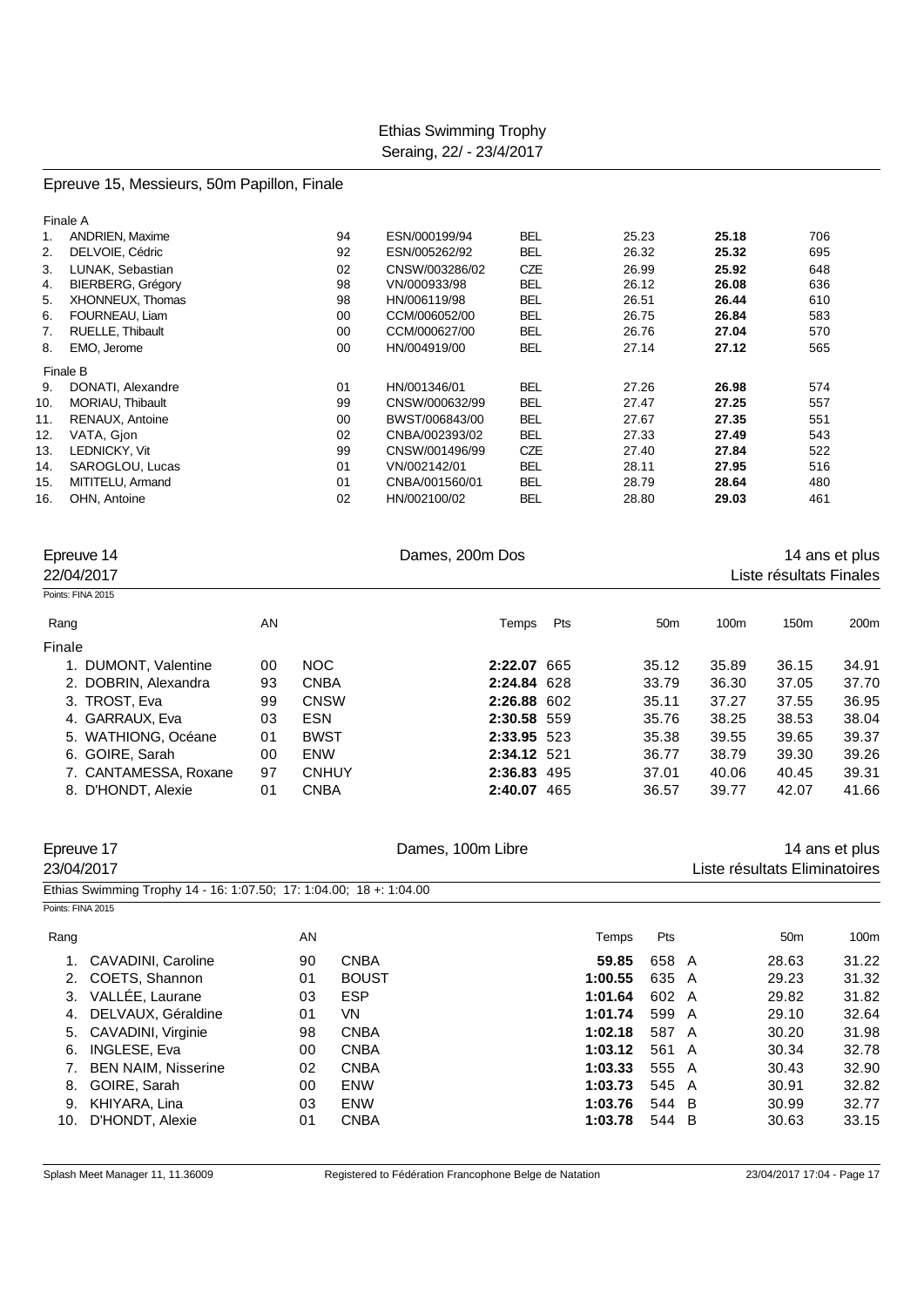#### Epreuve 17, Dames, 100m Libre, Eliminatoire, 14 ans et plus

| Rang     |                         | AN |                | Temps   | Pts     |                | 50 <sub>m</sub> | 100m  |
|----------|-------------------------|----|----------------|---------|---------|----------------|-----------------|-------|
| 11.      | MICHELS, Chloé          | 02 | <b>DM</b>      | 1:03.87 | 541     | B              | 30.55           | 33.32 |
| 12.      | TAMIGNEAUX, Charlotte   | 02 | <b>EMBOURG</b> | 1:04.67 | 521     | <b>B</b>       | 30.81           | 33.86 |
| 13.      | NORIEGA BURRILL, Aygul  | 03 | <b>BWST</b>    | 1:04.71 | 521     | -B             | 31.48           | 33.23 |
| 14.      | MIES, Alexia            | 01 | <b>BWST</b>    | 1:04.80 | 518     | $\overline{B}$ | 31.21           | 33.59 |
| 15.      | <b>BLOTHIAUX, Aline</b> | 01 | <b>BCSG</b>    | 1:05.00 | 514     | B              | 31.87           | 33.13 |
| 16.      | FAVART, Manon           | 98 | <b>BWST</b>    | 1:05.36 | 505     | $B^*$          | 31.49           | 33.87 |
| 17.      | DONATO, Sara            | 03 | <b>CNSW</b>    | 1:05.54 | 501     | - R            | 32.02           | 33.52 |
| 18.      | FAVART, Megan           | 98 | <b>BWST</b>    | 1:05.64 | 499     | R *            | 32.01           | 33.63 |
| 19.      | ZERAIDI, Kenza          | 02 | <b>CNBA</b>    | 1:05.74 | 496 R   |                | 32.09           | 33.65 |
| 20.      | MARIN, Marie            | 01 | <b>CNBA</b>    | 1:06.46 | 480     |                | 31.52           | 34.94 |
| 21.      | MAGREMANNE, Victoria    | 01 | <b>BWST</b>    | 1:07.00 | 469     |                | 32.72           | 34.28 |
|          | <b>BASTIN, Louise</b>   | 02 | <b>SCR</b>     | 1:07.00 | 469     |                | 31.45           | 35.55 |
| 23.      | <b>FREDJ, Nessrine</b>  | 03 | <b>CNHUY</b>   | 1:07.59 | 457     | $\star$        | 32.43           | 35.16 |
| 24.      | SANCHEZ, Lorena         | 01 | <b>HN</b>      | 1:07.83 | 452 *   |                | 32.02           | 35.81 |
| 25.      | ZELLER, Alexandra       | 01 | NOC            | 1:09.16 | 426     |                | 32.72           | 36.44 |
| 26.      | HAQUET, Olivia          | 00 | <b>EMBOURG</b> | 1:11.93 | $379$ * |                | 34.59           | 37.34 |
| forf.nd. | HANICQ, Ambre           | 01 | <b>HELIOS</b>  |         |         |                |                 |       |
| forf.nd. | VAN LOON, Lien          | 01 | <b>LAQUA</b>   |         |         |                |                 |       |

Epreuve 18 **Exercise 200m** Libre 18 and the United States 15 and the 15 ans et plus 23/04/2017 Liste résultats Eliminatoires Ethias Swimming Trophy 14 - 16: 2:15.00; 17: 2:15.00; 18 +: 2:10.00 Points: FINA 2015 Rang AN Temps Pts 50m 100m 150m 200m 1. DAL, Lucas 99 DM **1:56.38** 673 A 27.25 29.43 30.08 29.62

| I. DAL, Lucas             |    |              |      |                                                                                                                                                                                                                                                          |         | ov.oo  | ZJ.UZ |
|---------------------------|----|--------------|------|----------------------------------------------------------------------------------------------------------------------------------------------------------------------------------------------------------------------------------------------------------|---------|--------|-------|
| 2. BISENIUS, Rayan        | 00 | <b>ENW</b>   |      | 27.84                                                                                                                                                                                                                                                    | 29.87   | 30.28  | 31.57 |
| 3. RUELLE, Thibault       | 00 | <b>CCM</b>   |      | 28.11                                                                                                                                                                                                                                                    | 30.67   | 30.91  | 30.48 |
| 4. INNES, Hadrien         | 01 | <b>ENW</b>   |      | 28.41                                                                                                                                                                                                                                                    | 30.73   | 31.17  | 31.41 |
| 5. CLAYSON, Nicolas       | 02 | <b>BWST</b>  |      | 28.20                                                                                                                                                                                                                                                    | 30.95   | 31.49  | 31.83 |
| 6. ROBIN, Thomas          | 00 | <b>CNSW</b>  |      | 28.70                                                                                                                                                                                                                                                    | 31.05   | 31.43  | 31.63 |
| 7. HANSON, Cyril          | 02 | <b>BWST</b>  |      | 28.14                                                                                                                                                                                                                                                    | 31.56   | 33.75  | 32.51 |
| 8. DEBONGNIE, Aymeric     | 99 | <b>CNSW</b>  |      | 29.96                                                                                                                                                                                                                                                    | 32.07   | 32.80  | 31.60 |
| 9. MITITELU, Armand       | 01 | <b>CNBA</b>  |      | 29.32                                                                                                                                                                                                                                                    | 32.03   | 33.20  | 32.82 |
| 10. GOIRE, Adrien         | 98 | <b>ENW</b>   |      | 29.34                                                                                                                                                                                                                                                    | 32.40   | 33.61  | 33.06 |
| 11. DEFRAINE, Quentin     | 01 | <b>ESN</b>   |      | 30.28                                                                                                                                                                                                                                                    | 32.13   | 32.91  | 33.16 |
| 12. DETHIER, Emerick      | 02 | <b>ESN</b>   |      | 30.25                                                                                                                                                                                                                                                    | 32.91   | 34.71  | 32.17 |
| 13. LOURTIE, Hugo         | 02 | <b>CHTHN</b> |      | 29.95                                                                                                                                                                                                                                                    | 32.83   | 34.57  | 33.41 |
| 14. DENGIS, Bastien       | 02 | <b>ENW</b>   |      | 29.61                                                                                                                                                                                                                                                    | 32.81   | 34.66  | 33.85 |
| 15. HUSQUINET, Paul       | 02 | <b>MOSAN</b> |      | 29.86                                                                                                                                                                                                                                                    | 33.95   | 34.54  | 34.52 |
| forf.nd. RENNESON. Xavier | 01 | <b>ENW</b>   |      |                                                                                                                                                                                                                                                          |         |        |       |
|                           |    | ັບ           | ועוש | ה טוט טישייו<br>1:59.56 620 A<br>2:00.17 611 A<br>2:01.72 588 A<br>2:02.47 577 A<br>2:02.81 572 A<br>2:05.96 531 A<br>$2:06.43$ 525 A<br>2:07.37 513 R<br>$2:08.41$ 501 R<br>$2:08.48$ 500 R<br>2:10.04 482<br>2:10.76 474<br>2:10.93 472<br>2:12.87 452 | ں ے، اے | ں ــرے |       |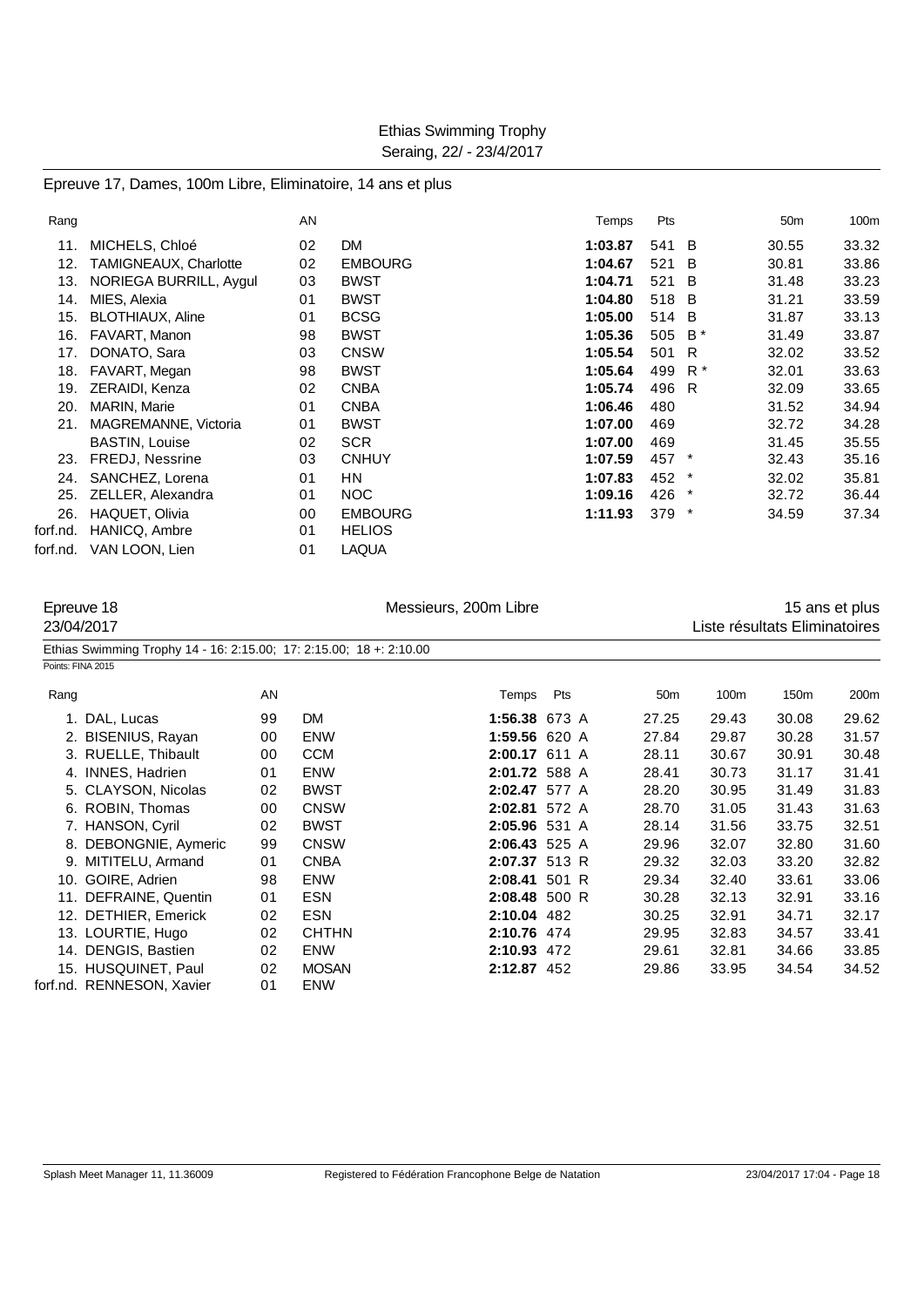|           | Epreuve 19<br>23/04/2017                                            |                  |                |                      |                    | Dames, 400m 4 nages            |                              |                    |                           |                |                               | Liste résultats Eliminatoires | 14 ans et plus |
|-----------|---------------------------------------------------------------------|------------------|----------------|----------------------|--------------------|--------------------------------|------------------------------|--------------------|---------------------------|----------------|-------------------------------|-------------------------------|----------------|
|           | Ethias Swimming Trophy 14 - 16: 5:55.00; 17: 5:45.00; 18 +: 5:45.00 |                  |                |                      |                    |                                |                              |                    |                           |                |                               |                               |                |
|           | Points: FINA 2015                                                   |                  |                |                      |                    |                                |                              |                    |                           |                |                               |                               |                |
| Rang      |                                                                     |                  |                | AN                   |                    |                                |                              |                    | Insc.                     |                | Temps                         | Pts                           |                |
| 1.        | MICHELS, Lise<br>50m:<br>100m:                                      | 34.18<br>1:12.05 | 34.18<br>37.87 | 99<br>150m:<br>200m: | 1:54.38<br>2:36.10 | DM/002963/99<br>42.33<br>41.72 | <b>BEL</b><br>250m:<br>300m: | 3:18.81<br>4:02.23 | 5:01.09<br>42.71<br>43.42 | 350m:<br>400m: | 5:14.44<br>4:37.83<br>5:14.44 | 622<br>35.60<br>36.61         |                |
| 2.        | GHESQUIER, Romane                                                   |                  |                | 00                   |                    | DM/000874/00                   | <b>BEL</b>                   |                    | 5:09.02                   |                | 5:14.82                       | 619                           |                |
|           | 50m:<br>100m:                                                       | 34.54<br>1:13.79 | 34.54<br>39.25 | 150m:<br>200m:       | 1:52.63<br>2:31.21 | 38.84<br>38.58                 | 250m:<br>300m:               | 3:16.67<br>4:03.10 | 45.46<br>46.43            | 350m:<br>400m: | 4:39.26<br>5:14.82            | 36.16<br>35.56                |                |
| 3.        | DOBRIN, Alexandra                                                   |                  |                | 93                   |                    | CNBA/002152/93                 | <b>ROU</b>                   |                    | 5:12.44                   |                | 5:20.82                       | 585                           |                |
|           | 50m:<br>100m:                                                       | 32.51<br>1:10.23 | 32.51<br>37.72 | 150m:<br>200m:       | 1:52.13<br>2:33.50 | 41.90<br>41.37                 | 250m:<br>300m:               | 3:18.30<br>4:03.56 | 44.80<br>45.26            | 350m:<br>400m: | 4:42.79<br>5:20.82            | 39.23<br>38.03                |                |
| 4.        | GARCIA ZAMORA, Ilona                                                |                  |                | 03                   |                    | CHTHN/002006/03                | <b>BEL</b>                   |                    | 5:21.53                   |                | 5:26.52                       | 555                           |                |
|           | 50m:<br>100m:                                                       | 35.49<br>1:15.20 | 35.49<br>39.71 | 150m:<br>200m:       | 1:56.37<br>2:37.39 | 41.17<br>41.02                 | 250m:<br>300m:               | 3:26.50<br>4:15.24 | 49.11<br>48.74            | 350m:<br>400m: | 4:51.23<br>5:26.52            | 35.99<br>35.29                |                |
| 5.        | TRIPIER, Cassandra                                                  |                  |                | 02                   |                    | DM/001299/02                   | <b>BEL</b>                   |                    | 5:29.18                   |                | 5:32.22                       | 527                           |                |
|           | 50m:<br>100m:                                                       | 34.37<br>1:18.15 | 34.37<br>43.78 | 150m:<br>200m:       | 1:59.50<br>2:40.51 | 41.35<br>41.01                 | 250m:<br>300m:               | 3:28.78<br>4:17.09 | 48.27<br>48.31            | 350m:<br>400m: | 4:55.37<br>5:32.22            | 38.28<br>36.85                |                |
| 6.        | KOPA, Madli                                                         |                  |                | 02                   |                    | CNSW/002938/02                 | <b>EST</b>                   |                    | 5:27.01                   |                | 5:34.12                       | 518                           |                |
|           | 50m:<br>100m:                                                       | 35.00<br>1:15.35 | 35.00<br>40.35 | 150m:<br>200m:       | 1:59.17<br>2:40.84 | 43.82<br>41.67                 | 250m:<br>300m:               | 3:30.26<br>4:21.15 | 49.42<br>50.89            | 350m:<br>400m: | 4:58.02<br>5:34.12            | 36.87<br>36.10                |                |
| 7.        | SCHUTZ, Alina                                                       |                  |                | 02                   |                    | ESN/003003/02                  | <b>BEL</b>                   |                    | 5:30.90                   |                | 5:34.72                       | 515                           |                |
|           | 50m:<br>100m:                                                       | 37.27<br>1:19.32 | 37.27<br>42.05 | 150m:<br>200m:       | 2:02.41<br>2:46.06 | 43.09<br>43.65                 | 250m:<br>300m:               | 3:34.48<br>4:21.92 | 48.42<br>47.44            | 350m:<br>400m: | 4:59.82<br>5:34.72            | 37.90<br>34.90                |                |
| 8.        | MAKA, Emilie                                                        |                  |                | 02                   |                    | ESN/001376/02                  | <b>BEL</b>                   |                    | 5:36.99                   |                | 5:34.85                       | 515                           |                |
|           | 50m:<br>100m:                                                       | 36.37<br>1:18.64 | 36.37<br>42.27 | 150m:<br>200m:       | 2:02.12<br>2:42.77 | 43.48<br>40.65                 | 250m:<br>300m:               | 3:33.05<br>4:22.54 | 50.28<br>49.49            | 350m:<br>400m: | 5:00.03<br>5:34.85            | 37.49<br>34.82                |                |
| 9.        | GODIN, Eline                                                        |                  |                | 00                   |                    | ESN/001389/00                  | <b>BEL</b>                   |                    | 5:34.45                   |                | 5:35.35                       | 512                           |                |
|           | 50m:<br>100m:                                                       | 38.19<br>1:21.36 | 38.19<br>43.17 | 150m:<br>200m:       | 2:04.27<br>2:47.79 | 42.91<br>43.52                 | 250m:<br>300m:               | 3:34.68<br>4:19.30 | 46.89<br>44.62            | 350m:<br>400m: | 4:58.36<br>5:35.35            | 39.06<br>36.99                |                |
| forf.nd.  | DUMONT, Charlotte                                                   |                  |                | 01                   |                    | NOC/001504/01                  | <b>BEL</b>                   |                    | 5:21.14                   |                |                               |                               |                |
| forf.déc. | GOIRE, Juliette                                                     |                  |                | 02                   |                    | ENW/006505/02                  | <b>BEL</b>                   |                    | 5:45.37                   |                |                               |                               |                |
|           | Epreuve 20                                                          |                  |                |                      |                    | Messieurs, 100m Brasse         |                              |                    |                           |                |                               |                               | 15 ans et plus |
|           | 23/04/2017                                                          |                  |                |                      |                    |                                |                              |                    |                           |                |                               | Liste résultats Eliminatoires |                |
|           | Ethias Swimming Trophy 14 - 16: 1:20.00; 17: 1:20.00; 18 +: 1:17.00 |                  |                |                      |                    |                                |                              |                    |                           |                |                               |                               |                |
|           | Points: FINA 2015                                                   |                  |                |                      |                    |                                |                              |                    |                           |                |                               |                               |                |
|           | Rang                                                                |                  |                | AN                   |                    |                                |                              |                    | Temps                     | Pts            |                               | 50 <sub>m</sub>               | 100m           |
|           | DAL, Thomas<br>1.                                                   |                  |                | 97<br><b>DM</b>      |                    |                                |                              |                    | 1:08.03                   | 634 A          |                               | 32.46                         | 35.57          |

|                         | ັ  | - - -          |         |       | -- 1 - | <b></b> |
|-------------------------|----|----------------|---------|-------|--------|---------|
| 2. LEDNICKY, Vit        | 99 | <b>CNSW</b>    | 1:09.44 | 596 A | 33.34  | 36.10   |
| 3. ANDRIEN, Maxime      | 94 | <b>ESN</b>     | 1:09.54 | 594 A | 33.76  | 35.78   |
| 4. BESEME, Cyprien      | 00 | <b>BWST</b>    | 1:09.72 | 589 A | 33.05  | 36.67   |
| 5. VANGERVEN, Pieterjan | 89 | <b>LAQUA</b>   | 1:10.22 | 577 A | 32.65  | 37.57   |
| 6. MARICHAL, Seppe      | 01 | <b>BRABO</b>   | 1:12.03 | 534 A | 34.24  | 37.79   |
| 7. LECLERCQ, Nils       | 00 | <b>COUNTRY</b> | 1:12.71 | 519 A | 34.27  | 38.44   |
| EECKHOUT, Emile         | 01 | <b>BOUST</b>   | 1:12.71 | 519 A | 35.56  | 37.15   |
| 9. ENGLEBERT, Antoine   | 00 | <b>STD</b>     | 1:14.16 | 489 R | 35.30  | 38.86   |
| 10. DEBONGNIE, Nathan   | 00 | <b>CNSW</b>    | 1:14.22 | 488 R | 35.35  | 38.87   |
| 11. CLAES, Robin        | 00 | VN             | 1:14.24 | 488 R | 34.46  | 39.78   |
| 12. BERTRAND, Amaury    | 99 | <b>CCM</b>     | 1:14.96 | 474   | 35.50  | 39.46   |
|                         |    |                |         |       |        |         |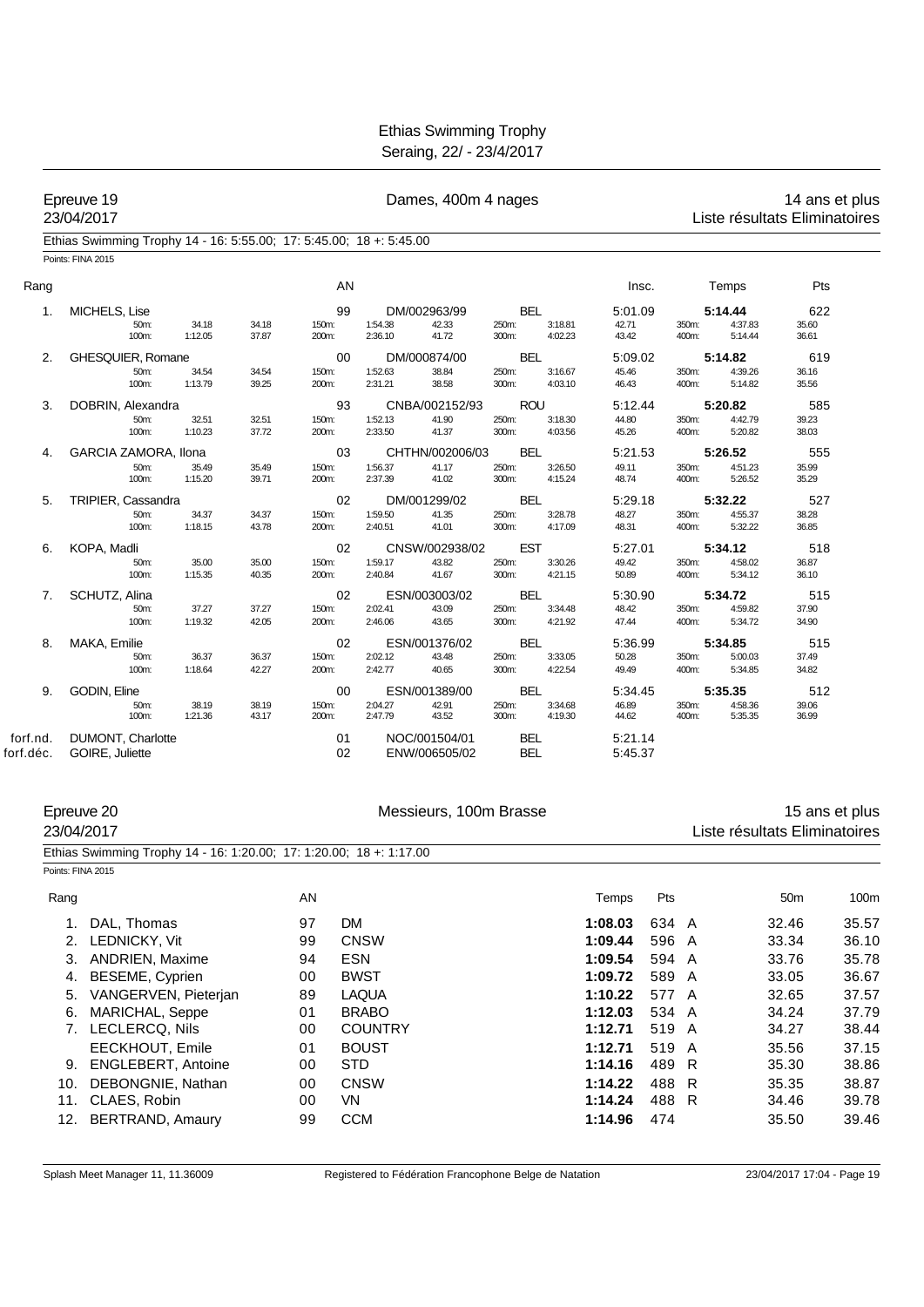#### Epreuve 20, Messieurs, 100m Brasse, Eliminatoire, 15 ans et plus

| Rang |                     | AN |                | Temps   | Pts     | 50 <sub>m</sub> | 100m  |
|------|---------------------|----|----------------|---------|---------|-----------------|-------|
| 13.  | PARMENTIER, Aymeric | 93 | <b>BWST</b>    | 1:15.01 | 473     | 35.30           | 39.71 |
| 14.  | MERCHIER, Hugo      | 02 | <b>BWST</b>    | 1:15.22 | 469     | 35.63           | 39.59 |
| 15.  | MIKUS, Loïc         | 02 | <b>BCSG</b>    | 1:16.73 | 442     | 35.40           | 41.33 |
| 16.  | DENEF, Gregoire     | 01 | <b>BOUST</b>   | 1:17.33 | 432     | 36.75           | 40.58 |
| 17.  | LEMAN, Arnaud       | 02 | <b>ONS</b>     | 1:17.49 | 429     | 36.71           | 40.78 |
| 18.  | ATANASOV, Kaloyan   | 02 | <b>CNSW</b>    | 1:18.04 | 420     | 36.36           | 41.68 |
|      | CUPA, Antoine       | 02 | <b>CCM</b>     | 1:18.04 | 420     | 36.12           | 41.92 |
| 20.  | BENZIGER, Sacha     | 02 | <b>EMBOURG</b> | 1:21.53 | $368$ * | 37.75           | 43.78 |
| 21.  | EPPE, Guillaume     | 01 | <b>EMBOURG</b> | 1:22.97 | $349$ * | 40.03           | 42.94 |
| 22.  | LABEEUW, Grégoire   | 99 | <b>RBP</b>     | 1:23.19 | $347$ * | 39.54           | 43.65 |

|      | Epreuve 21<br>23/04/2017                                      |    |                   | 14 ans et plus<br>Liste résultats Eliminatoires |       |       |     |  |
|------|---------------------------------------------------------------|----|-------------------|-------------------------------------------------|-------|-------|-----|--|
|      | Ethias Swimming Trophy 14 - 16: 42.00; 17: 40.00; 18 +: 40.00 |    |                   |                                                 |       |       |     |  |
|      | Points: FINA 2015                                             |    |                   |                                                 |       |       |     |  |
| Rang |                                                               | AN |                   |                                                 | Insc. | Temps | Pts |  |
|      | LECLUYSE, Fanny                                               | 92 | DM/002831/92      | <b>BEL</b>                                      | 31.27 | 32.16 | 770 |  |
| 2.   | DUMONT, Josephine                                             | 02 | EMBOURG/001715/02 | <b>BEL</b>                                      | 43.34 | 36.23 | 538 |  |
| 3.   | CAVADINI, Caroline                                            | 90 | CNBA/000127/90    | <b>BEL</b>                                      | NT    | 36.86 | 511 |  |
| 4.   | <b>GOETHALS, Reinhilde</b>                                    | 98 | CNBA/004892/98    | <b>BEL</b>                                      | 37.34 | 37.34 | 492 |  |
| 5.   | DELMOTTE, Elodie                                              | 99 | BOUST/001439/99   | <b>BEL</b>                                      | 37.11 | 37.72 | 477 |  |
| 6.   | TROST, Eva                                                    | 99 | CNSW/005150/99    | <b>BEL</b>                                      | 36.42 | 37.96 | 468 |  |
|      | <b>BEN NAIM, Nisserine</b>                                    | 02 | CNBA/002507/02    | <b>BEL</b>                                      | NT    | 38.14 | 461 |  |
| 8.   | <b>BASTIN, Louise</b>                                         | 02 | SCR/003634/02     | <b>BEL</b>                                      | 39.02 | 38.25 | 457 |  |
| 9.   | LEGROS, Fanny                                                 | 03 | VN/001477/03      | <b>BEL</b>                                      | 37.98 | 38.49 | 449 |  |
| 10.  | ZELLER, Alexandra                                             | 01 | NOC/004413/01     | <b>BEL</b>                                      | 38.78 | 39.59 | 412 |  |
| 11.  | <b>HEUSE, Olivia</b>                                          | 02 | VN/003557/02      | <b>BEL</b>                                      | 40.37 | 40.03 | 399 |  |
| 12.  | FLAS, Camille                                                 | 01 | VN/005983/01      | <b>BEL</b>                                      | 38.84 | 40.78 | 377 |  |
| 13.  | DELMAL, Lola                                                  | 03 | EMBOURG/003737/03 | <b>BEL</b>                                      | NT    | 42.15 | 342 |  |
| 14.  | BAETS, Madyson                                                | 02 | ESN/006903/02     | <b>BEL</b>                                      | 41.61 | 43.75 | 305 |  |
|      |                                                               |    |                   |                                                 |       |       |     |  |

forf.nd. GIACOMINI, Apolline 96 ESN/006537/96 FRA 37.46 forf.nd. HANICQ, Ambre 01 HELIOS/005065/01 BEL 39.91

| Epreuve 22<br>23/04/2017                                            |    | Messieurs, 100m Papillon |         |       | Liste résultats Eliminatoires | 15 ans et plus |
|---------------------------------------------------------------------|----|--------------------------|---------|-------|-------------------------------|----------------|
| Ethias Swimming Trophy 14 - 16: 1:09.00; 17: 1:09.00; 18 +: 1:06.00 |    |                          |         |       |                               |                |
| Points: FINA 2015                                                   |    |                          |         |       |                               |                |
| Rang                                                                | AN |                          | Temps   | Pts   | 50 <sub>m</sub>               | 100m           |
| LUNAK, Sebastian                                                    | 02 | <b>CNSW</b>              | 56.76   | 676 A | 26.73                         | 30.03          |
| DONATI, Alexandre<br>2.                                             | 01 | <b>HN</b>                | 58.44   | 619 A | 28.19                         | 30.25          |
| XHONNEUX, Thomas<br>3.                                              | 98 | <b>HN</b>                | 59.45   | 588 A | 29.21                         | 30.24          |
| JACQUERIE, Paul<br>4.                                               | 94 | <b>HN</b>                | 59.70   | 581 A | 28.13                         | 31.57          |
| ANDRIEN, Maxime<br>5.                                               | 94 | <b>ESN</b>               | 59.96   | 573 A | 27.97                         | 31.99          |
| FOURNEAU, Liam<br>6.                                                | 00 | <b>CCM</b>               | 1:00.07 | 570 A | 27.38                         | 32.69          |
| MORIAU, Thibault                                                    | 99 | <b>CNSW</b>              | 1:00.56 | 556 A | 28.58                         | 31.98          |
| EMO, Jerome<br>8.                                                   | 00 | <b>HN</b>                | 1:01.73 | 525 A | 29.61                         | 32.12          |

forf.nd. VAN LOON, Lien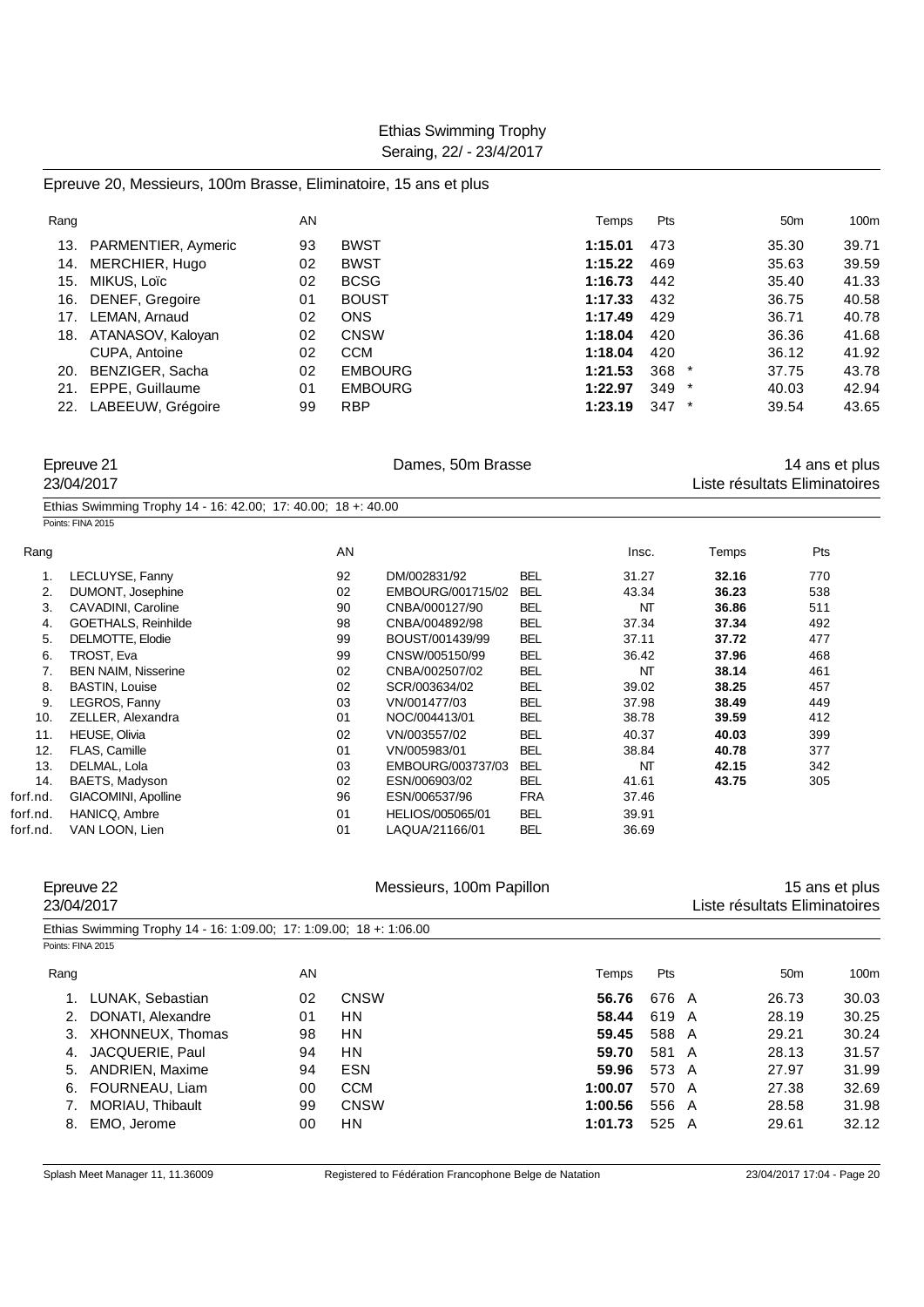| Rang     |                       | AN |                | Temps   | Pts     |   | 50 <sub>m</sub> | 100m  |
|----------|-----------------------|----|----------------|---------|---------|---|-----------------|-------|
| 9.       | VATA, Gjon            | 02 | <b>CNBA</b>    | 1:01.76 | 524 B   |   | 29.23           | 32.53 |
| 10.      | JACQUERIE, Pierre     | 88 | <b>HN</b>      | 1:01.78 | 524     | B | 29.13           | 32.65 |
| 11.      | RENAUX, Antoine       | 00 | <b>BWST</b>    | 1:01.99 | 519     | B | 28.66           | 33.33 |
| 12.      | <b>INNES, Hadrien</b> | 01 | ENW            | 1:03.71 | 478 B   |   | 30.06           | 33.65 |
| 13.      | SIX, William          | 00 | <b>BCSG</b>    | 1:03.89 | 474     | B | 30.44           | 33.45 |
| 14.      | CARYN, Mathys         | 02 | <b>DM</b>      | 1:03.91 | 473 B   |   | 30.20           | 33.71 |
| 15.      | JACOB, Geoffrey       | 88 | ΗN             | 1:04.02 | 471     | B | 30.51           | 33.51 |
| 16.      | MITITELU, Armand      | 01 | <b>CNBA</b>    | 1:04.29 | 465     | ? | 31.12           | 33.17 |
|          | ROBIN, Thomas         | 00 | <b>CNSW</b>    | 1:04.29 | 465     | ? | 30.08           | 34.21 |
| 18.      | SAROGLOU, Lucas       | 01 | VN             | 1:04.72 | 456     | R | 30.38           | 34.34 |
| 19.      | SCHUMACHER, Lou       | 02 | ΗN             | 1:06.03 | 429     | R | 31.08           | 34.95 |
| 20.      | OHN, Antoine          | 02 | <b>HN</b>      | 1:06.27 | 424     |   | 30.61           | 35.66 |
| 21.      | CULLUS, Célian        | 02 | <b>BWST</b>    | 1:06.80 | 414     |   | 30.84           | 35.96 |
| 22.      | DETHIER, Emerick      | 02 | <b>ESN</b>     | 1:07.35 | 404     |   | 31.57           | 35.78 |
| 23.      | DEFRAINE, Quentin     | 01 | <b>ESN</b>     | 1:07.55 | 401     |   | 32.26           | 35.29 |
| 24.      | MORIAU, Amaury        | 02 | <b>CNSW</b>    | 1:07.73 | 397     |   | 31.78           | 35.95 |
| 25.      | MAHIEU, Vincent       | 02 | <b>EMBOURG</b> | 1:07.95 | 394     |   | 30.93           | 37.02 |
| 26.      | HUSQUINET, Paul       | 02 | <b>MOSAN</b>   | 1:08.45 | 385     |   | 30.92           | 37.53 |
| 27.      | CRISMER, Cyril        | 01 | <b>EMBOURG</b> | 1:09.04 | $375$ * |   | 33.63           | 35.41 |
| forf.nd. | RENNESON, Xavier      | 01 | <b>ENW</b>     |         |         |   |                 |       |

| Epreuve 23<br>23/04/2017 |                                                                     |    | Dames, 100m Dos |         |         |         | Liste résultats Eliminatoires | 14 ans et plus |
|--------------------------|---------------------------------------------------------------------|----|-----------------|---------|---------|---------|-------------------------------|----------------|
|                          | Ethias Swimming Trophy 14 - 16: 1:18.50; 17: 1:14.00; 18 +: 1:14.00 |    |                 |         |         |         |                               |                |
| Points: FINA 2015        |                                                                     |    |                 |         |         |         |                               |                |
| Rang                     |                                                                     | AN |                 | Temps   | Pts     |         | 50 <sub>m</sub>               | 100m           |
| 1.                       | <b>WATHIONG, Océane</b>                                             | 01 | <b>BWST</b>     | 1:09.00 | 597 A   |         | 33.25                         | 35.75          |
| 2.                       | TROST, Eva                                                          | 99 | <b>CNSW</b>     | 1:09.60 | 582 A   |         | 34.22                         | 35.38          |
| 3.                       | PANSAERTS, Laure                                                    | 00 | <b>CNSW</b>     | 1:11.47 | 537 A   |         | 35.71                         | 35.76          |
| 4.                       | COETS, Shannon                                                      | 01 | <b>BOUST</b>    | 1:11.55 | 535 A   |         | 35.15                         | 36.40          |
| 5.                       | DAL, Marie                                                          | 03 | <b>DM</b>       | 1:13.01 | 504 A   |         | 35.77                         | 37.24          |
| 6.                       | D'HONDT, Alexie                                                     | 01 | <b>CNBA</b>     | 1:13.17 | 501 A   |         | 35.64                         | 37.53          |
| 7.                       | VANDENHOOFT, Louison                                                | 01 | <b>HN</b>       | 1:13.26 | 499     | A       | 35.53                         | 37.73          |
| 8.                       | FAVART, Megan                                                       | 98 | <b>BWST</b>     | 1:13.58 | 492 A   |         | 35.68                         | 37.90          |
| 9.                       | LINDEN, Ylva                                                        | 03 | <b>CNSW</b>     | 1:13.70 | 490     | R       | 35.86                         | 37.84          |
| 10.                      | DONATO, Sara                                                        | 03 | <b>CNSW</b>     | 1:13.75 | 489     | R.      | 36.30                         | 37.45          |
| 11.                      | GOIRE, Sarah                                                        | 00 | <b>ENW</b>      | 1:13.82 | 488 R   |         | 36.33                         | 37.49          |
| 12.                      | LETTE, Laura                                                        | 01 | <b>HN</b>       | 1:14.64 | 472     |         | 35.47                         | 39.17          |
| 13.                      | <b>ZERAIDI, Kenza</b>                                               | 02 | <b>CNBA</b>     | 1:14.68 | 471     |         | 36.54                         | 38.14          |
| 14.                      | DERENNE, Luna                                                       | 02 | <b>BOUST</b>    | 1:15.08 | 463     |         | 36.40                         | 38.68          |
| 15.                      | BACCAUW, Margaux                                                    | 01 | <b>BCSG</b>     | 1:16.92 | 431     |         | 36.81                         | 40.11          |
| 16.                      | MARIN, Marie                                                        | 01 | <b>CNBA</b>     | 1:17.32 | 424     |         | 37.09                         | 40.23          |
| 17.                      | SANCHEZ, Lorena                                                     | 01 | <b>HN</b>       | 1:17.56 | 420     |         | 37.17                         | 40.39          |
| 18.                      | DELMAL, Lola                                                        | 03 | <b>EMBOURG</b>  | 1:18.61 | 404 *   |         | 37.86                         | 40.75          |
| 19.                      | CUTILLO, Léna                                                       | 03 | <b>MOSAN</b>    | 1:19.46 | 391     | $\star$ | 37.77                         | 41.69          |
| 20.                      | FREDJ, Nessrine                                                     | 03 | <b>CNHUY</b>    | 1:19.54 | $390 *$ |         | 38.65                         | 40.89          |
| 21.                      | HAQUET, Olivia                                                      | 00 | <b>EMBOURG</b>  | 1:26.81 | $300 *$ |         | 42.30                         | 44.51          |
|                          |                                                                     |    |                 |         |         |         |                               |                |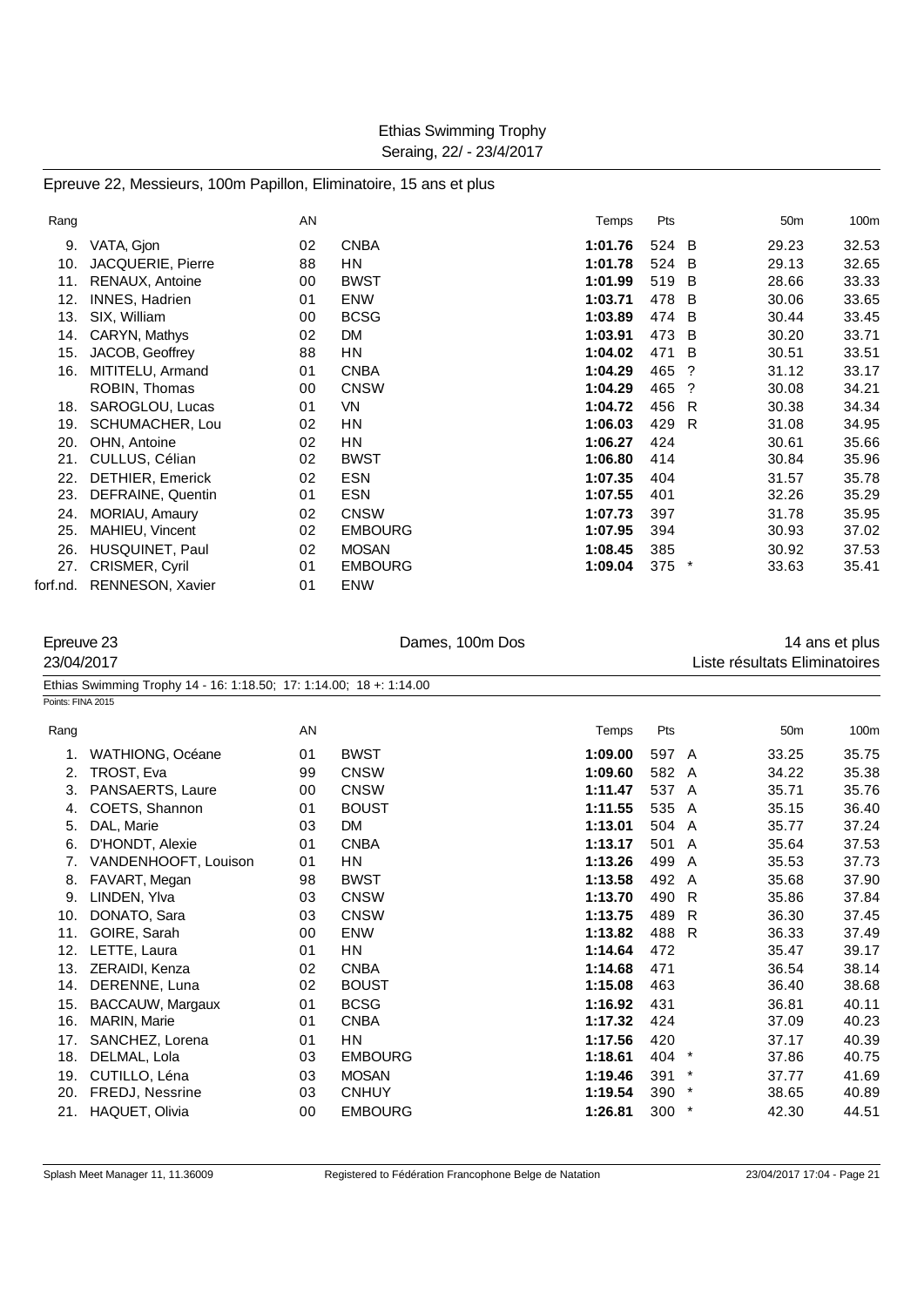|          | Epreuve 24<br>23/04/2017                                            |    |              | Messieurs, 50m Dos   |               | 15 ans et plus<br>Liste résultats Eliminatoires |                               |       |                |
|----------|---------------------------------------------------------------------|----|--------------|----------------------|---------------|-------------------------------------------------|-------------------------------|-------|----------------|
|          | Ethias Swimming Trophy 14 - 16: 34.00; 17: 34.00; 18 +: 32.00       |    |              |                      |               |                                                 |                               |       |                |
|          | Points: FINA 2015                                                   |    |              |                      |               |                                                 |                               |       |                |
| Rang     |                                                                     |    | AN           |                      |               | Insc.                                           | Temps                         | Pts   |                |
| 1.       | DELVOIE, Cédric                                                     |    | 92           | ESN/005262/92        | <b>BEL</b>    | 27.82                                           | 28.10                         | 626   |                |
| 2.       | <b>ANDRIEN, Maxime</b>                                              |    | 94           | ESN/000199/94        | <b>BEL</b>    | 26.75                                           | 28.53                         | 598   |                |
| 3.       | LECLERCQ, Nils                                                      |    | 00           | COUNTRY/000655/00    | <b>BEL</b>    | 28.61                                           | 29.22                         | 556   |                |
| 4.       | RENAUX, Antoine                                                     |    | 00           | BWST/006843/00       | <b>BEL</b>    | 29.36                                           | 29.48                         | 542   |                |
| 5.       | DOUKMANI, Zakariya                                                  |    | 99           | HN/001348/99         | <b>BEL</b>    | 29.69                                           | 29.93                         | 518   |                |
| 6.       | BERTRAND, Amaury                                                    |    | 99           | CCM/005369/99        | <b>BEL</b>    | 29.57                                           | 29.98                         | 515   |                |
| 7.       | JACQUERIE, Paul                                                     |    | 94           | HN/000208/94         | <b>BEL</b>    | 30.82                                           | 30.08                         | 510   |                |
| 8.       | DEMAIFFE, Valentin                                                  |    | 01           | BWST/006819/01       | <b>BEL</b>    | 31.77                                           | 30.37                         | 495   |                |
| 9.       | DO, Duy Thang Tanguy                                                |    | 00           | BOUST/003815/00      | <b>BEL</b>    | 30.95                                           | 30.62                         | 483   |                |
| 10.      | VAELEN, Tom                                                         |    | 01           | EMBOURG/001329/01    | <b>BEL</b>    | 32.55                                           | 31.18                         | 458   |                |
| 11.      | GLINEUR, Raphaël                                                    |    | 00           | CCM/004055/00        | <b>BEL</b>    | 30.91                                           | 31.38                         | 449   |                |
| 12.      | ROBIN, Thomas                                                       |    | 00           | CNSW/002075/00       | <b>FRA</b>    | 31.05                                           | 31.41                         | 448   |                |
| 13.      | AMBROES, Benjamin                                                   |    | 98           | RBP/006087/98        | <b>BEL</b>    | 31.60                                           | 31.78                         | 432   |                |
| 14.      | MAHIEU, Vincent                                                     |    | 02           | EMBOURG/001532/02    | <b>BEL</b>    | 36.58                                           | 32.04                         | 422   |                |
| 15.      | BOXUS, Thomas                                                       |    | 01           | HELIOS/005092/01     | <b>BEL</b>    | 32.56                                           | 32.28                         | 413   |                |
| 16.      | PARMENTIER, Aymeric                                                 |    | 93           | BWST/006842/93       | <b>BEL</b>    | 30.08                                           | 32.35                         | 410   |                |
| 17.      | MADARASZ, Loris                                                     |    | 01           | HELIOS/001597/01     | <b>BEL</b>    | 33.40                                           | 32.59                         | 401   |                |
| 18.      | AL BATRO, Mohamed Ali                                               |    | 01           | CNBA/006352/01       | <b>BEL</b>    | 32.28                                           | 32.75                         | 395   |                |
| 19.      | FORRO, William                                                      |    | 00           | HN/003364/00         | <b>BEL</b>    | 33.57                                           | 33.18                         | 380   |                |
| 20.      | DUPONT, Jonathan                                                    |    | 02           | DGHN/003316/02       | <b>BEL</b>    | 36.09                                           | 34.77                         | 330   |                |
| forf.nd. | <b>HERION, Martin</b>                                               |    | 01           | MOSAN/000990/01      | <b>BEL</b>    | 31.00                                           |                               |       |                |
|          |                                                                     |    |              |                      |               |                                                 |                               |       |                |
|          | Epreuve 25                                                          |    |              | Dames, 200m Papillon |               |                                                 |                               |       | 14 ans et plus |
|          | 23/04/2017                                                          |    |              |                      |               |                                                 | Liste résultats Eliminatoires |       |                |
|          | Ethias Swimming Trophy 14 - 16: 3:00.00; 17: 2:50.00; 18 +: 2:50.00 |    |              |                      |               |                                                 |                               |       |                |
|          | Points: FINA 2015                                                   |    |              |                      |               |                                                 |                               |       |                |
|          | Rang                                                                | AN |              |                      | Pts<br>Temps  | 50 <sub>m</sub>                                 | 100m                          | 150m  | 200m           |
|          | 1. VRIJENS, Celine                                                  | 95 | <b>HN</b>    |                      | 2:29.37 542 A | 32.64                                           | 37.69                         | 40.40 | 38.64          |
|          | 2. DOBRIN, Alexandra                                                | 93 | <b>CNBA</b>  |                      | 2:30.60 529 A | 34.12                                           | 38.53                         | 39.36 | 38.59          |
|          | 3. GARCIA ZAMORA, Ilona                                             | 03 | <b>CHTHN</b> |                      | 2:38.90 450 A | 35.81                                           | 40.73                         | 41.82 | 40.54          |
|          | 4. PANSAERTS, Laure                                                 | 00 | <b>CNSW</b>  |                      | 2:40.96 433 A | 35.92                                           | 41.29                         | 42.22 | 41.53          |
|          | 5. WILD, Joséphine                                                  | 01 | <b>CNSW</b>  |                      | 2:42.22 423 A | 37.30                                           | 42.70                         | 40.63 | 41.59          |
|          |                                                                     |    | <b>ESN</b>   |                      |               |                                                 |                               |       |                |
|          | 6. BALDO, Kyliane                                                   | 02 |              |                      | 2:46.62 390 A | 37.23                                           | 45.88                         | 41.46 | 42.05          |
|          | 7. KOPA, Madli                                                      | 02 | <b>CNSW</b>  |                      | 2:47.65 383 A | 35.83                                           | 43.67                         | 45.14 | 43.01          |
|          | forf.nd. CUTILLO, Léna                                              | 03 | <b>MOSAN</b> |                      |               |                                                 |                               |       |                |
|          | forf.déc. DUMONT, Charlotte                                         | 01 | <b>NOC</b>   |                      |               |                                                 |                               |       |                |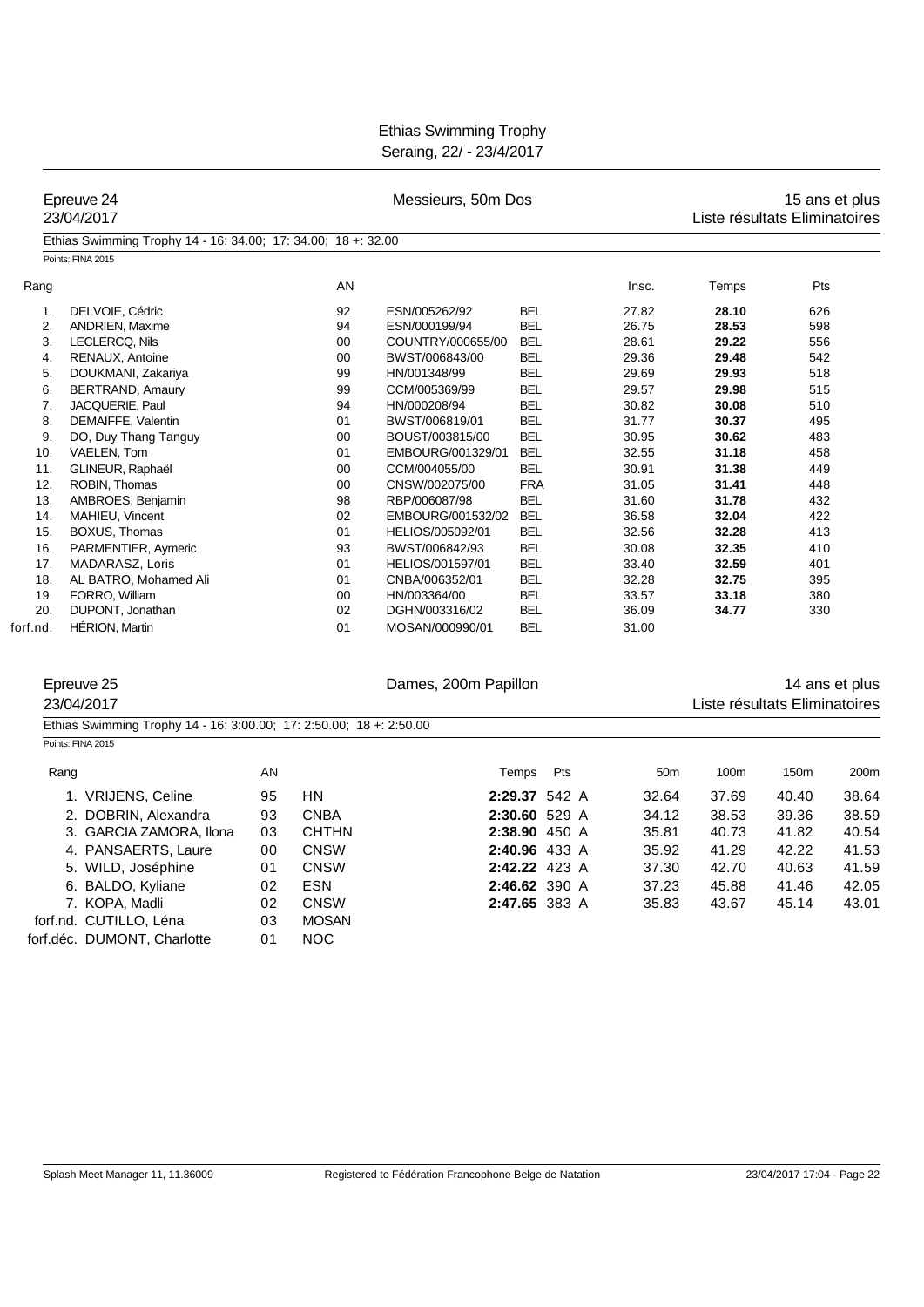| 23/04/2017        | Epreuve 26                                                          |    |                | Messieurs, 200m 4 nages |                 |                 | 15 ans et plus<br>Liste résultats Eliminatoires |       |                |  |
|-------------------|---------------------------------------------------------------------|----|----------------|-------------------------|-----------------|-----------------|-------------------------------------------------|-------|----------------|--|
|                   | Ethias Swimming Trophy 14 - 16: 2:35.00; 17: 2:35.00; 18 +: 2:28.00 |    |                |                         |                 |                 |                                                 |       |                |  |
| Points: FINA 2015 |                                                                     |    |                |                         |                 |                 |                                                 |       |                |  |
| Rang              |                                                                     | AN |                | Temps                   | Pts             | 50 <sub>m</sub> | 100m                                            | 150m  | 200m           |  |
|                   | 1. MARICHAL, Seppe                                                  | 01 | <b>BRABO</b>   | 2:14.58 607 A           |                 | 29.66           | 35.62                                           | 38.70 | 30.60          |  |
|                   | 2. LUNAK, Sebastian                                                 | 02 | <b>CNSW</b>    | 2:22.10 516 A           |                 | 30.31           | 38.72                                           | 40.89 | 32.18          |  |
|                   | 3. DO, Duy Thang Tanguy                                             | 00 | <b>BOUST</b>   | 2:24.29 493 A           |                 | 31.09           | 36.24                                           | 44.61 | 32.35          |  |
|                   | 4. SIX, William                                                     | 00 | <b>BCSG</b>    | 2:25.36 482 A           |                 | 30.63           | 36.96                                           | 44.53 | 33.24          |  |
|                   | 5. VATA, Gjon                                                       | 02 | <b>CNBA</b>    | 2:25.83 477 A           |                 | 28.90           | 36.27                                           | 47.09 | 33.57          |  |
|                   | 6. JACOB, Geoffrey                                                  | 88 | <b>HN</b>      | 2:26.28 473 A           |                 | 31.84           | 41.10                                           | 40.74 | 32.60          |  |
|                   | 7. CARYN, Mathys                                                    | 02 | DM             | 2:26.95 466 A           |                 | 31.20           | 37.67                                           | 45.98 | 32.10          |  |
|                   | 8. PARMENTIER, Aymeric                                              | 93 | <b>BWST</b>    | 2:27.58 460 A           |                 | 33.45           | 37.96                                           | 42.66 | 33.51          |  |
|                   | 9. GOIRE, Adrien                                                    | 98 | <b>ENW</b>     |                         | 2:28.70 450 R * | 32.61           | 38.04                                           | 44.93 | 33.12          |  |
|                   | 10. EECKHOUT, Emile                                                 | 01 | <b>BOUST</b>   | 2:29.55 442 R           |                 | 34.32           | 39.73                                           | 42.22 | 33.28          |  |
|                   | 11. MERCHIER, Hugo                                                  | 02 | <b>BWST</b>    | 2:30.70 432 R           |                 | 32.36           | 40.73                                           | 42.47 | 35.14          |  |
|                   | 12. DEBONGNIE, Nathan                                               | 00 | <b>CNSW</b>    | 2:30.72 432             |                 | 33.29           | 43.65                                           | 39.93 | 33.85          |  |
|                   | 13. SCHUMACHER, Lou                                                 | 02 | <b>HN</b>      | 2:31.78 423             |                 | 31.68           | 37.05                                           | 48.31 | 34.74          |  |
|                   | 14. MORIAU, Amaury                                                  | 02 | <b>CNSW</b>    | 2:32.27 419             |                 | 32.01           | 40.80                                           | 47.00 | 32.46          |  |
|                   | 15. ATANASOV, Kaloyan                                               | 02 | <b>CNSW</b>    | 2:34.19 404             |                 | 32.81           | 41.51                                           | 44.14 | 35.73          |  |
|                   | 16. HUSQUINET, Paul                                                 | 02 | <b>MOSAN</b>   | 2:35.26 395 *           |                 | 32.55           | 39.87                                           | 49.57 | 33.27          |  |
|                   | 17. OHN, Antoine                                                    | 02 | <b>HN</b>      | 2:36.44 386 *           |                 | 33.57           | 40.69                                           | 48.60 | 33.58          |  |
|                   | 18. CRISMER, Cyril                                                  | 01 | <b>EMBOURG</b> | 2:37.16 381 *           |                 | 33.36           | 40.46                                           | 48.27 | 35.07          |  |
|                   | 19. EPPE, Guillaume                                                 | 01 | <b>EMBOURG</b> | 2:43.94 336 *           |                 | 35.17           | 44.53                                           | 47.89 | 36.35          |  |
|                   | forf.nd. HÉRION, Martin                                             | 01 | <b>MOSAN</b>   |                         |                 |                 |                                                 |       |                |  |
|                   | forf.déc. DE GEEST, Louis                                           | 01 | <b>CNSW</b>    |                         |                 |                 |                                                 |       |                |  |
|                   | Epreuve 27                                                          |    |                | Dames, 400m Libre       |                 |                 |                                                 |       | 14 ans et plus |  |
|                   | 23/04/2017                                                          |    |                |                         |                 |                 | Liste résultats Eliminatoires                   |       |                |  |
|                   | Ethias Swimming Trophy 14 - 16: 5:05.00; 17: 4:55.00; 18 +: 4:55.00 |    |                |                         |                 |                 |                                                 |       |                |  |

Points: FINA 2015

| Rang |                                     |                  |                | AN                   |                    |                                   |                              |                    | Insc.                     |                | Temps                         | Pts                   |
|------|-------------------------------------|------------------|----------------|----------------------|--------------------|-----------------------------------|------------------------------|--------------------|---------------------------|----------------|-------------------------------|-----------------------|
| 1.   | CAVADINI, Virginie<br>50m<br>100m:  | 30.85<br>1:05.19 | 30.85<br>34.34 | 98<br>150m:<br>200m: | 1:40.83<br>2:16.86 | CNBA/000486/98<br>35.64<br>36.03  | <b>BEL</b><br>250m:<br>300m: | 2:52.62<br>3:28.57 | 4:37.71<br>35.76<br>35.95 | 350m:<br>400m: | 4:38.63<br>4:04.16<br>4:38.63 | 630<br>35.59<br>34.47 |
| 2.   | VALLÉE, Laurane<br>50m:<br>100m:    | 31.29<br>1:05.60 | 31.29<br>34.31 | 03<br>150m:<br>200m: | 1:41.69<br>2:17.92 | ESP/001393/03<br>36.09<br>36.23   | <b>BEL</b><br>250m:<br>300m: | 2:53.35<br>3:29.57 | 4:40.99<br>35.43<br>36.22 | 350m:<br>400m: | 4:40.02<br>4:05.41<br>4:40.02 | 620<br>35.84<br>34.61 |
| 3.   | PISANE, Alisée<br>50m:<br>100m:     | 31.35<br>1:07.12 | 31.35<br>35.77 | 03<br>150m:<br>200m: | 1:43.58<br>2:19.34 | CNHUY/005079/03<br>36.46<br>35.76 | <b>BEL</b><br>250m:<br>300m: | 2:55.48<br>3:32.40 | 4:45.37<br>36.14<br>36.92 | 350m:<br>400m: | 4:43.39<br>4:07.98<br>4:43.39 | 598<br>35.58<br>35.41 |
| 4.   | VANDEN ABEELE, Syl<br>50m:<br>100m: | 31.74<br>1:06.86 | 31.74<br>35.12 | 99<br>150m:<br>200m: | 1:42.72<br>2:18.80 | DM/005128/99<br>35.86<br>36.08    | <b>BEL</b><br>250m:<br>300m: | 2:55.29<br>3:31.95 | 4:43.48<br>36.49<br>36.66 | 350m:<br>400m: | 4:44.51<br>4:08.84<br>4:44.51 | 591<br>36.89<br>35.67 |
| 5.   | GOIRE, Sarah<br>50m:<br>100m:       | 32.81<br>1:08.61 | 32.81<br>35.80 | 00<br>150m:<br>200m: | 1:45.23<br>2:21.92 | ENW/009516/00<br>36.62<br>36.69   | <b>BEL</b><br>250m:<br>300m: | 2:58.58<br>3:35.16 | 4:46.09<br>36.66<br>36.58 | 350m:<br>400m: | 4:46.93<br>4:11.49<br>4:46.93 | 576<br>36.33<br>35.44 |
| 6.   | MARION, Gladys<br>50m:<br>100m:     | 32.94<br>1:09.18 | 32.94<br>36.24 | 01<br>150m:<br>200m: | 1:45.94<br>2:22.79 | ESN/000939/01<br>36.76<br>36.85   | <b>BEL</b><br>250m:<br>300m: | 2:59.73<br>3:36.81 | 4:54.37<br>36.94<br>37.08 | 350m:<br>400m: | 4:49.26<br>4:13.84<br>4:49.26 | 563<br>37.03<br>35.42 |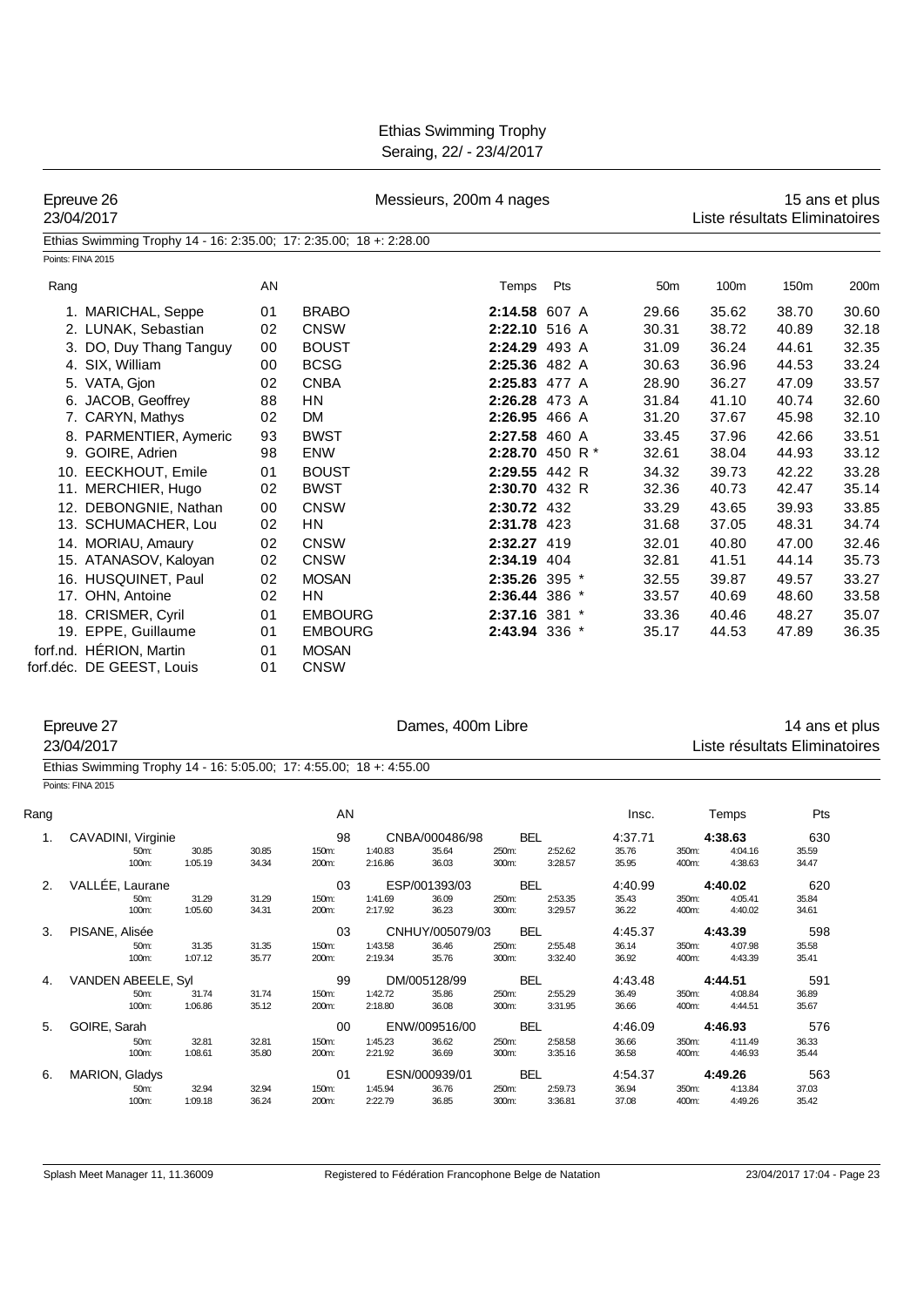Epreuve 27, Dames, 400m Libre, Eliminatoire, 14 ans et plus

| Rang      |                 |                  |                | AN             |                    |                |                |                    | Insc.          |                | Temps              | Pts            |  |
|-----------|-----------------|------------------|----------------|----------------|--------------------|----------------|----------------|--------------------|----------------|----------------|--------------------|----------------|--|
| 7.        | MIES, Alexia    |                  |                | 01             |                    | BWST/006786/01 | <b>BEL</b>     |                    | 4:44.46        |                | 4:50.60            | 555            |  |
|           | 50m:<br>100m:   | 32.72<br>1:09.42 | 32.72<br>36.70 | 150m:<br>200m: | 1:46.34<br>2:23.65 | 36.92<br>37.31 | 250m:<br>300m: | 3:00.34<br>3:37.66 | 36.69<br>37.32 | 350m:<br>400m: | 4:14.81<br>4:50.60 | 37.15<br>35.79 |  |
| 8.        | DAL, Marie      |                  |                | 03             |                    | DM/001322/03   | <b>BEL</b>     |                    | 4:59.63        |                | 4:51.48            | 550            |  |
|           | 50m:            | 33.71            | 33.71          | 150m:          | 1:47.11            | 37.01          | 250m:          | 3:01.53            | 37.19          | 350m:          | 4:15.52            | 36.95          |  |
|           | 100m:           | 1:10.10          | 36.39          | 200m:          | 2:24.34            | 37.23          | 300m:          | 3:38.57            | 37.04          | 400m:          | 4:51.48            | 35.96          |  |
| 9.        | LEGROS, Fanny   |                  |                | 03             |                    | VN/001477/03   | <b>BEL</b>     |                    | 4:50.23        |                | 4:52.86            | 542            |  |
|           | 50m:<br>100m:   | 33.76<br>1:10.26 | 33.76<br>36.50 | 150m:<br>200m: | 1:47.69<br>2:24.75 | 37.43<br>37.06 | 250m:<br>300m: | 3:02.09<br>3:39.52 | 37.34<br>37.43 | 350m:<br>400m: | 4:16.65<br>4:52.86 | 37.13<br>36.21 |  |
| 10.       | KHIYARA, Lina   |                  |                | 03             |                    | ENW/003831/03  | <b>BEL</b>     |                    | 4:39.44        |                | 4:54.21            | 535            |  |
|           | 50m:            | 33.17            | 33.17          | 150m:          | 1:45.86            | 36.51          | 250m:          | 3:00.55            | 37.32          | 350m:          | 4:16.90            | 38.01          |  |
|           | 100m:           | 1:09.35          | 36.18          | 200m:          | 2:23.23            | 37.37          | 300m:          | 3:38.89            | 38.34          | 400m:          | 4:54.21            | 37.31          |  |
| 11.       | GARRAUX, Eva    |                  |                | 03             |                    | ESN/002567/03  | <b>BEL</b>     |                    | 4:59.13        |                | 4:58.35            | 513            |  |
|           | 50m:            | 32.95            | 32.95          | 150m:          | 1:47.37            | 37.48          | 250m:          | 3:03.24            | 38.02          | 350m:          | 4:21.10            | 38.81          |  |
|           | 100m:           | 1:09.89          | 36.94          | 200m:          | 2:25.22            | 37.85          | 300m:          | 3:42.29            | 39.05          | 400m:          | 4:58.35            | 37.25          |  |
| forf.déc. | GOIRE, Juliette |                  |                | 02             |                    | ENW/006505/02  | <b>BEL</b>     |                    | 4:47.14        |                |                    |                |  |

|      | Epreuve 28<br>23/04/2017                                      | Messieurs, 50m Libre |                   | 15 ans et plus<br>Liste résultats Eliminatoires |       |       |     |
|------|---------------------------------------------------------------|----------------------|-------------------|-------------------------------------------------|-------|-------|-----|
|      | Ethias Swimming Trophy 14 - 16: 28.50; 17: 28.50; 18 +: 26.50 |                      |                   |                                                 |       |       |     |
|      | Points: FINA 2015                                             |                      |                   |                                                 |       |       |     |
| Rang |                                                               | AN                   |                   |                                                 | Insc. | Temps | Pts |
| 1.   | DELVOIE, Cédric                                               | 92                   | ESN/005262/92     | <b>BEL</b>                                      | 23.31 | 23.72 | 685 |
| 2.   | POELS, Corentin                                               | 87                   | CNBA/006560/87    | <b>BEL</b>                                      | NT    | 23.98 | 663 |
| 3.   | <b>BIERBERG, Grégory</b>                                      | 98                   | VN/000933/98      | <b>BEL</b>                                      | 24.02 | 24.54 | 618 |
| 4.   | HEERSBRANDT, Francois                                         | 89                   | CNSW/003639/89    | <b>BEL</b>                                      | 22.17 | 24.70 | 606 |
| 5.   | EMO, Jerome                                                   | 00                   | HN/004919/00      | <b>BEL</b>                                      | 24.68 | 24.92 | 590 |
| 6.   | RUELLE, Thibault                                              | 00                   | CCM/000627/00     | <b>BEL</b>                                      | 24.91 | 24.95 | 588 |
| 7.   | XHONNEUX, Thomas                                              | 98                   | HN/006119/98      | <b>BEL</b>                                      | 25.08 | 25.07 | 580 |
| 8.   | JACQUERIE, Pierre                                             | 88                   | HN/000146/88      | <b>BEL</b>                                      | 25.32 | 25.51 | 550 |
| 9.   | FOURNEAU, Liam                                                | 00                   | CCM/006052/00     | <b>BEL</b>                                      | 25.17 | 25.53 | 549 |
| 10.  | <b>BERTRAND, Amaury</b>                                       | 99                   | CCM/005369/99     | <b>BEL</b>                                      | 25.40 | 25.72 | 537 |
| 11.  | LUNAK, Sebastian                                              | 02                   | CNSW/003286/02    | CZE                                             | 25.53 | 25.96 | 522 |
| 12.  | JACQUERIE, Paul                                               | 94                   | HN/000208/94      | <b>BEL</b>                                      | 25.88 | 25.98 | 521 |
| 13.  | CLAES, Robin                                                  | 00                   | VN/002596/00      | <b>BEL</b>                                      | 26.28 | 26.17 | 510 |
| 14.  | BESEME, Cyprien                                               | 00                   | BWST/006848/00    | <b>BEL</b>                                      | 26.38 | 26.26 | 504 |
| 15.  | ROBIN, Thomas                                                 | 00                   | CNSW/002075/00    | <b>FRA</b>                                      | 26.04 | 26.43 | 495 |
| 16.  | CLAYSON, Nicolas                                              | 02                   | BWST/006785/02    | <b>BEL</b>                                      | 26.61 | 26.49 | 491 |
| 17.  | MORIAU, Thibault                                              | 99                   | CNSW/000632/99    | <b>BEL</b>                                      | 26.73 | 26.57 | 487 |
| 18.  | AMBROES, Benjamin                                             | 98                   | RBP/006087/98     | <b>BEL</b>                                      | 26.56 | 26.61 | 485 |
| 19.  | BELKHIALAT BOUZIANI, Yassin                                   | 00                   | CNBA/006259/00    | <b>BEL</b>                                      | 26.18 | 26.64 | 483 |
| 20.  | VATA, Gjon                                                    | 02                   | CNBA/002393/02    | <b>BEL</b>                                      | 27.88 | 26.78 | 476 |
| 21.  | SAROGLOU, Lucas                                               | 01                   | VN/002142/01      | <b>BEL</b>                                      | 27.88 | 26.98 | 465 |
| 22.  | BOXUS, Thomas                                                 | 01                   | HELIOS/005092/01  | <b>BEL</b>                                      | 27.35 | 27.06 | 461 |
| 23.  | ENGLEBERT, Antoine                                            | 00                   | STD/005028/00     | <b>BEL</b>                                      | 26.24 | 27.10 | 459 |
| 24.  | VAELEN, Tom                                                   | 01                   | EMBOURG/001329/01 | <b>BEL</b>                                      | 27.38 | 27.16 | 456 |
| 25.  | MAHIEU, Vincent                                               | 02                   | EMBOURG/001532/02 | <b>BEL</b>                                      | 28.19 | 27.17 | 455 |
| 26.  | CULLUS, Célian                                                | 02                   | BWST/006814/02    | <b>BEL</b>                                      | 27.69 | 27.70 | 430 |
| 27.  | AL BATRO, Mohamed Ali                                         | 01                   | CNBA/006352/01    | <b>BEL</b>                                      | 27.52 | 27.75 | 427 |

Splash Meet Manager 11, 11.36009 Registered to Fédération Francophone Belge de Natation 23/04/2017 17:04 - Page 24

28. DUPONT, Jonathan 02 DGHN/003316/02 BEL 28.50 **27.94** 419  $MOSAN/001407/02$ 30. ARDENOY, Roy 92 DGHN/001466/92 BEL 27.34 **28.12** 411

32. MAMBOUR, Anton 01 SCR/003619/01 BEL 28.46 **28.31** 402

31. NELISSEN, Emile 28.24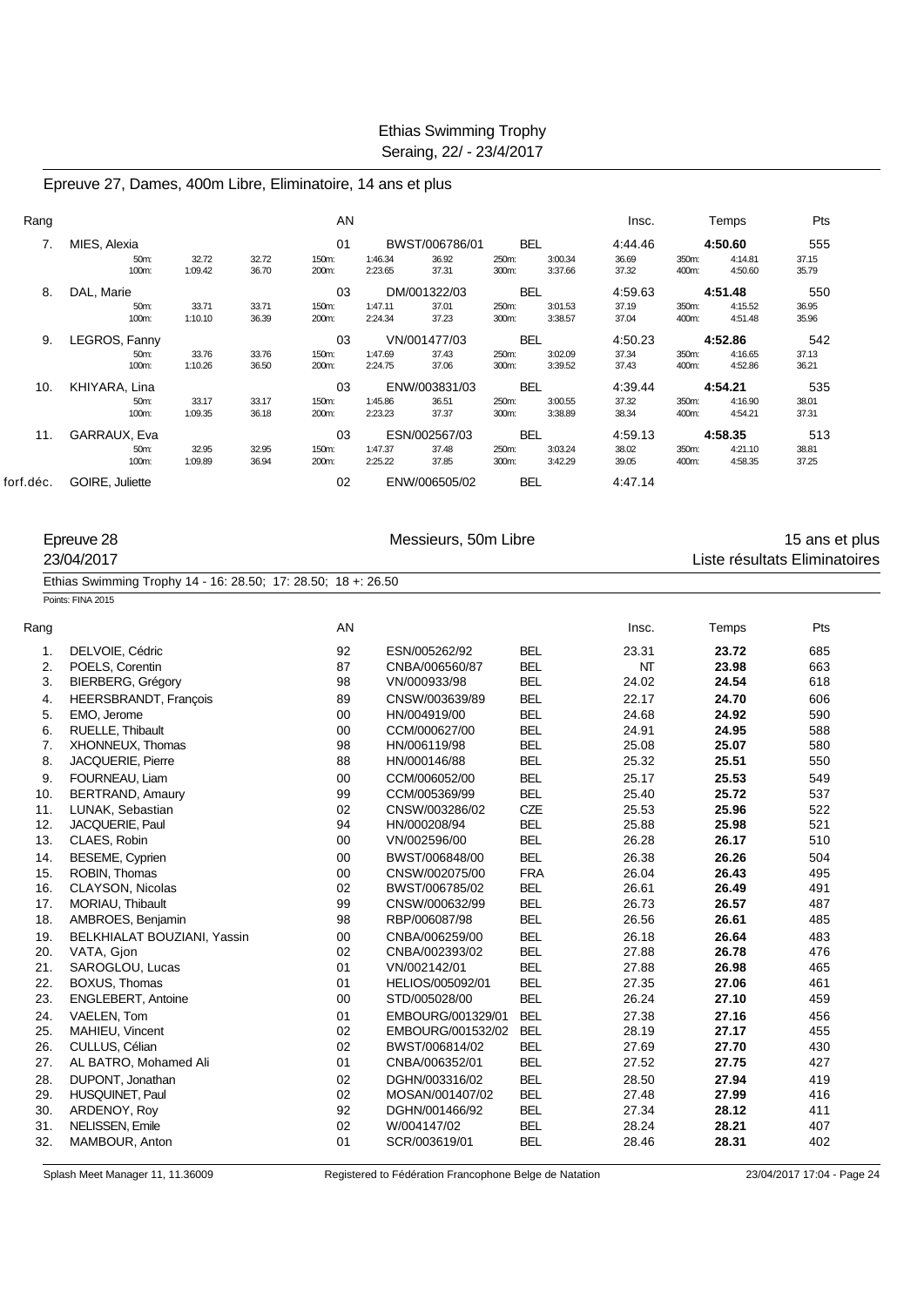Epreuve 28, Messieurs, 50m Libre, Eliminatoire, 15 ans et plus

|      | cave zo, meconomo, com Elbre, Elliminatolic, To ano et pluc         |          |                 |                     |                            |                   |                 |                               |                |                |
|------|---------------------------------------------------------------------|----------|-----------------|---------------------|----------------------------|-------------------|-----------------|-------------------------------|----------------|----------------|
| Rang |                                                                     |          | AN              |                     |                            |                   | Insc.           | Temps                         | Pts            |                |
| 33.  | LEMAN, Arnaud                                                       |          | 02              | ONS/003091/02       | <b>BEL</b>                 |                   | 28.14           | 28.59                         | 391            |                |
| 34.  | JEAUMOTTE, Gaspard                                                  |          | 01              | NOC/003683/01       | <b>BEL</b>                 |                   | 29.76           | 29.85                         | 343            |                |
| 35.  | CUPA, Antoine                                                       |          | 02              | CCM/004029/02       | <b>BEL</b>                 |                   | 30.09           | 29.89                         | 342            |                |
|      | Epreuve 29                                                          |          |                 | Dames, 200m Brasse  |                            |                   |                 |                               |                | 14 ans et plus |
|      | 23/04/2017                                                          |          |                 |                     |                            |                   |                 | Liste résultats Eliminatoires |                |                |
|      | Ethias Swimming Trophy 14 - 16: 3:10.00; 17: 3:00.00; 18 +: 3:00.00 |          |                 |                     |                            |                   |                 |                               |                |                |
|      | Points: FINA 2015                                                   |          |                 |                     |                            |                   |                 |                               |                |                |
|      | Rang                                                                | AN       |                 |                     | Temps                      | Pts               | 50 <sub>m</sub> | 100m                          | 150m           | 200m           |
|      | 1. LECLUYSE, Fanny                                                  | 92       | <b>DM</b>       |                     | 2:28.32 825 A              |                   | 33.87           | 38.35                         | 38.48          | 37.62          |
|      | 2. MICHELS, Lise                                                    | 99       | <b>DM</b>       |                     | 2:40.99 645 A              |                   | 37.81           | 41.91                         | 41.51          | 39.76          |
|      | 3. DUMONT, Josephine                                                | 02       | <b>EMBOURG</b>  |                     | 2:46.38 584 A              |                   | 39.19           | 41.60                         | 42.99          | 42.60          |
|      | 4. MICHELS, Chloé                                                   | 02       | DM.             |                     | 2:47.58 572 A              |                   | 39.62           | 42.88                         | 43.17          | 41.91          |
|      | 5. GODIN, Eline                                                     | 00       | <b>ESN</b>      |                     | 2:51.39 534 A              |                   | 40.08           | 43.55                         | 44.32          | 43.44          |
|      | 6. DELMOTTE, Elodie                                                 | 99       | <b>BOUST</b>    |                     | 2:51.59 532 A              |                   | 40.48           | 43.44                         | 43.61          | 44.06          |
|      | 7. GHESQUIER, Romane                                                | 00       | <b>DM</b>       |                     | 2:51.72 531 A              |                   | 40.15           | 43.22                         | 45.38          | 42.97          |
|      | 8. ELIARD, Tania                                                    | 02       | <b>BOUST</b>    |                     | 2:57.09 484 A              |                   | 40.18           | 45.92                         | 45.59          | 45.40          |
|      | 9. TRIPIER, Cassandra                                               | 02       | <b>DM</b>       |                     | 2:58.46 473 R              |                   | 39.84           | 47.27                         | 47.42          | 43.93          |
|      | 10. GOETHALS, Reinhilde                                             | 98       | <b>CNBA</b>     |                     |                            | 3:00.05 461 R $*$ | 40.92           | 44.74                         | 45.69          | 48.70          |
|      | 11. MAGREMANNE, Victoria                                            | 01       | <b>BWST</b>     |                     | 3:01.63 449 R              |                   | 41.59           | 45.33                         | 47.31          | 47.40          |
|      | 12. NORIEGA BURRILL, Aygul 03                                       |          | <b>BWST</b>     |                     | 3:01.82 447                |                   | 41.40           | 47.01                         | 48.49          | 44.92          |
|      | 13. FLAS, Camille                                                   | 01<br>02 | VN<br><b>VN</b> |                     | 3:02.08 445<br>3:05.54 421 |                   | 42.20<br>41.62  | 46.25<br>46.59                | 46.90<br>48.78 | 46.73<br>48.55 |
|      | 14. HEUSE, Olivia                                                   |          | <b>SCR</b>      |                     |                            |                   |                 | 47.95                         |                |                |
|      | 15. BASTIN, Louise<br>16. LETTE, Laura                              | 02<br>01 | <b>HN</b>       |                     | 3:06.34 416<br>3:08.12 404 |                   | 42.26<br>41.42  | 48.52                         | 49.10<br>49.43 | 47.03<br>48.75 |
|      | 17. DELMAL, Lola                                                    | 03       | <b>EMBOURG</b>  |                     | 3:11.77 381 *              |                   | 44.62           | 48.90                         | 49.40          | 48.85          |
|      | forf.nd. VAN LOON, Lien                                             | 01       | <b>LAQUA</b>    |                     |                            |                   |                 |                               |                |                |
|      | Epreuve 30                                                          |          |                 | Messieurs, 200m Dos |                            |                   |                 |                               |                | 14 ans et plus |
|      | 23/04/2017                                                          |          |                 |                     |                            |                   |                 | Liste résultats Eliminatoires |                |                |
|      | Ethias Swimming Trophy 14 - 16: 2:35.00; 17: 2:35.00; 18 +: 2:30.00 |          |                 |                     |                            |                   |                 |                               |                |                |
|      | Points: FINA 2015                                                   |          |                 |                     |                            |                   |                 |                               |                |                |
|      | Rang                                                                | AN       |                 |                     | Temps                      | Pts               | 50m             | 100m                          | 150m           | 200m           |
|      | 1. DAL, Lucas                                                       | 99       | DM              |                     | 2:14.75 572 A              |                   | 31.54           | 34.50                         | 34.67          | 34.04          |
|      | 2. DAL, Thomas                                                      | 97       | <b>DM</b>       |                     | 2:15.04 569 A              |                   | 31.93           | 34.36                         | 35.28          | 33.47          |
|      | 3. DONATI, Alexandre                                                | 01       | ΗN              |                     | 2:15.39 564 A              |                   | 32.15           | 34.75                         | 34.98          | 33.51          |
|      | 4. HANSON, Cyril                                                    | 02       | <b>BWST</b>     |                     | 2:15.88 558 A              |                   | 31.20           | 34.07                         | 35.38          | 35.23          |
|      | 5. DOUKMANI, Zakariya                                               | 99       | HN              |                     | 2:16.54 550 A              |                   | 32.13           | 34.85                         | 34.31          | 35.25          |
|      | 6. LECLERCQ, Nils                                                   | 00       | <b>COUNTRY</b>  |                     | 2:22.02 489 A              |                   | 33.94           | 36.63                         | 35.67          | 35.78          |
|      | 7. GLINEUR, Raphaël                                                 | 00       | <b>CCM</b>      |                     | 2:27.19 439 A              |                   | 33.61           | 37.38                         | 38.39          | 37.81          |
|      | 8. DEMAIFFE, Valentin                                               | 01       | <b>BWST</b>     |                     | 2:27.83 433 A              |                   | 34.57           | 38.28                         | 38.43          | 36.55          |

| 9. FORRO, William         | 00   | HN.            | 2:32.28 397 R     |                   | 34.83 | 37.59 | 40.24 | 39.62 |
|---------------------------|------|----------------|-------------------|-------------------|-------|-------|-------|-------|
| 10. MADARASZ, Loris       | 01   | <b>HELIOS</b>  | 2:33.38 388 R     |                   | 35.92 | 39.02 | 39.27 | 39.17 |
| 11. AMBROES, Benjamin     | 98   | <b>RBP</b>     |                   | 2:36.02 369 R $*$ | 34.37 | 38.92 | 41.35 | 41.38 |
| 12. AL BATRO, Mohamed Ali | - 01 | CNBA           | $2:36.59$ 365 $*$ |                   | 35.41 | 39.01 | 40.96 | 41.21 |
| 13. CRISMER, Cyril        | 01   | <b>EMBOURG</b> | $2:38.39$ 352 $*$ |                   | 37.83 | 40.94 | 40.67 | 38.95 |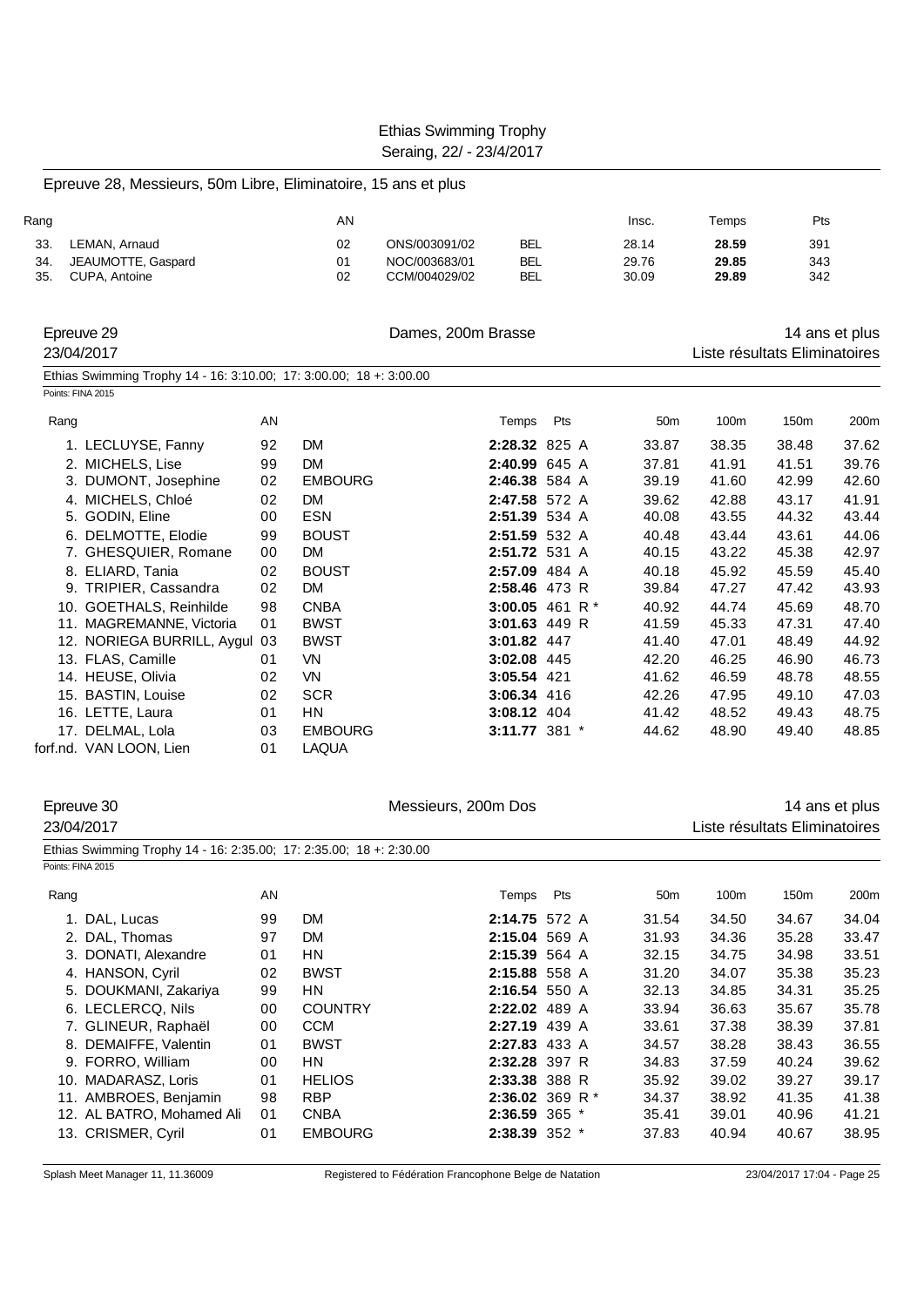|                                                                                                                                                                                                                                                                                                                                                                                                                                                                                                                                                                                                           |                |                                                                                                                                                   | Seraing, 22/ - 23/4/2017                                                                                                                                                                                                                                                                                                                                                                    |                                                                                                                                                                                                                                                                                                    |               |                                                                                                                                                                                                    |                                                      |                                                                                                                                                                                           |                                                                                                                                                 |                                                                      |
|-----------------------------------------------------------------------------------------------------------------------------------------------------------------------------------------------------------------------------------------------------------------------------------------------------------------------------------------------------------------------------------------------------------------------------------------------------------------------------------------------------------------------------------------------------------------------------------------------------------|----------------|---------------------------------------------------------------------------------------------------------------------------------------------------|---------------------------------------------------------------------------------------------------------------------------------------------------------------------------------------------------------------------------------------------------------------------------------------------------------------------------------------------------------------------------------------------|----------------------------------------------------------------------------------------------------------------------------------------------------------------------------------------------------------------------------------------------------------------------------------------------------|---------------|----------------------------------------------------------------------------------------------------------------------------------------------------------------------------------------------------|------------------------------------------------------|-------------------------------------------------------------------------------------------------------------------------------------------------------------------------------------------|-------------------------------------------------------------------------------------------------------------------------------------------------|----------------------------------------------------------------------|
| Epreuve 30, Messieurs, 200m Dos, Eliminatoire, 14 ans et plus                                                                                                                                                                                                                                                                                                                                                                                                                                                                                                                                             |                |                                                                                                                                                   |                                                                                                                                                                                                                                                                                                                                                                                             |                                                                                                                                                                                                                                                                                                    |               |                                                                                                                                                                                                    |                                                      |                                                                                                                                                                                           |                                                                                                                                                 |                                                                      |
| Rang                                                                                                                                                                                                                                                                                                                                                                                                                                                                                                                                                                                                      | AN             |                                                                                                                                                   |                                                                                                                                                                                                                                                                                                                                                                                             | Temps                                                                                                                                                                                                                                                                                              | Pts           |                                                                                                                                                                                                    | 50 <sub>m</sub>                                      | 100m                                                                                                                                                                                      | 150m                                                                                                                                            | 200m                                                                 |
| 14. VAELEN, Tom<br>forf.nd. HÉRION, Martin<br>forf.déc. DE GEEST, Louis                                                                                                                                                                                                                                                                                                                                                                                                                                                                                                                                   | 01<br>01<br>01 | <b>EMBOURG</b><br><b>MOSAN</b><br><b>CNSW</b>                                                                                                     |                                                                                                                                                                                                                                                                                                                                                                                             |                                                                                                                                                                                                                                                                                                    | 2:39.40 346 * |                                                                                                                                                                                                    | 37.73                                                | 40.22                                                                                                                                                                                     | 41.36                                                                                                                                           | 40.09                                                                |
| hc. MARION, Xavier                                                                                                                                                                                                                                                                                                                                                                                                                                                                                                                                                                                        | 03             | <b>CNSW</b>                                                                                                                                       |                                                                                                                                                                                                                                                                                                                                                                                             | 2:23.41 475                                                                                                                                                                                                                                                                                        |               |                                                                                                                                                                                                    | 34.10                                                | 36.92                                                                                                                                                                                     | 35.63                                                                                                                                           | 36.76                                                                |
| Epreuve 31<br>23/04/2017                                                                                                                                                                                                                                                                                                                                                                                                                                                                                                                                                                                  |                |                                                                                                                                                   | Dames, 50m Papillon                                                                                                                                                                                                                                                                                                                                                                         |                                                                                                                                                                                                                                                                                                    |               |                                                                                                                                                                                                    |                                                      |                                                                                                                                                                                           | Liste résultats Eliminatoires                                                                                                                   | 14 ans et plus                                                       |
| Ethias Swimming Trophy 14 - 16: 35.00; 17: 32.00; 18 +: 32.00<br>Points: FINA 2015                                                                                                                                                                                                                                                                                                                                                                                                                                                                                                                        |                |                                                                                                                                                   |                                                                                                                                                                                                                                                                                                                                                                                             |                                                                                                                                                                                                                                                                                                    |               |                                                                                                                                                                                                    |                                                      |                                                                                                                                                                                           |                                                                                                                                                 |                                                                      |
| Rang                                                                                                                                                                                                                                                                                                                                                                                                                                                                                                                                                                                                      |                | AN                                                                                                                                                |                                                                                                                                                                                                                                                                                                                                                                                             |                                                                                                                                                                                                                                                                                                    |               | Insc.                                                                                                                                                                                              |                                                      | Temps                                                                                                                                                                                     | Pts                                                                                                                                             |                                                                      |
| HARZE, Marine<br>1.<br>2.<br>DELVAUX, Géraldine<br>3.<br>PANSAERTS, Laure<br>DOBRIN, Alexandra<br>4.<br>TAMIGNEAUX, Charlotte<br>5.<br>6.<br>CAVADINI, Caroline<br>7.<br><b>INGLESE, Eva</b><br>8.<br>VANDEN ABEELE, Syl<br>9.<br>GARRAUX, Eva<br>MAKA, Emilie<br>10.<br>11.<br>FAVART, Manon<br>12.<br>MARION, Gladys<br>13.<br>VANDENHOOFT, Louison<br>14.<br>WATHIONG, Océane<br>15.<br>GHESQUIER, Romane<br>16.<br>ZERAIDI, Kenza<br>17.<br>BACCAUW, Margaux<br>18.<br>SANCHEZ, Lorena<br>VALLÉE, Laurane<br>19.<br>20.<br>CUTILLO, Léna<br>21.<br>WILD, Joséphine<br>forf.nd.<br>GIACOMINI, Apolline |                | 97<br>01<br>00<br>93<br>02<br>90<br>00<br>99<br>03<br>02<br>98<br>01<br>01<br>01<br>00<br>02<br>01<br>01<br>03<br>03<br>01<br>96                  | HN/006680/97<br>VN/000850/01<br>CNSW/006147/00<br>CNBA/002152/93<br>EMBOURG/007072/02<br>CNBA/000127/90<br>CNBA/002054/00<br>DM/005128/99<br>ESN/002567/03<br>ESN/001376/02<br>BWST/006821/98<br>ESN/000939/01<br>HN/005402/01<br>BWST/006777/01<br>DM/000874/00<br>CNBA/001753/02<br>BCSG/004562/01<br>HN/001725/01<br>ESP/001393/03<br>MOSAN/002424/03<br>CNSW/001657/01<br>ESN/006537/96 | <b>BEL</b><br><b>BEL</b><br><b>BEL</b><br><b>ROU</b><br>BEL<br><b>BEL</b><br><b>BEL</b><br><b>BEL</b><br><b>BEL</b><br><b>BEL</b><br><b>BEL</b><br><b>BEL</b><br><b>BEL</b><br><b>BEL</b><br>BEL<br><b>BEL</b><br><b>BEL</b><br><b>BEL</b><br><b>BEL</b><br><b>BEL</b><br><b>BEL</b><br><b>FRA</b> |               | 29.70<br>30.28<br>30.11<br>29.73<br>31.91<br>29.56<br>30.09<br>31.18<br>32.14<br>34.12<br>31.05<br>31.24<br>32.53<br>32.70<br>34.87<br>32.38<br>33.23<br>35.79<br>33.22<br>34.12<br>34.83<br>28.96 |                                                      | 29.59<br>29.91<br>29.99<br>30.26<br>30.47<br>30.54<br>30.64<br>30.99<br>31.47<br>31.88<br>31.97<br>32.06<br>32.07<br>32.16<br>32.27<br>32.58<br>33.02<br>33.49<br>33.57<br>33.74<br>34.63 | 608<br>588<br>584<br>568<br>556<br>553<br>547<br>529<br>505<br>486<br>482<br>478<br>477<br>473<br>468<br>455<br>437<br>419<br>416<br>410<br>379 |                                                                      |
| Epreuve 17<br>23/04/2017                                                                                                                                                                                                                                                                                                                                                                                                                                                                                                                                                                                  |                |                                                                                                                                                   | Dames, 100m Libre                                                                                                                                                                                                                                                                                                                                                                           |                                                                                                                                                                                                                                                                                                    |               |                                                                                                                                                                                                    |                                                      |                                                                                                                                                                                           | Liste résultats Finales                                                                                                                         | 14 ans et plus                                                       |
| Points: FINA 2015                                                                                                                                                                                                                                                                                                                                                                                                                                                                                                                                                                                         |                |                                                                                                                                                   |                                                                                                                                                                                                                                                                                                                                                                                             |                                                                                                                                                                                                                                                                                                    |               |                                                                                                                                                                                                    |                                                      |                                                                                                                                                                                           |                                                                                                                                                 |                                                                      |
| Rang<br>Finale A                                                                                                                                                                                                                                                                                                                                                                                                                                                                                                                                                                                          |                | AN                                                                                                                                                |                                                                                                                                                                                                                                                                                                                                                                                             |                                                                                                                                                                                                                                                                                                    |               | Temps                                                                                                                                                                                              | Pts                                                  |                                                                                                                                                                                           | 50 <sub>m</sub>                                                                                                                                 | 100m                                                                 |
| 1. CAVADINI, Caroline<br>2. VALLÉE, Laurane<br>DELVAUX, Géraldine<br>3.<br>4. KHIYARA, Lina<br>5. CAVADINI, Virginie<br>6. BEN NAIM, Nisserine<br>INGLESE, Eva<br>7.<br>8. GOIRE, Sarah                                                                                                                                                                                                                                                                                                                                                                                                                   |                | <b>CNBA</b><br>90<br><b>ESP</b><br>03<br>VN<br>01<br>03<br>ENW<br><b>CNBA</b><br>98<br><b>CNBA</b><br>02<br><b>CNBA</b><br>00<br>00<br><b>ENW</b> |                                                                                                                                                                                                                                                                                                                                                                                             |                                                                                                                                                                                                                                                                                                    |               | 1:00.28<br>1:00.59<br>1:01.25<br>1:02.38<br>1:02.74<br>1:02.94<br>1:03.44<br>1:03.90                                                                                                               | 644<br>634<br>614<br>581<br>571<br>566<br>552<br>541 |                                                                                                                                                                                           | 29.10<br>29.34<br>29.05<br>30.72<br>30.54<br>30.57<br>30.42<br>31.06                                                                            | 31.18<br>31.25<br>32.20<br>31.66<br>32.20<br>32.37<br>33.02<br>32.84 |

Ethias Swimming Trophy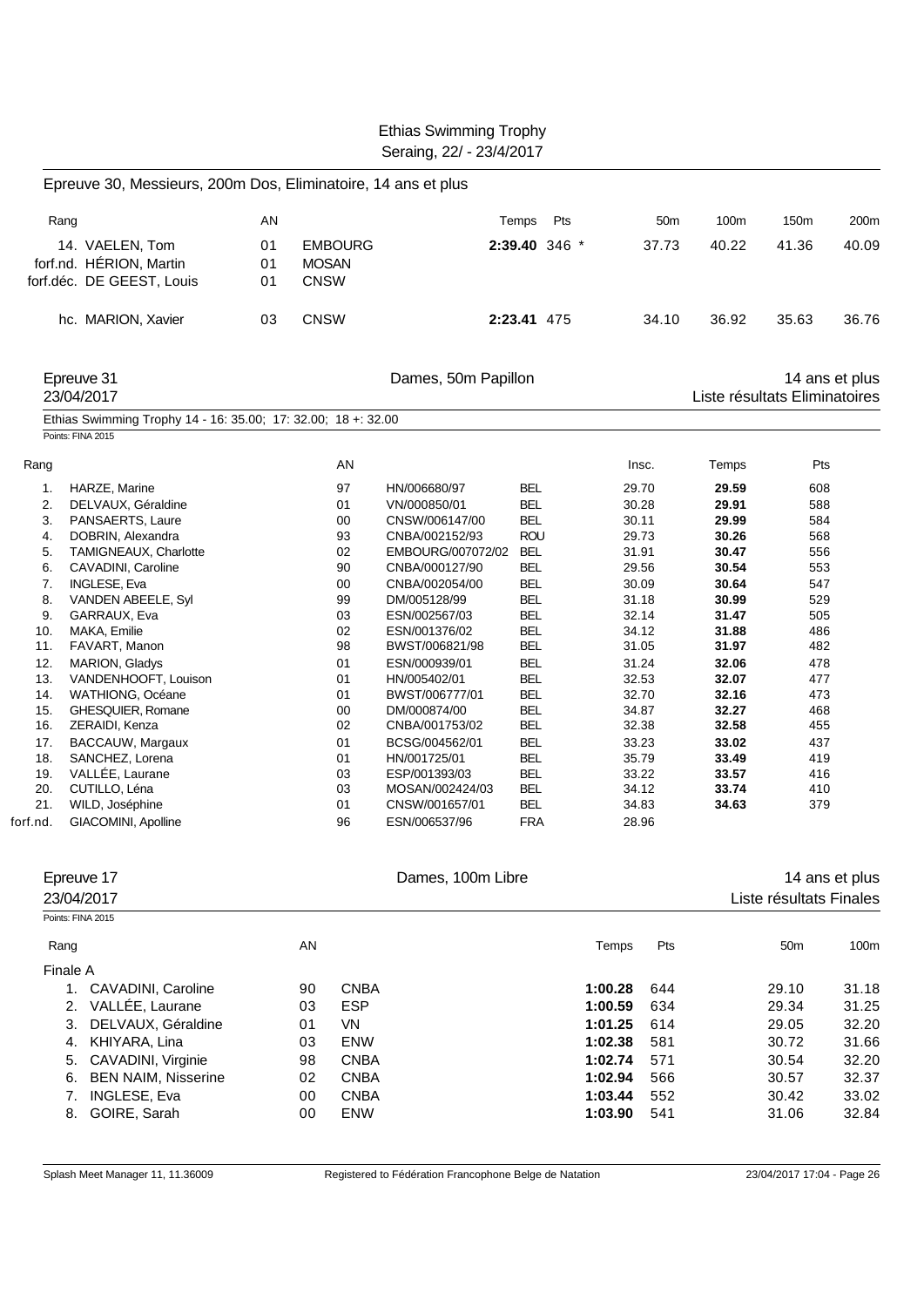#### Epreuve 17, Dames, 100m Libre, Finale, 14 ans et plus

|                         | AN                                                         |                | Temps   | Pts | 50 <sub>m</sub> | 100m  |
|-------------------------|------------------------------------------------------------|----------------|---------|-----|-----------------|-------|
|                         |                                                            |                |         |     |                 |       |
| D'HONDT, Alexie         | 01                                                         | CNBA           | 1:02.87 | 568 | 30.51           | 32.36 |
| MICHELS, Chloé          | 02                                                         | DM             | 1:03.81 | 543 | 30.72           | 33.09 |
| NORIEGA BURRILL, Aygul  | 03                                                         | <b>BWST</b>    | 1:04.00 | 538 | 31.11           | 32.89 |
|                         | 02                                                         | <b>EMBOURG</b> | 1:04.37 | 529 | 30.80           | 33.57 |
|                         | 98                                                         | <b>BWST</b>    | 1:04.53 | 525 | 31.50           | 33.03 |
| MIES, Alexia            | 01                                                         | <b>BWST</b>    | 1:04.66 | 522 | 31.16           | 33.50 |
| <b>BLOTHIAUX, Aline</b> | 01                                                         | <b>BCSG</b>    | 1:05.14 | 510 | 31.68           | 33.46 |
| DONATO, Sara            | 03                                                         | <b>CNSW</b>    | 1:05.41 | 504 | 32.00           | 33.41 |
|                         | Finale B<br>12. TAMIGNEAUX, Charlotte<br>13. FAVART, Manon |                |         |     |                 |       |

| Epreuve 18<br>23/04/2017 |    | Messieurs, 200m Libre | 15 ans et plus<br>Liste résultats Finales |     |                 |                  |                  |                  |
|--------------------------|----|-----------------------|-------------------------------------------|-----|-----------------|------------------|------------------|------------------|
| Points: FINA 2015        |    |                       |                                           |     |                 |                  |                  |                  |
| Rang                     | AN |                       | Temps                                     | Pts | 50 <sub>m</sub> | 100 <sub>m</sub> | 150 <sub>m</sub> | 200 <sub>m</sub> |
| Finale                   |    |                       |                                           |     |                 |                  |                  |                  |
| 1. DAL, Lucas            | 99 | <b>DM</b>             | 1:53.89 718                               |     | 26.94           | 28.75            | 29.43            | 28.77            |
| 2. RUELLE, Thibault      | 00 | <b>CCM</b>            | 1:57.78 649                               |     | 26.93           | 29.27            | 30.42            | 31.16            |
| 3. BISENIUS, Rayan       | 00 | <b>ENW</b>            | 2:00.10 612                               |     | 27.85           | 30.30            | 31.12            | 30.83            |
| 4. INNES, Hadrien        | 01 | <b>ENW</b>            | 2:00.58 605                               |     | 28.47           | 30.61            | 31.04            | 30.46            |
| 5. CLAYSON, Nicolas      | 02 | <b>BWST</b>           | 2:01.93 585                               |     | 28.87           | 31.11            | 31.11            | 30.84            |
| 6. ROBIN, Thomas         | 00 | <b>CNSW</b>           | 2:02.31 579                               |     | 29.08           | 30.53            | 31.38            | 31.32            |
| 7. HANSON, Cyril         | 02 | <b>BWST</b>           | 2:06.82 520                               |     | 29.41           | 32.50            | 32.95            | 31.96            |
| 8. DEBONGNIE, Aymeric    | 99 | <b>CNSW</b>           | 2:07.24 515                               |     | 29.58           | 32.05            | 33.05            | 32.56            |
|                          |    |                       |                                           |     |                 |                  |                  |                  |

#### Epreuve 19 **Example 2018** Dames, 400m 4 nages 14 ans et plus 23/04/2017 Liste résultats Finales

Points: FINA 2015

| Rang          |         | AN                                                                                                            |       |         |         |                                                               |                                            |                                                                                  |       | Pts     |                                                                         |
|---------------|---------|---------------------------------------------------------------------------------------------------------------|-------|---------|---------|---------------------------------------------------------------|--------------------------------------------|----------------------------------------------------------------------------------|-------|---------|-------------------------------------------------------------------------|
| Finale        |         |                                                                                                               |       |         |         |                                                               |                                            |                                                                                  |       |         |                                                                         |
| MICHELS, Lise |         |                                                                                                               | 99    |         |         |                                                               |                                            | 5.14.44                                                                          |       |         | 705                                                                     |
| 50m:          | 33.43   | 33.43                                                                                                         | 150m: | 1:49.93 | 40.25   | 250m:                                                         | 3:10.46                                    | 40.96                                                                            | 350m: | 4:26.48 | 34.21                                                                   |
| 100m:         | 1:09.68 | 36.25                                                                                                         | 200m: | 2:29.50 | 39.57   | 300m:                                                         | 3:52.27                                    | 41.81                                                                            | 400m: | 5:01.57 | 35.09                                                                   |
|               |         |                                                                                                               | 93    |         |         |                                                               |                                            | 5.20.82                                                                          |       |         | 663                                                                     |
| 50m:          | 32.42   | 32.42                                                                                                         | 150m: | 1:46.14 | 37.77   | 250m:                                                         | 3:09.39                                    | 44.91                                                                            | 350m: | 4:30.60 | 38.12                                                                   |
| 100m:         | 1:08.37 | 35.95                                                                                                         | 200m: | 2:24.48 | 38.34   | 300m:                                                         | 3:52.48                                    | 43.09                                                                            | 400m: | 5:07.72 | 37.12                                                                   |
|               |         |                                                                                                               | 00    |         |         |                                                               |                                            | 5.14.82                                                                          |       |         | 644                                                                     |
| 50m:          | 34.13   | 34.13                                                                                                         | 150m: | 1:51.39 | 38.61   | 250m:                                                         | 3:16.12                                    | 45.63                                                                            | 350m: | 4:36.06 | 35.16                                                                   |
| 100m:         | 1:12.78 | 38.65                                                                                                         | 200m: | 2:30.49 | 39.10   | 300m:                                                         | 4:00.90                                    | 44.78                                                                            | 400m: | 5:10.82 | 34.76                                                                   |
|               |         |                                                                                                               | 03    |         |         |                                                               |                                            | 5:26.52                                                                          |       |         | 554                                                                     |
| 50m:          | 34.38   | 34.38                                                                                                         | 150m: | 1:55.76 | 43.34   | 250m:                                                         | 3:27.35                                    | 47.32                                                                            | 350m: | 4:51.62 | 35.80                                                                   |
| 100m:         | 1:12.42 | 38.04                                                                                                         | 200m: | 2:40.03 | 44.27   | 300m:                                                         | 4:15.82                                    | 48.47                                                                            | 400m: | 5:26.75 | 35.13                                                                   |
| MAKA, Emilie  |         |                                                                                                               | 02    |         |         |                                                               |                                            | 5.34.85                                                                          |       |         | 539                                                                     |
| 50m:          | 35.66   | 35.66                                                                                                         | 150m: | 1:59.97 | 41.68   | 250m:                                                         | 3:30.46                                    | 49.30                                                                            | 350m: | 4:55.30 | 36.24                                                                   |
| 100m:         |         | 42.63                                                                                                         | 200m: |         | 41.19   |                                                               | 4:19.06                                    | 48.60                                                                            | 400m: | 5:29.70 | 34.40                                                                   |
|               |         |                                                                                                               | 02    |         |         |                                                               |                                            | 5:32.22                                                                          |       |         | 532                                                                     |
| 50m:          | 35.57   | 35.57                                                                                                         | 150m: | 1:59.33 | 42.33   | 250m:                                                         | 3:29.10                                    | 48.68                                                                            | 350m: | 4:55.66 | 38.72                                                                   |
| 100m:         | 1:17.00 | 41.43                                                                                                         | 200m: | 2:40.42 | 41.09   | 300m:                                                         | 4:16.94                                    | 47.84                                                                            | 400m: | 5:31.11 | 35.45                                                                   |
|               |         | DOBRIN, Alexandra<br>GHESQUIER, Romane<br><b>GARCIA ZAMORA, Ilona</b><br>1:18.29<br><b>TRIPIER, Cassandra</b> |       |         | 2:41.16 | DM/002963/99<br>DM/000874/00<br>ESN/001376/02<br>DM/001299/02 | CNBA/002152/93<br>CHTHN/002006/03<br>300m: | <b>BEL</b><br><b>ROU</b><br><b>BEL</b><br><b>BEL</b><br><b>BEL</b><br><b>BEL</b> | Insc. |         | Temps<br>5:01.57<br>5:07.72<br>5:10.82<br>5:26.75<br>5:29.70<br>5:31.11 |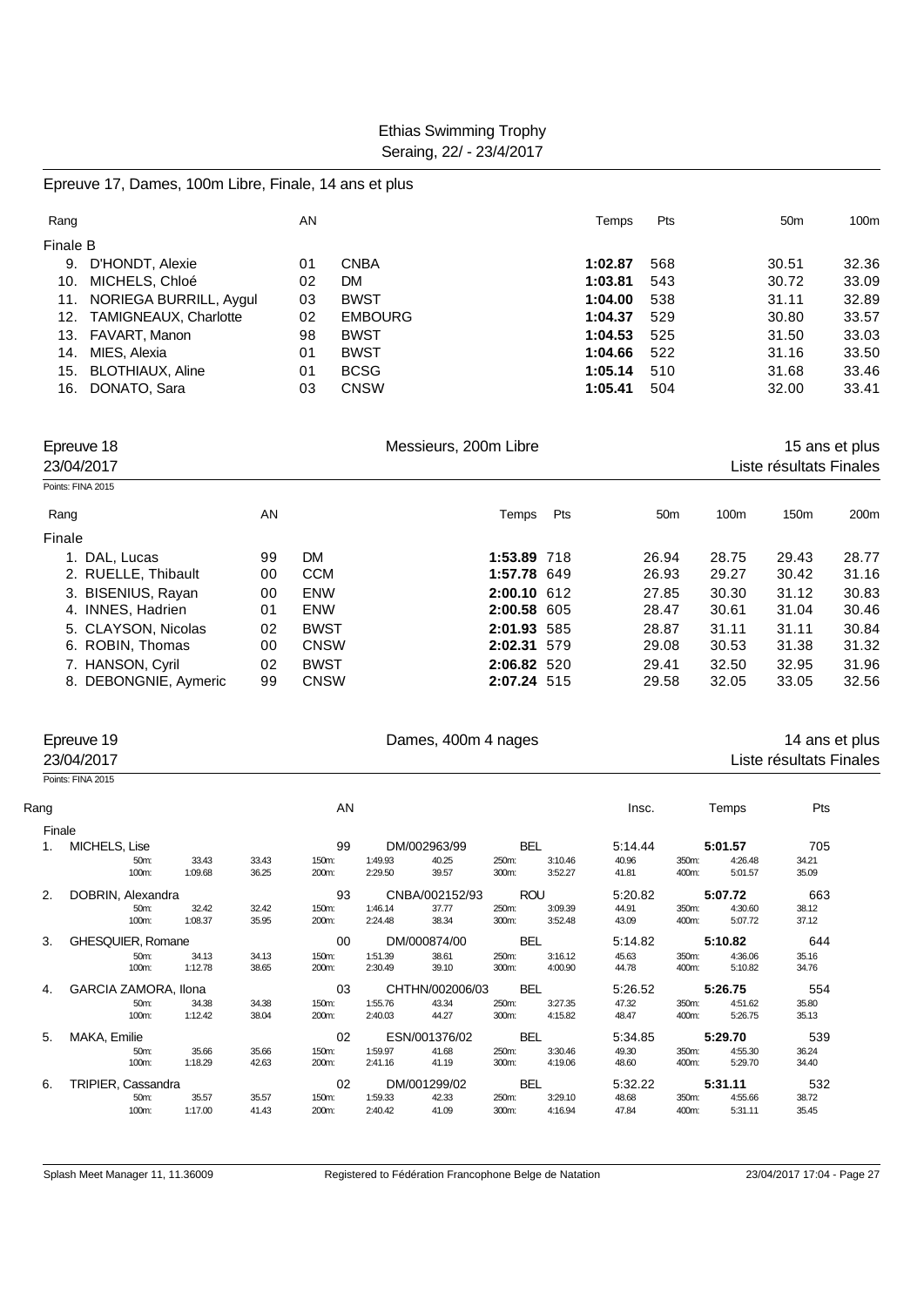Epreuve 19, Dames, 400m 4 nages, Finale, 14 ans et plus

| Rang |                       |                  |                | AN             |                    |                        |                     |                    | Insc.            |                | Temps              | Pts            |
|------|-----------------------|------------------|----------------|----------------|--------------------|------------------------|---------------------|--------------------|------------------|----------------|--------------------|----------------|
|      | GODIN, Eline          |                  |                | 00             |                    | ESN/001389/00          | BEL                 |                    | 5:35.35          |                | 5:31.26            | 532            |
|      | 50m:<br>100m:         | 38.06<br>1:20.79 | 38.06<br>42.73 | 150m:<br>200m: | 2:03.85<br>2:47.98 | 43.06<br>44.13         | 250m:<br>300m:      | 3:33.67<br>4:18.76 | 45.69<br>45.09   | 350m:<br>400m: | 4:55.93<br>5:31.26 | 37.17<br>35.33 |
| 8.   | SCHUTZ, Alina<br>50m: | 36.68            | 36.68          | 02<br>150m:    | 2:01.76            | ESN/003003/02<br>42.39 | <b>BEL</b><br>250m: | 3:31.79            | 5:34.72<br>46.95 | 350m:          | 5:31.35<br>4:56.81 | 531<br>37.10   |

| Epreuve 20<br>23/04/2017 |                           |    | Messieurs, 100m Brasse |         |     | Liste résultats Finales | 15 ans et plus |
|--------------------------|---------------------------|----|------------------------|---------|-----|-------------------------|----------------|
| Points: FINA 2015        |                           |    |                        |         |     |                         |                |
| Rang                     |                           | AN |                        | Temps   | Pts | 50 <sub>m</sub>         | 100m           |
| Finale                   |                           |    |                        |         |     |                         |                |
|                          | DAL. Thomas               | 97 | <b>DM</b>              | 1:06.67 | 674 | 32.71                   | 33.96          |
|                          | BESEME, Cyprien           | 00 | <b>BWST</b>            | 1:08.86 | 611 | 32.29                   | 36.57          |
| 3.                       | LEDNICKY, Vit             | 99 | <b>CNSW</b>            | 1:09.39 | 597 | 32.59                   | 36.80          |
| 4.                       | VANGERVEN, Pieterjan      | 89 | <b>LAQUA</b>           | 1:09.72 | 589 | 33.49                   | 36.23          |
| 5.                       | DEBONGNIE, Nathan         | 00 | <b>CNSW</b>            | 1:12.84 | 516 | 34.67                   | 38.17          |
| 6.                       | <b>ENGLEBERT, Antoine</b> | 00 | <b>STD</b>             | 1:12.98 | 514 | 35.11                   | 37.87          |
|                          | CLAES, Robin              | 00 | VN.                    | 1:13.37 | 505 | 35.26                   | 38.11          |

|      | Epreuve 21<br>23/04/2017   |    | Dames, 50m Brasse        | 14 ans et plus<br>Liste résultats Finales |              |       |                         |      |
|------|----------------------------|----|--------------------------|-------------------------------------------|--------------|-------|-------------------------|------|
|      | Points: FINA 2015          |    |                          |                                           |              |       |                         |      |
| Rang |                            | AN |                          |                                           | Insc.        | Temps | Pts                     |      |
|      | Finale                     |    |                          |                                           |              |       |                         |      |
| 1.   | LECLUYSE, Fanny            | 92 | DM/002831/92             | <b>BEL</b>                                | 32.16        | 31.99 | 782                     |      |
| 2.   | DUMONT, Josephine          | 02 | EMBOURG/001715/02        | <b>BEL</b>                                | 36.23        | 35.40 | 577                     |      |
| 3.   | CAVADINI, Caroline         | 90 | CNBA/000127/90           | <b>BEL</b>                                | 36.86        | 36.60 | 522                     |      |
| 4.   | GOETHALS, Reinhilde        | 98 | CNBA/004892/98           | <b>BEL</b>                                | 37.34        | 37.43 | 488                     |      |
| 5.   | <b>BASTIN, Louise</b>      | 02 | SCR/003634/02            | <b>BEL</b>                                | 38.25        | 38.41 | 452                     |      |
| 6.   | <b>BEN NAIM, Nisserine</b> | 02 | CNBA/002507/02           | <b>BEL</b>                                | 38.14        | 38.70 | 442                     |      |
| 7.   | LEGROS, Fanny              | 03 | VN/001477/03             | <b>BEL</b>                                | 38.49        | 38.72 | 441                     |      |
| 8.   | <b>HEUSE, Olivia</b>       | 02 | VN/003557/02             | <b>BEL</b>                                | 40.03        | 40.44 | 387                     |      |
|      | Epreuve 22                 |    | Messieurs, 100m Papillon |                                           |              |       | 15 ans et plus          |      |
|      | 23/04/2017                 |    |                          |                                           |              |       | Liste résultats Finales |      |
|      | Points: FINA 2015          |    |                          |                                           |              |       |                         |      |
|      | Rang                       | AN |                          |                                           | Pts<br>Temps |       | 50 <sub>m</sub>         | 100m |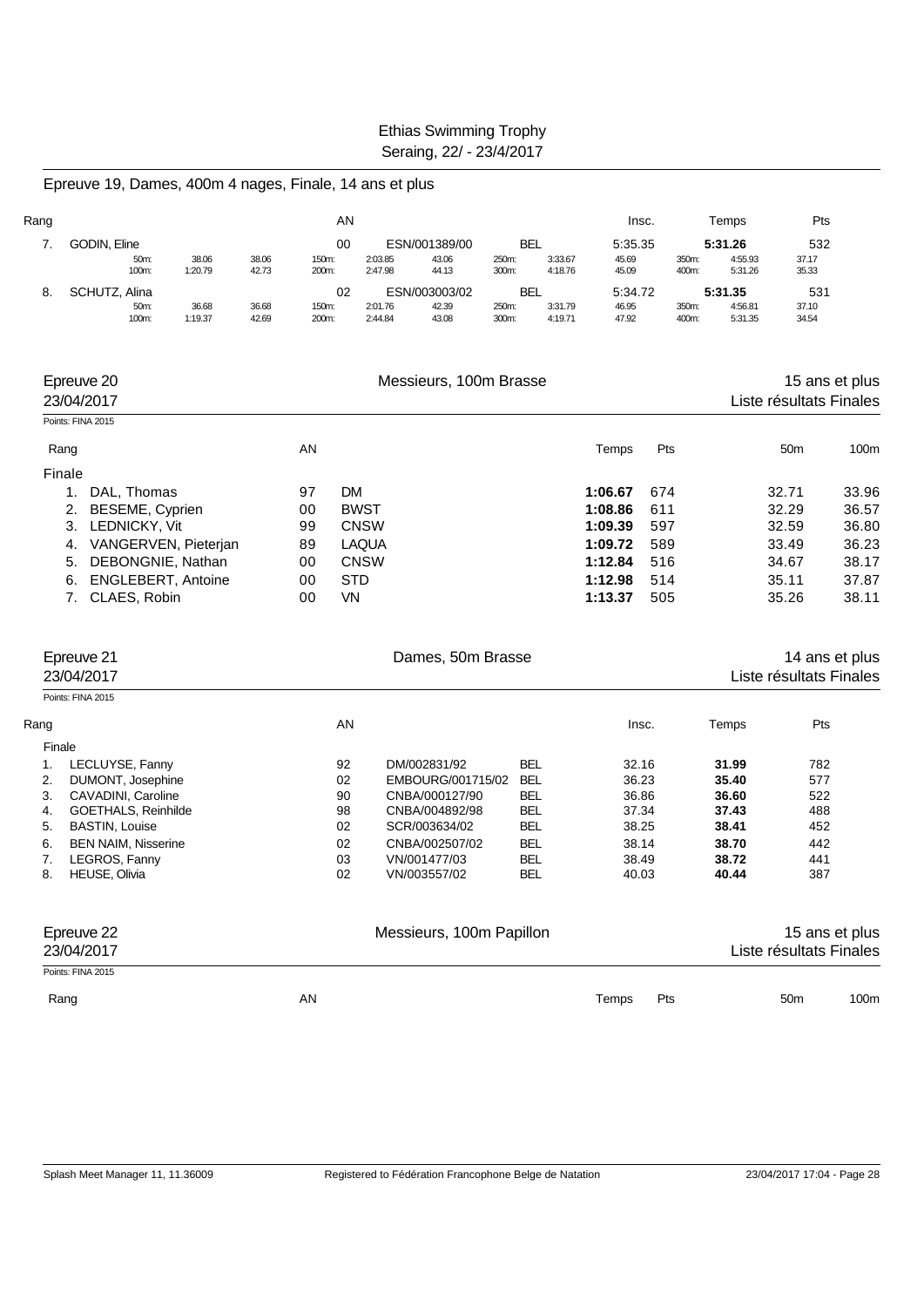Epreuve 22, Messieurs, 100m Papillon, Finale

| Finale A |                        |    |             |         |     |       |       |
|----------|------------------------|----|-------------|---------|-----|-------|-------|
|          | <b>ANDRIEN, Maxime</b> | 94 | <b>ESN</b>  | 55.10   | 739 | 26.16 | 28.94 |
| 2.       | LUNAK, Sebastian       | 02 | <b>CNSW</b> | 55.82   | 710 | 25.98 | 29.84 |
| 3.       | DONATI, Alexandre      | 01 | HN          | 58.12   | 629 | 26.90 | 31.22 |
| 4.       | XHONNEUX, Thomas       | 98 | HN          | 59.48   | 587 | 28.74 | 30.74 |
| 5.       | FOURNEAU, Liam         | 00 | <b>CCM</b>  | 1:00.17 | 567 | 27.63 | 32.54 |
| 6.       | EMO, Jerome            | 00 | ΗN          | 1:00.91 | 547 | 27.67 | 33.24 |
| 7.       | MORIAU, Thibault       | 99 | <b>CNSW</b> | 1:01.01 | 544 | 28.52 | 32.49 |
| 8.       | VATA, Gion             | 02 | <b>CNBA</b> | 1:02.54 | 505 | 30.00 | 32.54 |
| Finale B |                        |    |             |         |     |       |       |
| 9.       | RENAUX, Antoine        | 00 | <b>BWST</b> | 1:01.88 | 521 | 28.50 | 33.38 |
| 10.      | MITITELU, Armand       | 01 | <b>CNBA</b> | 1:02.50 | 506 | 30.20 | 32.30 |
| 11.      | <b>INNES, Hadrien</b>  | 01 | <b>ENW</b>  | 1:03.45 | 484 | 30.08 | 33.37 |
| 12.      | JACOB, Geoffrey        | 88 | <b>HN</b>   | 1:03.60 | 480 | 30.47 | 33.13 |
| 13.      | CARYN, Mathys          | 02 | <b>DM</b>   | 1:04.18 | 467 | 30.82 | 33.36 |
| 14.      | SAROGLOU, Lucas        | 01 | <b>VN</b>   | 1:04.81 | 454 | 30.79 | 34.02 |
| 15.      | SIX, William           | 00 | <b>BCSG</b> | 1:06.56 | 419 | 31.58 | 34.98 |
| forf.nd. | SCHUMACHER, Lou        | 02 | ΗN          |         |     |       |       |
|          |                        |    |             |         |     |       |       |

|        | Epreuve 23<br>23/04/2017<br>Points: FINA 2015 |    |             | Dames, 100m Dos | 14 ans et plus<br>Liste résultats Finales |                 |       |
|--------|-----------------------------------------------|----|-------------|-----------------|-------------------------------------------|-----------------|-------|
|        |                                               |    |             |                 |                                           |                 |       |
| Rang   |                                               | AN |             | Temps           | Pts                                       | 50 <sub>m</sub> | 100m  |
| Finale |                                               |    |             |                 |                                           |                 |       |
|        | WATHIONG, Océane                              | 01 | <b>BWST</b> | 1:08.29         | 616                                       | 32.85           | 35.44 |
| 2.     | TROST, Eva                                    | 99 | <b>CNSW</b> | 1:08.59         | 608                                       | 33.49           | 35.10 |
| 3.     | D'HONDT, Alexie                               | 01 | <b>CNBA</b> | 1:11.58         | 535                                       | 34.97           | 36.61 |
| 4.     | VANDENHOOFT, Louison                          | 01 | HN          | 1:12.17         | 522                                       | 35.30           | 36.87 |
| 5.     | DAL, Marie                                    | 03 | <b>DM</b>   | 1:12.60         | 513                                       | 35.35           | 37.25 |
| 6.     | DONATO, Sara                                  | 03 | <b>CNSW</b> | 1:13.70         | 490                                       | 36.39           | 37.31 |
|        | FAVART, Megan                                 | 98 | <b>BWST</b> | 1:13.80         | 488                                       | 36.06           | 37.74 |
| 8.     | LINDEN, Ylva                                  | 03 | <b>CNSW</b> | 1:14.09         | 482                                       | 36.31           | 37.78 |

|      | Epreuve 24<br>23/04/2017 |    | Messieurs, 50m Dos | 15 ans et plus<br>Liste résultats Finales |       |       |     |  |
|------|--------------------------|----|--------------------|-------------------------------------------|-------|-------|-----|--|
|      | Points: FINA 2015        |    |                    |                                           |       |       |     |  |
| Rang |                          | AN |                    |                                           | Insc. | Temps | Pts |  |
|      | Finale                   |    |                    |                                           |       |       |     |  |
|      | <b>ANDRIEN, Maxime</b>   | 94 | ESN/000199/94      | <b>BEL</b>                                | 28.53 | 28.12 | 624 |  |
| 2.   | LECLERCQ. Nils           | 00 | COUNTRY/000655/00  | <b>BEL</b>                                | 29.22 | 28.74 | 585 |  |
| 3.   | <b>BERTRAND, Amaury</b>  | 99 | CCM/005369/99      | <b>BEL</b>                                | 29.98 | 29.60 | 535 |  |
| 4.   | RENAUX, Antoine          | 00 | BWST/006843/00     | <b>BEL</b>                                | 29.48 | 29.63 | 534 |  |
| 5.   | DEMAIFFE, Valentin       | 01 | BWST/006819/01     | <b>BEL</b>                                | 30.37 | 29.75 | 527 |  |
| 6.   | DOUKMANI, Zakariya       | 99 | HN/001348/99       | <b>BEL</b>                                | 29.93 | 29.77 | 526 |  |
|      | VAELEN, Tom              | 01 | EMBOURG/001329/01  | <b>BEL</b>                                | 31.18 | 31.34 | 451 |  |
| 8.   | GLINEUR, Raphaël         | 00 | CCM/004055/00      | <b>BEL</b>                                | 31.38 | 31.48 | 445 |  |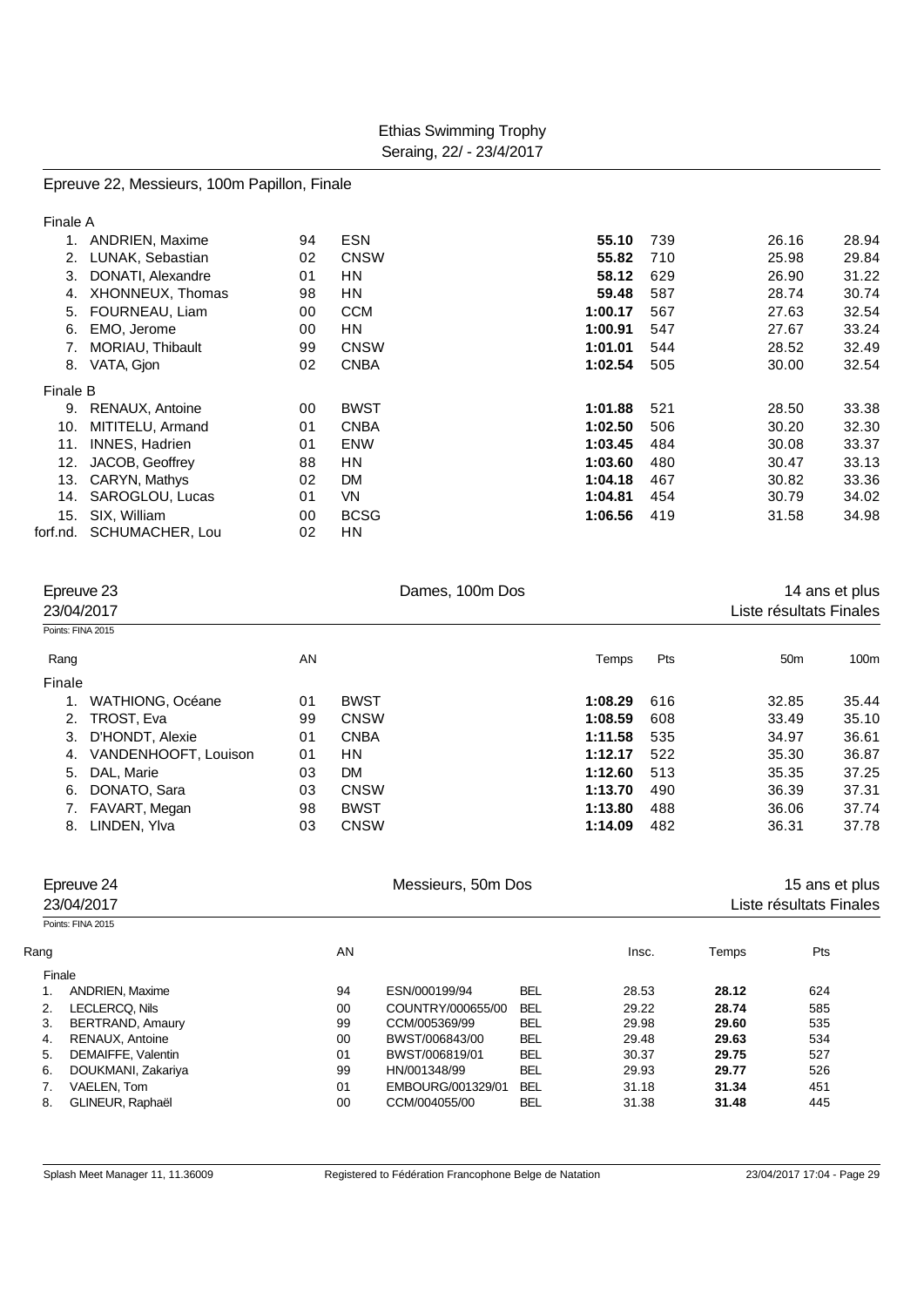| Epreuve 25<br>23/04/2017                   |                  |                |                           |                    | Dames, 200m Papillon |                            |                    |                |                 | Liste résultats Finales | 14 ans et plus          |                |
|--------------------------------------------|------------------|----------------|---------------------------|--------------------|----------------------|----------------------------|--------------------|----------------|-----------------|-------------------------|-------------------------|----------------|
| Points: FINA 2015                          |                  |                |                           |                    |                      |                            |                    |                |                 |                         |                         |                |
| Rang                                       |                  | AN             |                           |                    |                      | Temps                      | Pts                |                | 50 <sub>m</sub> | 100m                    | 150m                    | 200m           |
| Finale                                     |                  |                |                           |                    |                      |                            |                    |                |                 |                         |                         |                |
| 1. DOBRIN, Alexandra                       |                  | 93             | <b>CNBA</b>               |                    |                      | 2:23.08 617                |                    | 31.47          |                 | 36.07                   | 37.37                   | 38.17          |
| 2. VRIJENS, Celine                         |                  | 95             | HN                        |                    |                      | 2:26.10 579                |                    | 32.99          |                 | 36.13                   | 37.99                   | 38.99          |
| 3. PANSAERTS, Laure                        |                  | 00             | <b>CNSW</b>               |                    |                      | 2:30.41 531                |                    | 33.39          |                 | 37.72                   | 39.11                   | 40.19          |
| 4. KOPA, Madli                             |                  | 02             | <b>CNSW</b>               |                    |                      | 2:38.23 456                |                    | 34.23          |                 | 39.71                   | 43.33                   | 40.96          |
| 5. GARCIA ZAMORA, Ilona                    |                  | 03             | <b>CHTHN</b>              |                    |                      | 2:38.92 450                |                    | 36.09          |                 | 40.93                   | 41.91                   | 39.99          |
| 6. WILD, Joséphine                         |                  | 01             | <b>CNSW</b>               |                    |                      | 2:43.91 410                |                    | 37.01          |                 | 42.21                   | 41.65                   | 43.04          |
| 7. BALDO, Kyliane                          |                  | 02             | <b>ESN</b>                |                    |                      | 2:47.35 385                |                    | 38.21          |                 | 43.52                   | 42.99                   | 42.63          |
| Epreuve 26<br>23/04/2017                   |                  |                |                           |                    |                      | Messieurs, 200m 4 nages    |                    |                |                 |                         | Liste résultats Finales | 15 ans et plus |
| Points: FINA 2015                          |                  |                |                           |                    |                      |                            |                    |                |                 |                         |                         |                |
|                                            |                  |                |                           |                    |                      |                            |                    |                |                 |                         |                         |                |
| Rang                                       |                  | AN             |                           |                    |                      | Temps                      | Pts                |                | 50 <sub>m</sub> | 100m                    | 150m                    | 200m           |
| Finale                                     |                  |                |                           |                    |                      |                            |                    |                |                 |                         |                         |                |
| 1. LUNAK, Sebastian                        |                  | 02             | <b>CNSW</b>               |                    |                      | 2:11.67 649                |                    | 27.88          |                 | 33.10                   | 39.97                   | 30.72          |
| 2. MARICHAL, Seppe                         |                  | 01             | <b>BRABO</b>              |                    |                      | 2:14.77 605                |                    | 29.36          |                 | 35.51                   | 38.48                   | 31.42          |
| 3. VATA, Gjon                              |                  | 02             | <b>CNBA</b>               |                    |                      | 2:24.77 488                |                    | 30.45          |                 | 37.18                   | 46.35                   | 30.79          |
| 4. CARYN, Mathys                           |                  | 02             | <b>DM</b>                 |                    |                      | 2:25.19 484                |                    | 31.36          |                 | 37.13                   | 44.32                   | 32.38          |
| 5. SIX, William                            |                  | 00             | <b>BCSG</b>               |                    |                      | 2:26.44 471                |                    | 31.74          |                 | 37.83                   | 44.55                   | 32.32          |
| 6. GOIRE, Adrien<br>7. PARMENTIER, Aymeric |                  | 98             | <b>ENW</b><br><b>BWST</b> |                    |                      | 2:27.29 463<br>2:29.61 442 |                    | 32.57          |                 | 37.48                   | 44.49                   | 32.75          |
| 8. JACOB, Geoffrey                         |                  | 93<br>88       | HN                        |                    |                      | 2:31.94 422                |                    | 33.09<br>31.63 |                 | 38.22<br>43.38          | 43.39<br>41.02          | 34.91<br>35.91 |
|                                            |                  |                |                           |                    |                      |                            |                    |                |                 |                         |                         |                |
| Epreuve 27                                 |                  |                |                           |                    | Dames, 400m Libre    |                            |                    |                |                 |                         |                         | 14 ans et plus |
| 23/04/2017                                 |                  |                |                           |                    |                      |                            |                    |                |                 |                         | Liste résultats Finales |                |
| Points: FINA 2015                          |                  |                |                           |                    |                      |                            |                    |                |                 |                         |                         |                |
| Rang                                       |                  |                | AN                        |                    |                      |                            |                    | Insc.          |                 | Temps                   | Pts                     |                |
| Finale                                     |                  |                |                           |                    |                      |                            |                    |                |                 |                         |                         |                |
| VALLÉE, Laurane<br>1.<br>50m:              |                  | 31.33          | 03                        |                    | ESP/001393/03        | <b>BEL</b>                 |                    | 4:40.02        |                 | 4:37.59                 | 637                     |                |
| 100m:                                      | 31.33<br>1:06.40 | 35.07          | 150m:<br>200m:            | 1:41.86<br>2:17.53 | 35.46<br>35.67       | 250m:<br>300m:             | 2:52.95<br>3:28.97 | 35.42<br>36.02 | 350m:<br>400m:  | 4:03.72<br>4:37.59      | 34.75<br>33.87          |                |
| CAVADINI, Virginie<br>2.                   |                  |                | 98                        |                    | CNBA/000486/98       | BEL                        |                    | 4:38.63        |                 | 4:37.92                 | 634                     |                |
| 50m:                                       | 30.88            | 30.88          | 150m:                     | 1:40.54            | 35.27                | 250m:                      | 2:52.47            | 36.06          | 350m:           | 4:04.05                 | 35.77                   |                |
| 100m:                                      | 1:05.27          | 34.39          | 200m:                     | 2:16.41            | 35.87                | 300m:                      | 3:28.28            | 35.81          | 400m:           | 4:37.92                 | 33.87                   |                |
| PISANE, Alisée<br>З.                       |                  |                | 03                        |                    | CNHUY/005079/03      | BEL                        |                    | 4:43.39        |                 | 4:39.22                 | 626                     |                |
| 50m:<br>100m:                              | 31.16<br>1:06.06 | 31.16<br>34.90 | 150m:<br>200m:            | 1:41.01<br>2:16.61 | 34.95<br>35.60       | 250m:<br>300m:             | 2:52.51<br>3:28.34 | 35.90<br>35.83 | 350m:<br>400m:  | 4:04.30<br>4:39.22      | 35.96<br>34.92          |                |
| VANDEN ABEELE, Syl<br>4.                   |                  |                | 99                        |                    | DM/005128/99         | BEL                        |                    | 4:44.51        |                 | 4:39.71                 | 622                     |                |
| 50m:                                       | 32.42            | 32.42          | 150m:                     | 1:43.89            | 35.52                | 250m:                      | 2:55.68            | 35.02          | 350m:           | 4:05.68                 | 34.84                   |                |
| 100m:                                      | 1:08.37          | 35.95          | 200m:                     | 2:20.66            | 36.77                | 300m:                      | 3:30.84            | 35.16          | 400m:           | 4:39.71                 | 34.03                   |                |
| DAL, Marie<br>5.                           |                  |                | 03                        |                    | DM/001322/03         | BEL                        |                    | 4:51.48        |                 | 4:47.58                 | 572                     |                |
| 50m:<br>100m:                              | 33.47<br>1:09.76 | 33.47<br>36.29 | 150m:<br>200m:            | 1:46.52<br>2:23.56 | 36.76<br>37.04       | 250m:<br>300m:             | 3:00.23<br>3:37.13 | 36.67<br>36.90 | 350m:<br>400m:  | 4:13.70<br>4:47.58      | 36.57<br>33.88          |                |
| <b>MARION, Gladys</b><br>6.                |                  |                | 01                        |                    | ESN/000939/01        | BEL                        |                    | 4:49.26        |                 | 4:47.69                 | 572                     |                |
| 50m:                                       | 33.11            | 33.11          | 150m:                     | 1:46.22            | 36.77                | 250m:                      | 2:59.30            | 36.37          | 350m:           | 4:12.47                 | 36.57                   |                |
| 100m:                                      | 1:09.45          | 36.34          | 200m:                     | 2:22.93            | 36.71                | 300m:                      | 3:35.90            | 36.60          | 400m:           | 4:47.69                 | 35.22                   |                |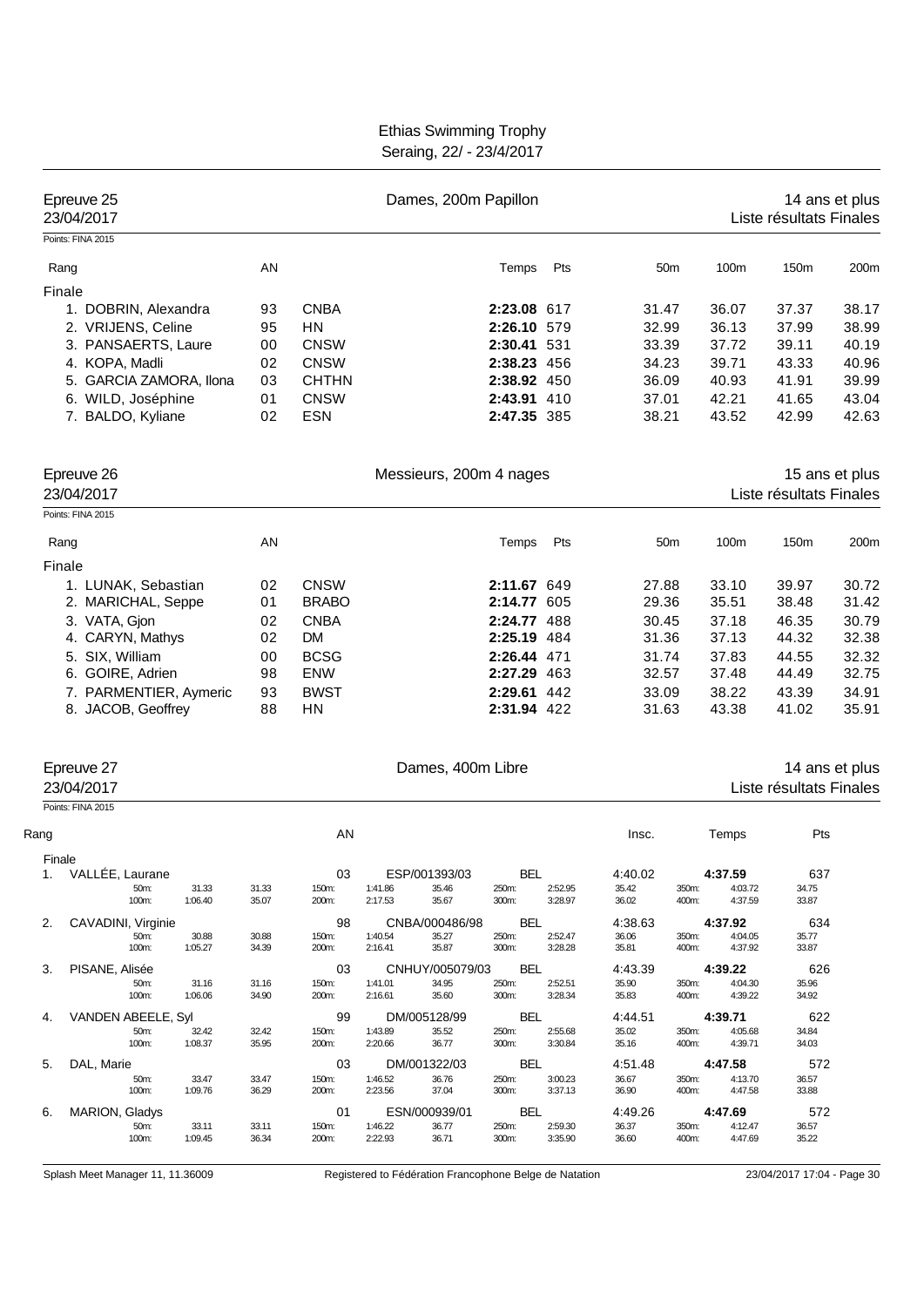Epreuve 27, Dames, 400m Libre, Finale, 14 ans et plus

| Rang |               |                  |                | AN             |                    |                |                |                    | Insc.          |                | Temps              | Pts            |
|------|---------------|------------------|----------------|----------------|--------------------|----------------|----------------|--------------------|----------------|----------------|--------------------|----------------|
|      | GOIRE, Sarah  |                  |                | 00             |                    | ENW/009516/00  | BEL            |                    | 4:46.93        |                | 4:47.83            | 571            |
|      | 50m:<br>100m: | 32.21<br>1:07.28 | 32.21<br>35.07 | 150m:<br>200m: | 1:43.89<br>2:20.80 | 36.61<br>36.91 | 250m:<br>300m: | 2:58.04<br>3:34.87 | 37.24<br>36.83 | 350m:<br>400m: | 4:11.84<br>4:47.83 | 36.97<br>35.99 |
| 8.   | MIES, Alexia  |                  |                | 01             |                    | BWST/006786/01 | <b>BEL</b>     |                    | 4:50.60        |                | 5:05.15            | 479            |
|      | 50m:          | 32.96            | 32.96          | 150m:          | 1:48.32            | 38.57          | 250m:          | 3:06.16            | 39.18          | 350m:          | 4:25.20            | 39.79          |
|      | 100m:         | 1:09.75          | 36.79          | 200m:          | 2:26.98            | 38.66          | 300m:          | 3:45.41            | 39.25          | 400m:          | 5:05.15            | 39.95          |

|      | Epreuve 28<br>23/04/2017    |    | Messieurs, 50m Libre |            |       |       | 15 ans et plus<br>Liste résultats Finales |
|------|-----------------------------|----|----------------------|------------|-------|-------|-------------------------------------------|
|      | Points: FINA 2015           |    |                      |            |       |       |                                           |
| Rang |                             | AN |                      |            | Insc. | Temps | Pts                                       |
|      | Finale A                    |    |                      |            |       |       |                                           |
| 1.   | <b>BIERBERG, Grégory</b>    | 98 | VN/000933/98         | BEL        | 24.54 | 24.57 | 616                                       |
| 2.   | EMO, Jerome                 | 00 | HN/004919/00         | <b>BEL</b> | 24.92 | 24.78 | 600                                       |
| 3.   | RUELLE, Thibault            | 00 | CCM/000627/00        | <b>BEL</b> | 24.95 | 24.82 | 597                                       |
| 4.   | XHONNEUX, Thomas            | 98 | HN/006119/98         | <b>BEL</b> | 25.07 | 25.02 | 583                                       |
| 5.   | FOURNEAU, Liam              | 00 | CCM/006052/00        | <b>BEL</b> | 25.53 | 25.57 | 546                                       |
| 6.   | BERTRAND, Amaury            | 99 | CCM/005369/99        | <b>BEL</b> | 25.72 | 25.85 | 529                                       |
| 7.   | BESEME, Cyprien             | 00 | BWST/006848/00       | <b>BEL</b> | 26.26 | 26.11 | 513                                       |
| 8.   | CLAES, Robin                | 00 | VN/002596/00         | <b>BEL</b> | 26.17 | 26.32 | 501                                       |
|      | Finale B                    |    |                      |            |       |       |                                           |
| 9.   | BELKHIALAT BOUZIANI, Yassin | 00 | CNBA/006259/00       | <b>BEL</b> | 26.64 | 26.07 | 515                                       |
| 10.  | ROBIN, Thomas               | 00 | CNSW/002075/00       | <b>FRA</b> | 26.43 | 26.34 | 500                                       |
|      | MORIAU, Thibault            | 99 | CNSW/000632/99       | <b>BEL</b> | 26.57 | 26.34 | 500                                       |
| 12.  | AMBROES, Benjamin           | 98 | RBP/006087/98        | BEL        | 26.61 | 26.58 | 486                                       |

| Epreuve 29<br>23/04/2017 |    |                | Dames, 200m Brasse |     |                 |                  | Liste résultats Finales | 14 ans et plus   |
|--------------------------|----|----------------|--------------------|-----|-----------------|------------------|-------------------------|------------------|
| Points: FINA 2015        |    |                |                    |     |                 |                  |                         |                  |
| Rang                     | AN |                | Temps              | Pts | 50 <sub>m</sub> | 100 <sub>m</sub> | 150 <sub>m</sub>        | 200 <sub>m</sub> |
| Finale                   |    |                |                    |     |                 |                  |                         |                  |
| 1. LECLUYSE, Fanny       | 92 | <b>DM</b>      | 2:28.99 813        |     | 34.56           | 38.13            | 39.09                   | 37.21            |
| 2. MICHELS, Lise         | 99 | DM             | 2:37.22 692        |     | 36.59           | 40.19            | 41.23                   | 39.21            |
| 3. DUMONT, Josephine     | 02 | <b>EMBOURG</b> | 2:39.94 657        |     | 38.11           | 40.38            | 41.46                   | 39.99            |
| 4. MICHELS, Chloé        | 02 | DM             | 2:47.38 574        |     | 39.54           | 42.46            | 43.29                   | 42.09            |
| 5. GODIN, Eline          | 00 | <b>ESN</b>     | 2:49.85 549        |     | 39.81           | 42.28            | 43.85                   | 43.91            |
| 6. GHESQUIER, Romane     | 00 | DM             | 2:51.88 530        |     | 40.27           | 43.72            | 43.73                   | 44.16            |
| 7. TRIPIER, Cassandra    | 02 | DM             | 3:00.58 457        |     | 41.03           | 46.43            | 48.10                   | 45.02            |
| 8. GOETHALS, Reinhilde   | 98 | <b>CNBA</b>    | 3:00.65 456        |     | 39.67           | 44.89            | 47.30                   | 48.79            |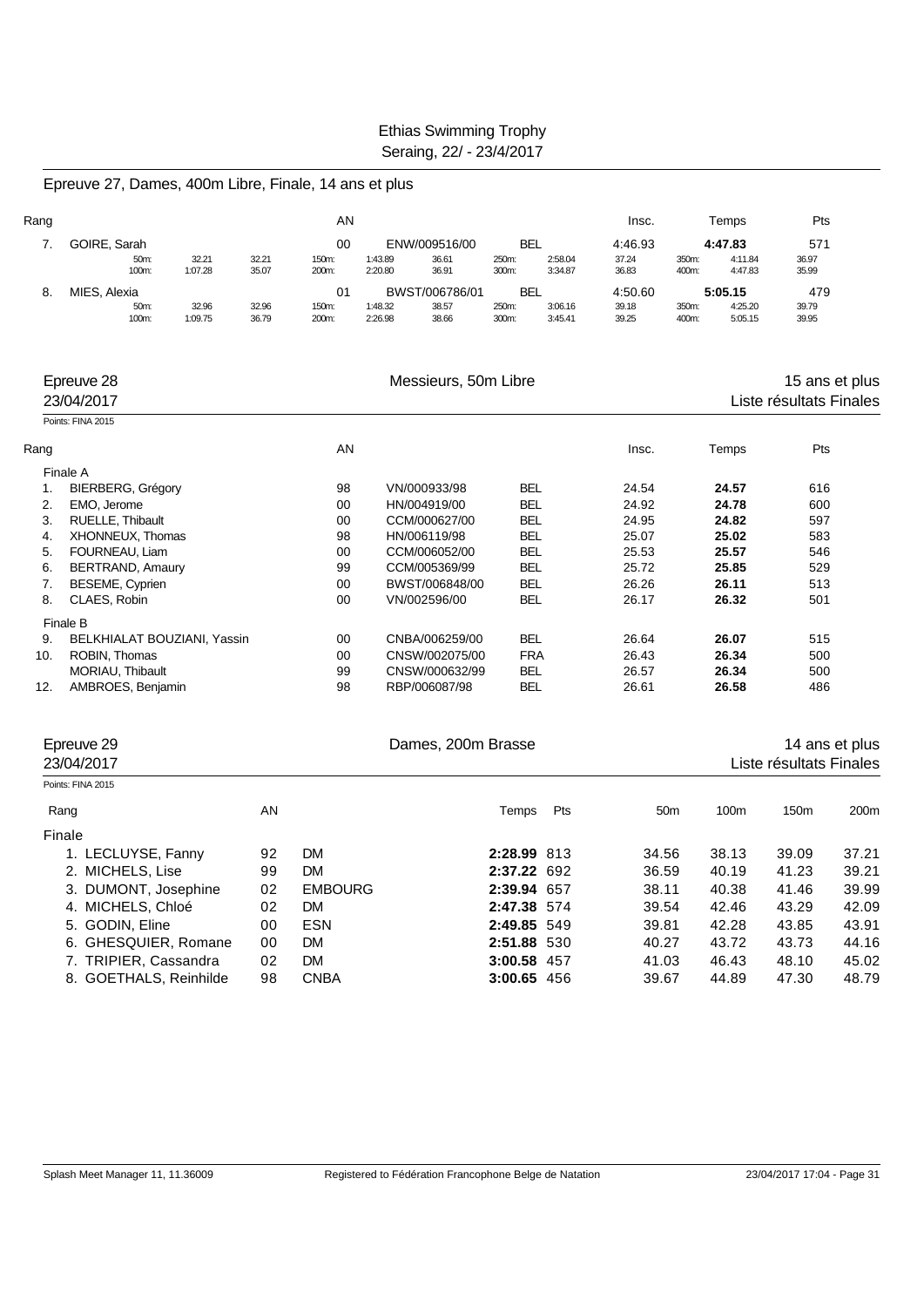Epreuve 32 **Accord 20 Exercise 23/04/2017**<br>
Expreuve 32 **Messieurs, 1500m Libre** 15 ans et plus 23/04/2017<br>
Liste résultats Liste résultats

#### Ethias Swimming Trophy 14 - 16: 18:30.00; 17: 18:30.00; 18 +: 18:30.00 Points: FINA 2015

| Rang |                                  |                                          |                                          | AN                               |                                          |                                          |                                     |                                              | Insc.                                    |                            | Temps                            | Pts                           |
|------|----------------------------------|------------------------------------------|------------------------------------------|----------------------------------|------------------------------------------|------------------------------------------|-------------------------------------|----------------------------------------------|------------------------------------------|----------------------------|----------------------------------|-------------------------------|
| 1.   | HENDRICKX, Lander                |                                          |                                          | 94                               |                                          | LAQUA/11115/94                           |                                     | <b>BEL</b>                                   | 15:17.72                                 |                            | 15:35.72                         | 806                           |
|      | 100m:<br>200m:                   | 58.55<br>2:00.47                         | 58.55<br>1:01.92                         | 500m:<br>600m:                   | 5:06.02<br>6:08.53                       | 1:02.13<br>1:02.51                       | 900m:<br>1000m:                     | 9:17.02<br>10:20.57                          | 1:03.11<br>1:03.55                       | 1300m:<br>1400m:           | 13:30.93<br>14:34.40             | 1:03.50<br>1:03.47            |
|      | 300m:<br>400m:                   | 3:01.99<br>4:03.89                       | 1:01.52<br>1:01.90                       | 700m:<br>800m:                   | 7:11.22<br>8:13.91                       | 1:02.69<br>1:02.69                       | 1100m:<br>1200m:                    | 11:23.96<br>12:27.43                         | 1:03.39<br>1:03.47                       | 1500m:                     | 15:35.72                         | 1:01.32                       |
| 2.   | LUNAK, Sebastian                 |                                          |                                          | 02                               |                                          | CNSW/003286/02                           |                                     | <b>CZE</b>                                   | 16:56.14                                 |                            | 16:37.41                         | 665                           |
|      | 100m:<br>200m:<br>300m:<br>400m: | 1:04.88<br>2:12.44<br>3:20.00            | 1:04.88<br>1:07.56<br>1:07.56            | 500m:<br>600m:<br>700m:          | 5:35.66<br>6:42.90<br>7:50.45            | 1:07.82<br>1:07.24<br>1:07.55            | 900m:<br>1000m:<br>1100m:           | 10:03.64<br>11:09.92<br>12:15.84             | 1:06.49<br>1:06.28<br>1:05.92            | 1300m:<br>1400m:<br>1500m: | 14:28.01<br>15:32.94<br>16:37.41 | 1:05.84<br>1:04.93<br>1:04.47 |
| 3.   | LEDNICKY, Vit                    | 4:27.84                                  | 1:07.84                                  | 800m:<br>99                      | 8:57.15                                  | 1:06.70<br>CNSW/001496/99                | 1200m:                              | 13:22.17<br><b>CZE</b>                       | 1:06.33<br>18:08.92                      |                            | 17:16.82                         | 592                           |
|      | 100m:<br>200m:<br>300m:<br>400m: | 1:06.18<br>2:15.93<br>3:26.44<br>4:37.21 | 1:06.18<br>1:09.75<br>1:10.51<br>1:10.77 | 500m:<br>600m:<br>700m:<br>800m: | 5:47.30<br>6:56.69<br>8:06.35<br>9:15.46 | 1:10.09<br>1:09.39<br>1:09.66<br>1:09.11 | 900m:<br>1000m:<br>1100m:<br>1200m: | 10:25.39<br>11:34.17<br>12:43.40<br>13:52.59 | 1:09.93<br>1:08.78<br>1:09.23<br>1:09.19 | 1300m:<br>1400m:<br>1500m: | 15:02.11<br>16:10.71<br>17:16.82 | 1:09.52<br>1:08.60<br>1:06.11 |
| 4.   | DEBONGNIE, Aymeric               |                                          |                                          | 99                               |                                          | CNSW/001677/99                           |                                     | <b>BEL</b>                                   | 17:24.99                                 |                            | 17:31.11                         | 569                           |
|      | 100m:<br>200m:<br>300m:<br>400m: | 1:07.68<br>2:18.38<br>3:29.51<br>4:40.60 | 1:07.68<br>1:10.70<br>1:11.13<br>1:11.09 | 500m:<br>600m:<br>700m:<br>800m: | 5:51.94<br>7:02.69<br>8:14.19<br>9:24.43 | 1:11.34<br>1:10.75<br>1:11.50<br>1:10.24 | 900m:<br>1000m:<br>1100m:<br>1200m: | 10:34.97<br>11:45.45<br>12:55.65<br>14:05.36 | 1:10.54<br>1:10.48<br>1:10.20<br>1:09.71 | 1300m:<br>1400m:<br>1500m: | 15:15.15<br>16:25.56<br>17:31.11 | 1:09.79<br>1:10.41<br>1:05.55 |
| 5.   | LOURTIE, Hugo                    |                                          |                                          | 02                               |                                          | CHTHN/001695/02                          |                                     | <b>BEL</b>                                   | 17:18.71                                 |                            | 17:31.21                         | 568                           |
|      | 100m:<br>200m:<br>300m:<br>400m: | 1:04.98<br>2:14.02<br>3:24.11<br>4:35.08 | 1:04.98<br>1:09.04<br>1:10.09<br>1:10.97 | 500m:<br>600m:<br>700m:<br>800m: | 5:44.72<br>6:55.54<br>8:06.43<br>9:18.27 | 1:09.64<br>1:10.82<br>1:10.89<br>1:11.84 | 900m:<br>1000m:<br>1100m:<br>1200m: | 10:30.09<br>11:41.46<br>12:53.36<br>14:02.41 | 1:11.82<br>1:11.37<br>1:11.90<br>1:09.05 | 1300m:<br>1400m:<br>1500m: | 15:13.93<br>16:24.97<br>17:31.21 | 1:11.52<br>1:11.04<br>1:06.24 |
| 6.   | <b>DENGIS, Bastien</b>           |                                          |                                          | 02                               |                                          | ENW/003110/02                            |                                     | <b>BEL</b>                                   | 17:50.43                                 |                            | 17:35.84                         | 561                           |
|      | 100m:<br>200m:<br>300m:<br>400m: | 1:05.42<br>2:14.79<br>3:24.12<br>4:33.72 | 1:05.42<br>1:09.37<br>1:09.33<br>1:09.60 | 500m:<br>600m:<br>700m:<br>800m: | 5:44.92<br>6:57.04<br>8:09.13<br>9:21.47 | 1:11.20<br>1:12.12<br>1:12.09<br>1:12.34 | 900m:<br>1000m:<br>1100m:<br>1200m: | 10:31.44<br>11:43.25<br>12:54.83<br>14:06.68 | 1:09.97<br>1:11.81<br>1:11.58<br>1:11.85 | 1300m:<br>1400m:<br>1500m: | 15:17.67<br>16:27.06<br>17:35.84 | 1:10.99<br>1:09.39<br>1:08.78 |

|      | Epreuve 31<br>23/04/2017 |    | Dames, 50m Papillon | 14 ans et plus<br>Liste résultats Finales |       |       |     |  |
|------|--------------------------|----|---------------------|-------------------------------------------|-------|-------|-----|--|
|      | Points: FINA 2015        |    |                     |                                           |       |       |     |  |
| Rang |                          | AN |                     |                                           | Insc. | Temps | Pts |  |
|      | Finale                   |    |                     |                                           |       |       |     |  |
|      | DOBRIN, Alexandra        | 93 | CNBA/002152/93      | <b>ROU</b>                                | 30.26 | 29.35 | 623 |  |
| 2.   | HARZE, Marine            | 97 | HN/006680/97        | <b>BEL</b>                                | 29.59 | 29.81 | 594 |  |
| 3.   | DELVAUX, Géraldine       | 01 | VN/000850/01        | <b>BEL</b>                                | 29.91 | 29.89 | 590 |  |
| 4.   | CAVADINI, Caroline       | 90 | CNBA/000127/90      | <b>BEL</b>                                | 30.54 | 30.19 | 572 |  |
| 5.   | PANSAERTS, Laure         | 00 | CNSW/006147/00      | <b>BEL</b>                                | 29.99 | 30.34 | 564 |  |
| 6.   | TAMIGNEAUX, Charlotte    | 02 | EMBOURG/007072/02   | <b>BEL</b>                                | 30.47 | 30.50 | 555 |  |
|      | VANDEN ABEELE, Syl       | 99 | DM/005128/99        | <b>BEL</b>                                | 30.99 | 30.69 | 545 |  |
| 8.   | <b>INGLESE, Eva</b>      | 00 | CNBA/002054/00      | <b>BEL</b>                                | 30.64 | 30.75 | 541 |  |
|      |                          |    |                     |                                           |       |       |     |  |